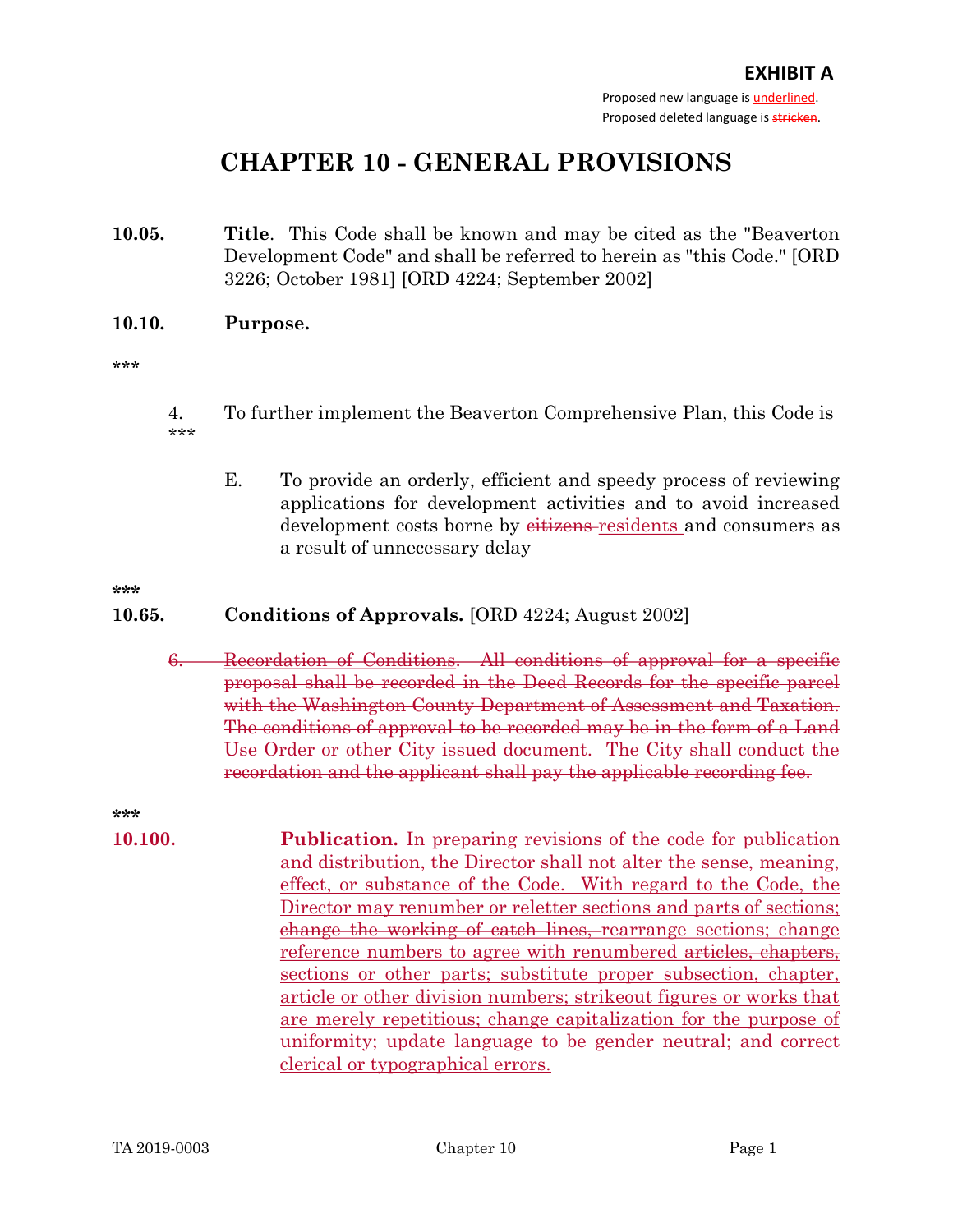# CHAPTER 20 – LAND USES

#### 20.05. RESIDENTIAL LAND USE DISTRICTS 20.05.20. LAND USES

The following Land Uses are classified in the following three categories: Permitted (P) including their accessory uses and structures, Conditional Uses (C), or Prohibited (N) uses as identified in the table below for Residential Zoning Districts. All superscript notations refer to applicable Use Restrictions Section 20.05.25. [ORD 4584; June 2012]

| <b>Category and Specific Use</b><br><b>Superscript Refers to Use</b> |                                                                                | R1 <sup>11</sup>         | $R2^{11}$      | $R4^{11}$       |                              | $R7^{11}$      | <b>R10</b> |
|----------------------------------------------------------------------|--------------------------------------------------------------------------------|--------------------------|----------------|-----------------|------------------------------|----------------|------------|
| <b>Restrictions</b>                                                  |                                                                                |                          | P: Permitted   |                 | C: Conditional N: Prohibited |                |            |
| Commercial                                                           |                                                                                |                          |                |                 |                              |                |            |
| 5. Animal                                                            | A. Major                                                                       |                          |                |                 |                              |                |            |
| $Care^{(13)}$                                                        | <b>B.</b> Minor                                                                |                          |                |                 |                              |                |            |
| Civic $(14)$                                                         |                                                                                |                          |                |                 |                              |                |            |
| 11.<br>Recreation                                                    | A. Public Parks,<br>Parkways,<br>Playgrounds, and<br><b>Related Facilities</b> | $\mathcal{C}$            | $\mathcal{C}$  | $\mathcal{C}$   | $\mathcal{C}$                | $\mathcal{C}$  | C          |
|                                                                      | <b>B.</b> Public Dog Parks or<br>Dog Runs                                      | $\underline{\mathrm{C}}$ | $\overline{C}$ | $\underline{C}$ | $\underline{C}$              | $\overline{C}$ |            |
|                                                                      | <b>BC.</b> Public Recreational<br>Facilities                                   | $\overline{C}$           | $\mathcal{C}$  | $\mathcal{C}$   | $\mathbf C$                  | $\mathcal{C}$  | C          |
|                                                                      | <b>CD.</b> Community Gardens                                                   | P                        | P              | P               | P                            | D              | Р          |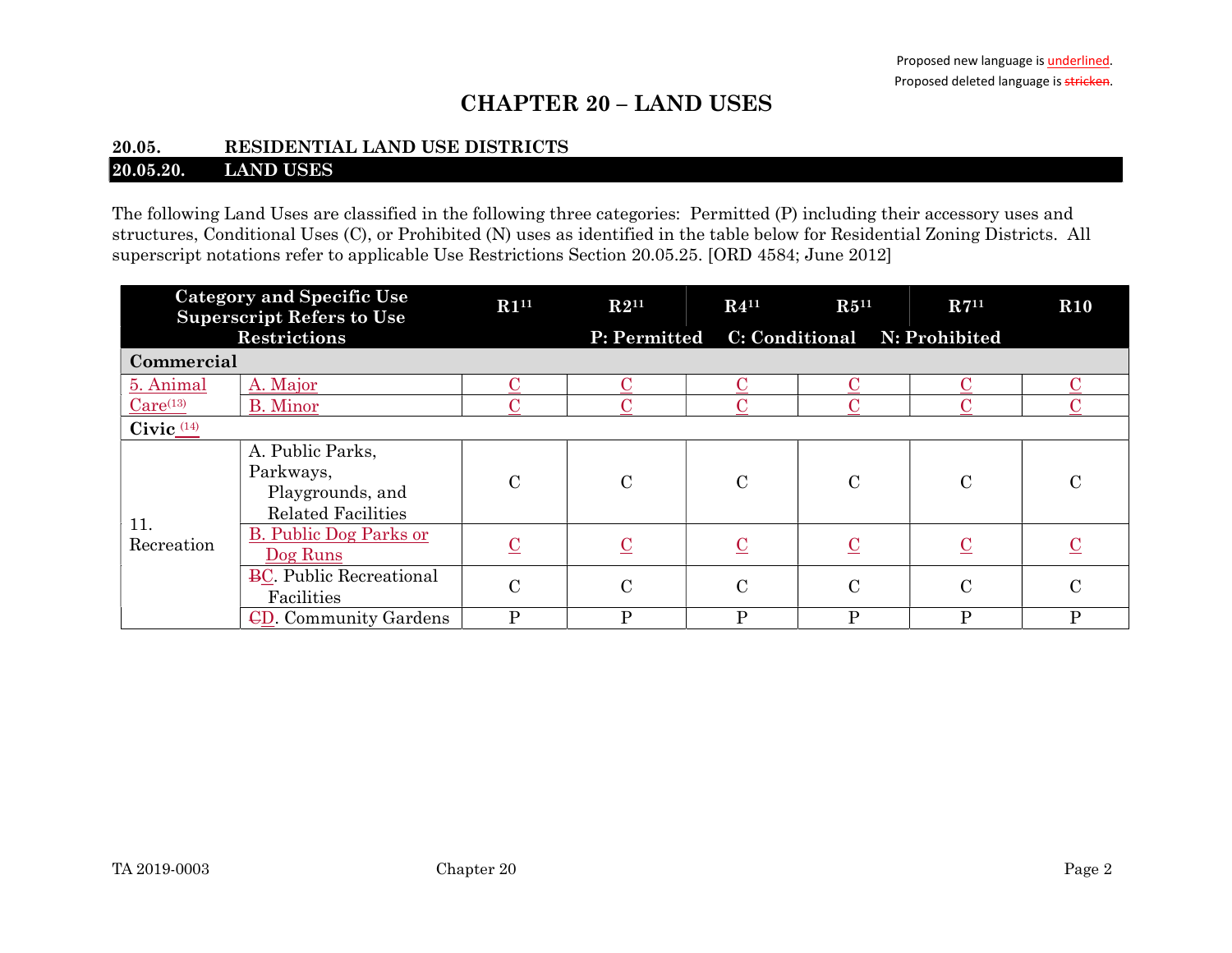# 20.05.25. USE RESTRICTIONS

The following Use Restrictions refer to superscripts found in Section 20.05.20. [ORD 4584; June 2012]

- 12. Compact Detached Dwellings on lots fronting common greens, shared courts, or public streets may be permitted on sites that are two acres or greater in size through the Conditional Use-Planned Unit Development process. [ORD 4654; March 2015]
- 13. Animal Care uses provided as a private amenity to residents in a multi-family developments or on a common area serving multiple households.
- 14. Public Art shall be permitted pursuant to Section 60.50.25.13.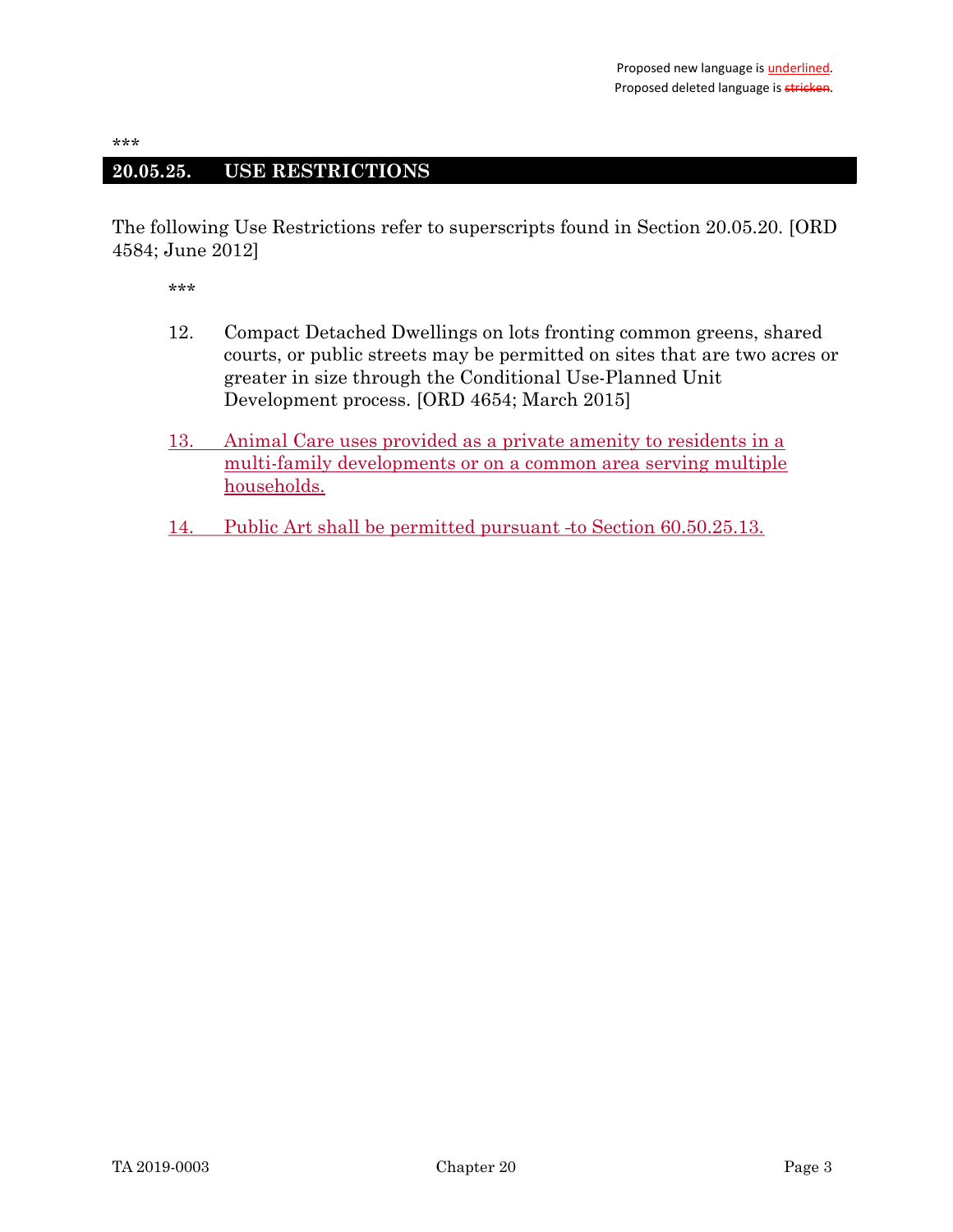#### 20.10.15. SITE DEVELOPMENT STANDARDS

Site Development Standards support implementing development consistent with the corresponding zoning district. All superscript notations refer to applicable regulations or clarifications as noted in footnotes below. [ORD 4584; June 2012]

| <b>Development Standards</b><br><b>Superscript Numbers Refer to Footnote</b> | <b>NS</b>                  | $\mathbf{CS}$                   | $\overline{\mathbf{C}}$ | GC                 |  |  |  |  |
|------------------------------------------------------------------------------|----------------------------|---------------------------------|-------------------------|--------------------|--|--|--|--|
| A. Minimum Parcel Area - Non-Residential                                     | 7,000                      | 7,000                           | None                    | 7,000              |  |  |  |  |
| B. Minimum Land Area <sup>1</sup> - Residential                              | Refer to Section 20.25.05. |                                 |                         |                    |  |  |  |  |
| 1. Attached                                                                  | 1,000 / unit               | $1,000$ / unit<br>$1,000/$ unit |                         | $1,000/$ unit      |  |  |  |  |
| 2. Detached                                                                  | 4,000 / unit               | 4,000 / unit                    | 4,000 / unit            | 4,000 / unit       |  |  |  |  |
| C. Lot Dimensions                                                            |                            |                                 |                         |                    |  |  |  |  |
| 1. Minimum Width                                                             | 70                         | 70                              | None                    | 70                 |  |  |  |  |
| 2. Minimum Depth                                                             | 100                        | 100                             | None                    | 100                |  |  |  |  |
| D. Minimum Yard Setbacks                                                     |                            |                                 |                         |                    |  |  |  |  |
| $1.$ Front <sup>2</sup>                                                      | 20None                     | None <sub>20</sub>              | None                    | None <sub>20</sub> |  |  |  |  |
| $2. \text{ Side}^{\underline{2,3}}$                                          |                            |                                 |                         |                    |  |  |  |  |
| a. Interior Abutting lot                                                     | 10                         | 10                              | None                    | 10                 |  |  |  |  |
| b. CornerAbutting Street (public or                                          | 20None                     | 20None                          | None                    | 20None             |  |  |  |  |
| private)                                                                     |                            |                                 |                         |                    |  |  |  |  |
| $3.$ Rear <sup>4</sup>                                                       | 20                         | 20                              | None                    | 20                 |  |  |  |  |
| E. Minimum Open Air Display Setbacks <sup>5</sup>                            |                            |                                 |                         |                    |  |  |  |  |
| 1. Front                                                                     | 20                         | 20                              | None                    | 20                 |  |  |  |  |
| F. Building Height                                                           |                            |                                 |                         |                    |  |  |  |  |
| 1. Maximum <sup>6</sup>                                                      | 35                         | 60                              | 60                      | 60                 |  |  |  |  |

1. For Attached, minimum parent parcel of land area per dwelling unit; For Detached, minimum land area per dwelling unit.

2. Under the conditions outlined inMaximum front and side yard setback applies to Section 60.05.15.6. of this Code, buildings in commercial zones located on parcels that exceed 60,000 square feet shall be exempt from Section 20.10.15.D.1., minimum front setbackspursuant to . Front yard setbacks for parcels in excess of 60,000 gross square feet shall be governed by the Design Review Design Standard specified in Section 60.05.15.6. Any deviation from that standard shall be reviewed through the Design Review Three application process and the corresponding Design Review Design Guideline.

2.3. For buildings in commercial zones not abutting a residential use in a residential zone, minimum setback does not apply. Under the thresholds outlined in Section 40.30., application may be made for zero side yard setbacks on parcels abutting residential use in a residential zone.

3.4. Rear yard setback is applicable to only the portion of the rear yard which abuts a residential zone; otherwise the minimum rear yard setback is 0 feet.

4.5. Where permitted, open air sales / display / storage of merchandise shall be setback at least 20 feet from the front property line. The area shall be designated and subject to Decision Maker approval.

5.6. Maximum building height of any a building or a portion of a building within 100-50 feet of a residentially zoned property, measured from the residential property line, is 35 feet or the maximum height permitted in the residential district whichever is greater..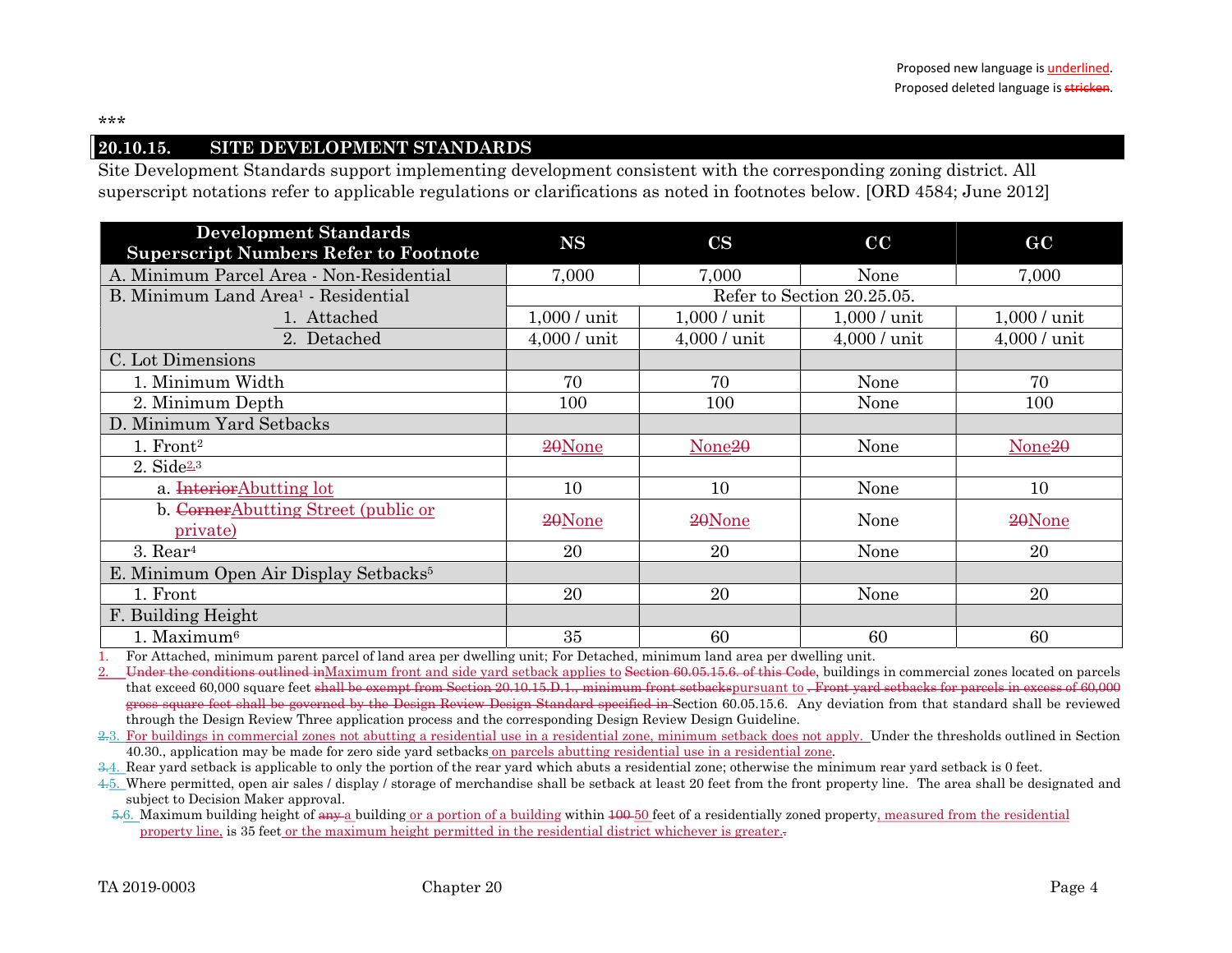#### 20.10.20. LAND USES

The following Land Uses are Permitted (P), allowed with a Conditional Use (C) approval, or Prohibited (N) as identified in the following table for the Commercial Zoning Districts. All superscript notations refer to applicable Use Restrictions Section 20.10.25.

|                        | <b>Category and Specific Use</b><br><b>Superscript Refers to</b>     | <b>NS</b>                                 | $\mathbf{CS}$           | cc                      | GC |  |  |  |  |
|------------------------|----------------------------------------------------------------------|-------------------------------------------|-------------------------|-------------------------|----|--|--|--|--|
|                        | <b>Use Restrictions</b>                                              | P: Permitted C: Conditional N: Prohibited |                         |                         |    |  |  |  |  |
|                        | <b>Additional Requirements by Zone Districts</b>                     | See Section<br>20.10.30                   | See Section<br>20.10.35 | See Section<br>20.10.40 |    |  |  |  |  |
| Commercial             |                                                                      |                                           |                         |                         |    |  |  |  |  |
| ***                    |                                                                      |                                           |                         |                         |    |  |  |  |  |
| 11. Meeting Facilities |                                                                      | С                                         | P C <sup>7</sup>        | D                       |    |  |  |  |  |
| Civic $(17)$           |                                                                      |                                           |                         |                         |    |  |  |  |  |
| ***                    |                                                                      |                                           |                         |                         |    |  |  |  |  |
| 2324.<br>Recreation    | A. Public Parks, Parkways,<br>Playgrounds, and Related<br>Facilities | Ρ                                         | P                       | $\mathbf{P}$            | P  |  |  |  |  |
|                        | <b>B.</b> Public Dog Parks or Dog Runs                               |                                           |                         |                         |    |  |  |  |  |
|                        | <b>BC.</b> Recreational Facilities                                   | D                                         | D                       | D                       | D  |  |  |  |  |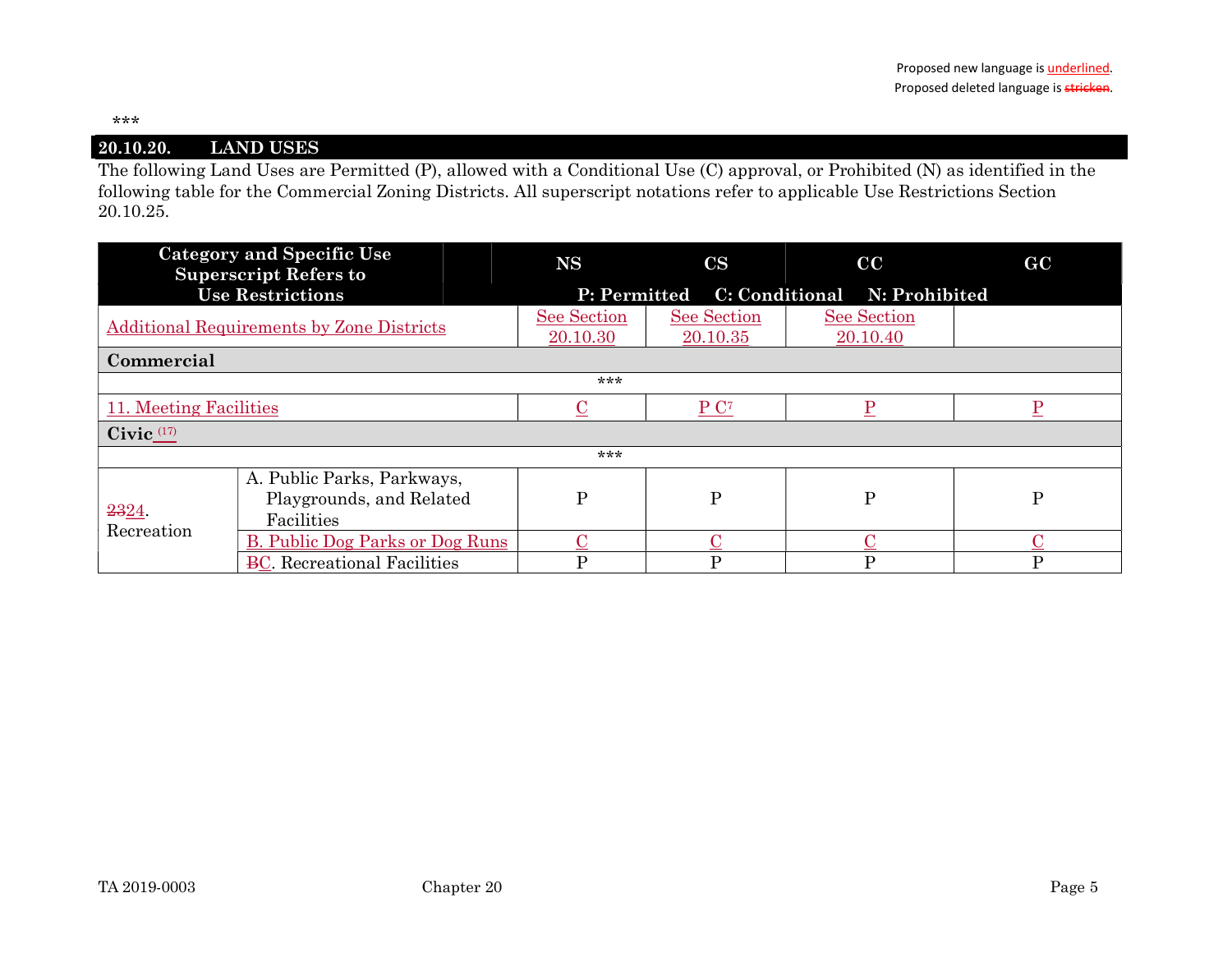#### 20.10.25. USE RESTRICTIONS

- 13. Marijuana dispensary shall:
	- a. be subject to the provisions of ORS 475B.450858; and
	- b. be allowed to operate only between the hours of 7:00 AM and 10:00 PM. Hours of operation may not be extended through the Conditional Use process as identified in this Code.
	- [ORD 4648; Nov 2014] [ORD 4697; December 2016]

\*\*\*

- 16. Retail Marijuana Sales shall:
	- a. be subject to the provisions of ORS 475B. 109-119 110-125 and OAR Chapter 845, division 25;
	- b. be located 1,000 feet from any existing Marijuana Dispensary or Retail Marijuana Sales use, except for instances of colocation within the same premises of Marijuana Dispensary and Retail Marijuana Sales uses when such colocation is permitted by state law; and
	- c. be allowed to operate only between the hours of 7:00 AM and 10:00 PM. Hours of operation may not be extended through the Conditional Use process as identified in this Code.
	- [ORD 4674; February 2016]
- 17. Public Art shall be permitted pursuant -to Section 60.50.25.13.

#### 20.10.30. OTHER NS ZONING REQUIREMENTS

Uses shall be subject to the following (excludes food cart pods, parks, recreational facilities, and playgrounds):

- 1. Activity is conducted wholly within an enclosed structure, except for outside play areas for child care and educational facilities and as allowed in item 2, below.
- 2. Accessory open air sales / display / storage shall constitute no more than 5% of the gross building floor area of any individual establishment.
- 3. Excluding food stores, individual establishments shall not exceed 15,000 square feet gross floor area.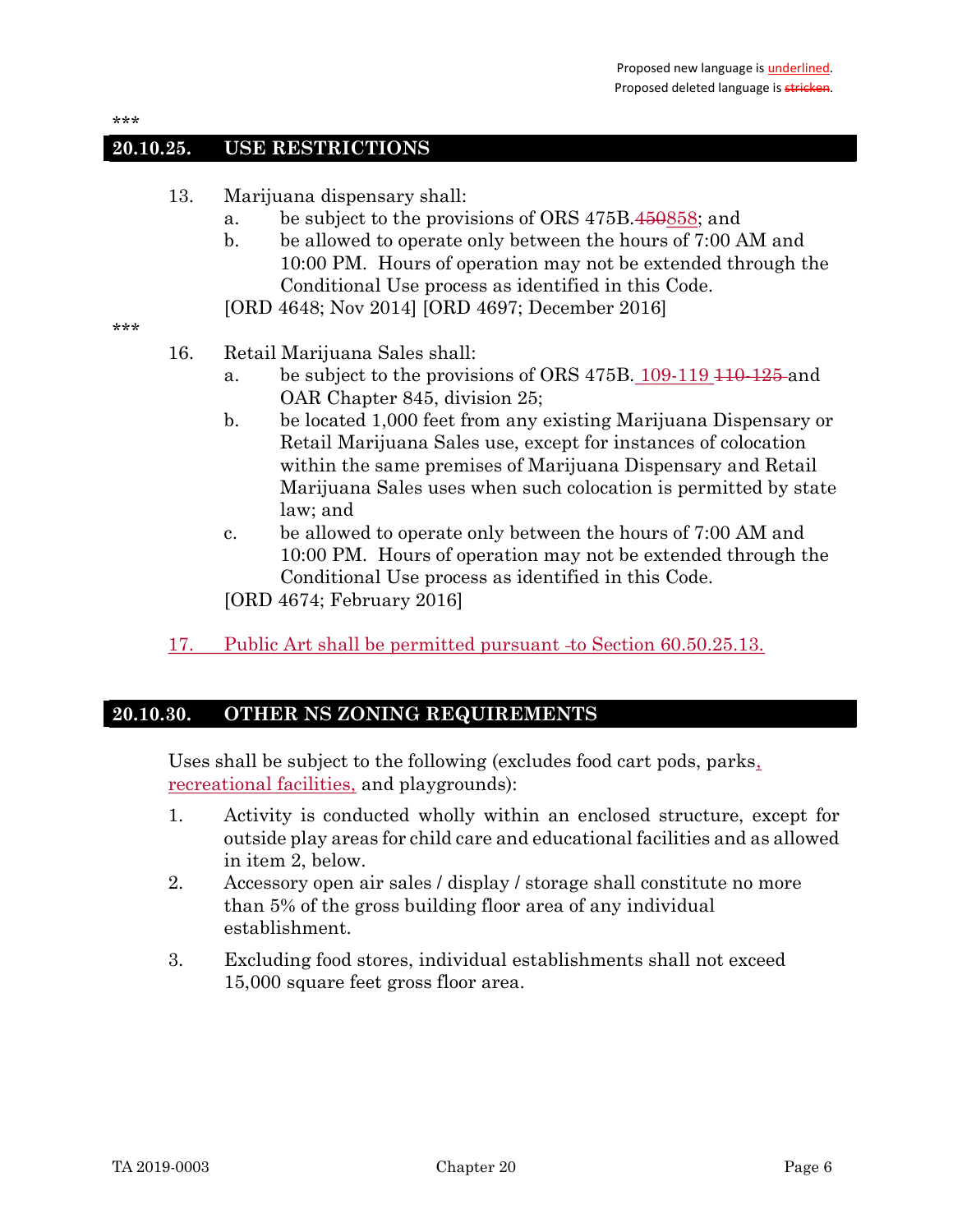## 20.10.35. OTHER CS ZONING REQUIREMENTS

Uses shall be subject to the following (excludes food cart pods, parks, recreational facilities, and playgrounds):

- 1. Activity is conducted wholly within an enclosed structure, except for outside play areas for child care and educational facilities and as allowed in item 2, below.
- 2. Accessory open air sales / display / storage shall constitute no more than 5% of the gross building floor area of any individual establishment.

# 20.10.40. OTHER CC ZONING REQUIREMENTS

Uses shall be subject to the following (excludes food cart pods, parks, recreational facilities, and playgrounds):

- 1. Activity is conducted wholly within an enclosed structure, except for outside play areas for child care and educational facilities, transit centers and as allowed in items 2 and 3 below.
- 2. Accessory open air sales / display / storage shall be Permitted for horticultural and food merchandise only and shall constitute no more than 5% of the gross building floor area of any individual establishment.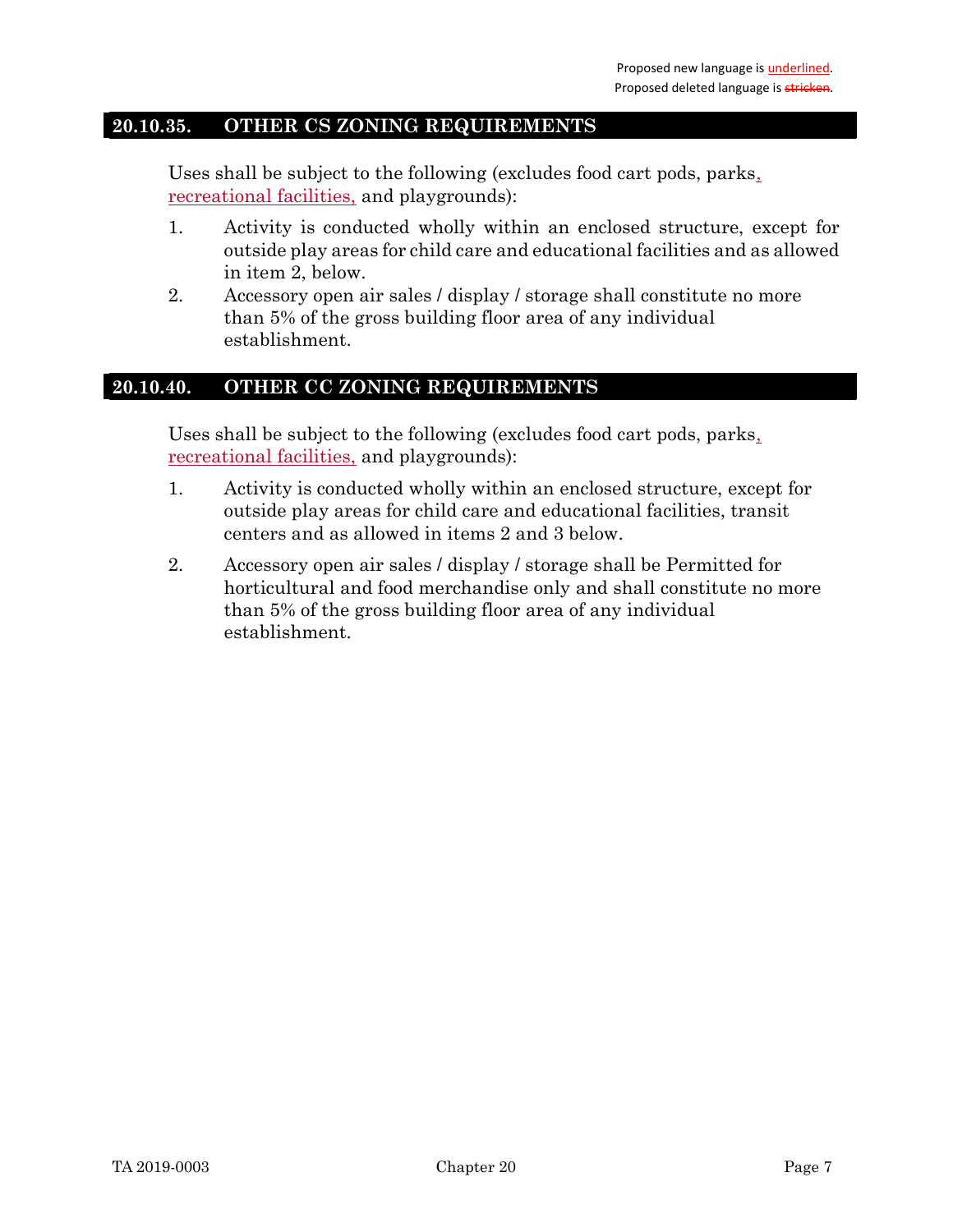# 20.15. EMPLOYMENT / INDUSTRIAL LAND USE DISTRICTS

#### 20.15.20. LAND USES

The following Land Uses are Permitted (P), allowed with a Conditional Use (C) approval, or Prohibited (N) as identified in the following table for the Employment and Industrial Zoning Districts. All superscript notations refer to applicable Use Restrictions Section 20.15.25. [ORD 4584; June 2012]

|                                                                     | <b>Category and Specific Use</b>                       | O <sub>I</sub>  | <b>OI-NC</b>                              | <b>IND</b>     |  |  |  |  |  |
|---------------------------------------------------------------------|--------------------------------------------------------|-----------------|-------------------------------------------|----------------|--|--|--|--|--|
|                                                                     | <b>Superscript Numbers Refer to Footnote</b>           |                 | P: Permitted C: Conditional N: Prohibited |                |  |  |  |  |  |
| Commercial                                                          |                                                        |                 |                                           |                |  |  |  |  |  |
| ***                                                                 |                                                        |                 |                                           |                |  |  |  |  |  |
| 4. Retail and                                                       | Bulk Retail                                            | $\mathcal{C}^3$ | $\mathbf N$                               | $\mathbf{N}$   |  |  |  |  |  |
| Service<br>B. Eating and Drinking Establishments<br><b>Business</b> |                                                        | P <sup>2</sup>  | P <sub>24</sub>                           | $\mathbb{C}^2$ |  |  |  |  |  |
| Civic <sup>(3)</sup>                                                |                                                        |                 |                                           |                |  |  |  |  |  |
|                                                                     | B. Passenger                                           | р               | N                                         | P              |  |  |  |  |  |
| $23.$ Recreation <sup>1</sup>                                       | A. Public Parks and Recreational<br>Facilities         | P               | N                                         | P              |  |  |  |  |  |
|                                                                     | B. Public Dog Parks and Dog Runs                       |                 |                                           |                |  |  |  |  |  |
|                                                                     | <b>BC.</b> Private Recreation Facilities <sup>17</sup> |                 | D                                         | D              |  |  |  |  |  |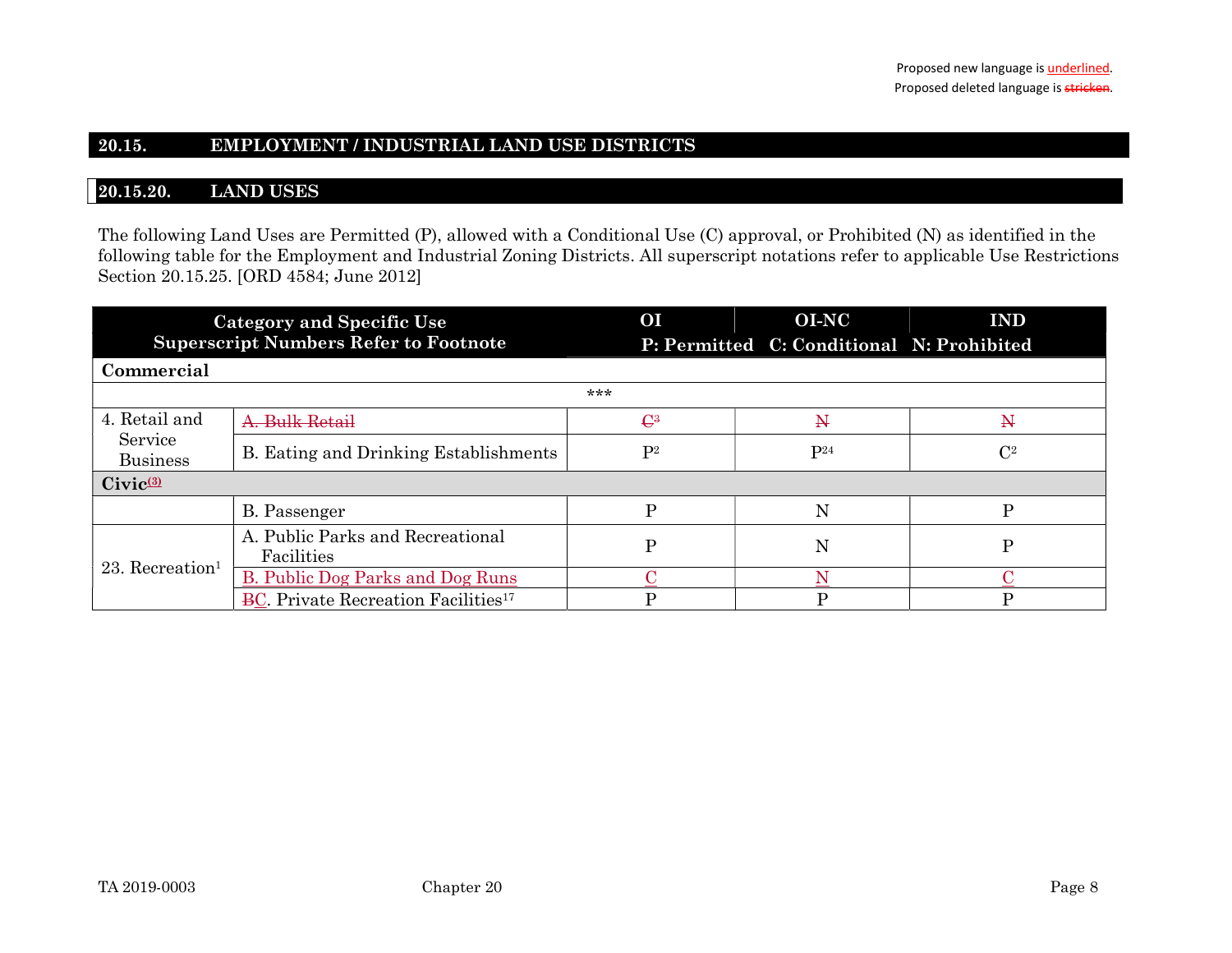# 20.15.25. USE RESTRICTIONS

The following Use Restrictions refer to superscripts found in Section 20.15.20.

\*\*\*

3. Bulk retail shall not exceed 30,000 square feet and shall not abut an existing residential zone.

\*\*\*

3. Public Art shall be permitted pursuant -to Section 60.50.25.13.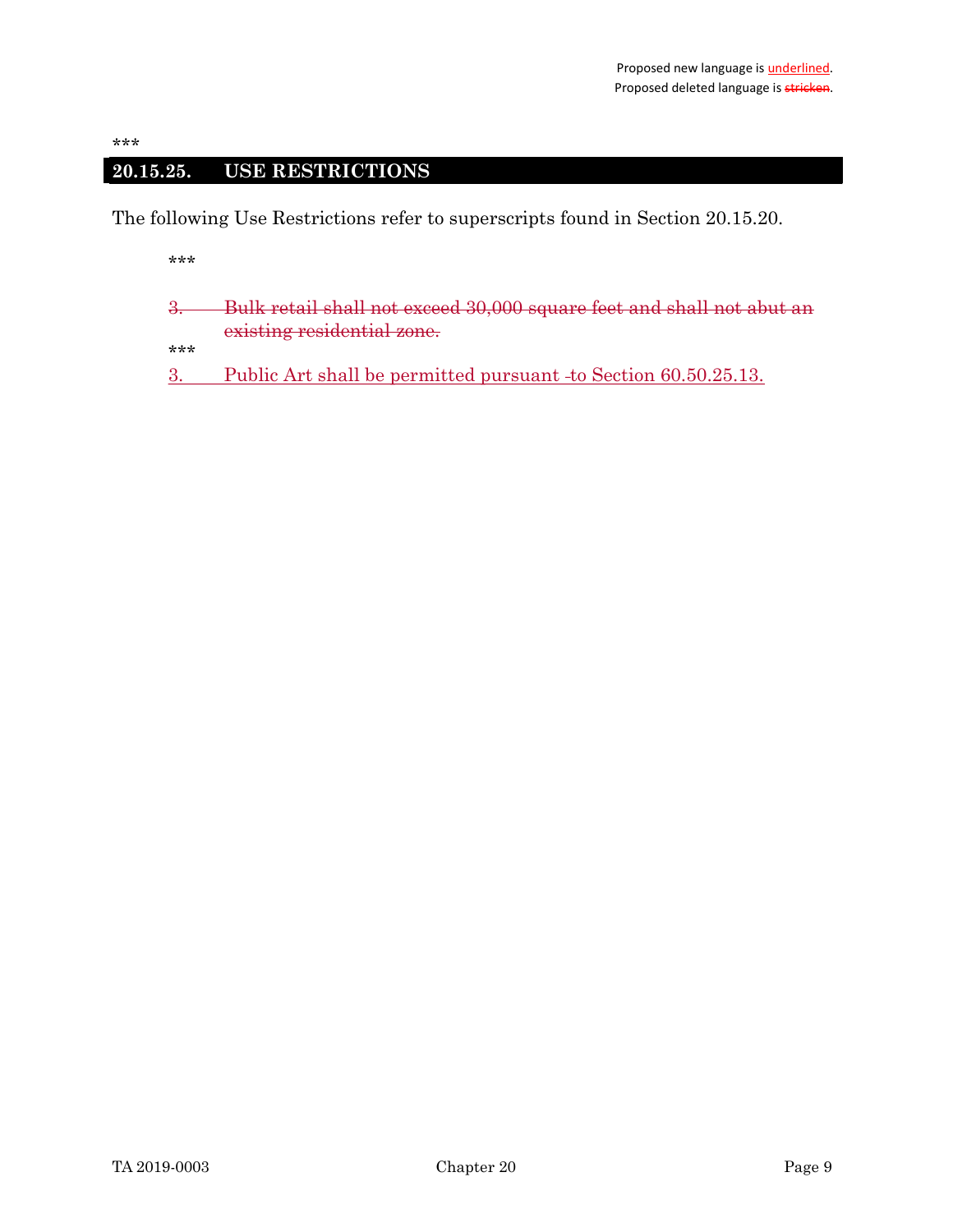# 20.20. MULTIPLE USE LAND USE DISTRICTS

### 20.20.20. LAND USES

The following Land Uses are Permitted (P), allowed with a Conditional Use (C) approval, or Prohibited (N) as identified in the following table for the Multiple Use zoning districts. All superscript notations refer to applicable Use Restrictions Section 20.20.25. [ORD 4576; January 2012] [ORD 4578; March 2012] [ORD 4706; May 2017]

| <b>Category and Specific</b><br>Use<br><b>Superscript Refers to</b> |                                                                                | $RC-$<br>TO          | $RC-$<br><b>OT</b> | $RC-$<br>10       | O <sub>I</sub><br>WS                  | $C-$<br>WS        | TC-<br><b>MU</b>             | TC-<br><b>HDR</b> | $SC-$<br><b>MU</b> | $SC-$<br><b>HDR</b> | $SC-$<br>S          | $SC-$<br>B1              | $SC-$<br>E3                            |
|---------------------------------------------------------------------|--------------------------------------------------------------------------------|----------------------|--------------------|-------------------|---------------------------------------|-------------------|------------------------------|-------------------|--------------------|---------------------|---------------------|--------------------------|----------------------------------------|
| <b>Use Restrictions</b>                                             |                                                                                |                      |                    |                   | P: Permitted                          |                   | C: Conditional               |                   |                    | N: Prohibited       |                     |                          |                                        |
| Commercial                                                          |                                                                                |                      |                    |                   |                                       |                   |                              |                   |                    |                     |                     |                          |                                        |
| <b>Meeting Facilities</b><br>9.                                     |                                                                                | C P <sup>21</sup>    | C P <sup>21</sup>  | C P <sup>21</sup> | C P <sup>21</sup>                     | C P <sup>21</sup> | C P <sup>21</sup>            | N                 | C P <sup>21</sup>  | $\mathbf N$         | $P_{1}$<br>$P^{21}$ | C P <sup>21</sup>        | C P <sup>21</sup>                      |
| 14. Retail                                                          | A. Retail<br>Trade                                                             | $P^{9, 26}$<br>30 31 | $P9$ , 26<br>30    | P9, 26<br>30 31   | $P C^{32}$                            | $P^{9, 25}$       | N P <sup>9</sup><br>22 26 33 | P13 26            | P9 25 34           | P <sub>13</sub> 25  | $P^{9, 25}$         | P9 28<br>$C^{35}$        | P9 28                                  |
|                                                                     | <b>B. Bulk Retail</b>                                                          | $\mathbf{N}$         | $\mathbf{N}$       | $\mathbb N$       | $\mathbf{N}$                          | $\mathbf{N}$      | $\mathbb N$                  | $\mathbf{N}$      | $\mathbb N$        | $\mathbf{N}$        | $\mathbf{N}$        | $\mathbf{N}$             | $\mathbb N$                            |
| $Civic$ <sup>(19)</sup>                                             |                                                                                |                      |                    |                   |                                       |                   |                              |                   |                    |                     |                     |                          |                                        |
| 23. Places of Worship                                               |                                                                                | P C <sup>48</sup>    | P C <sup>48</sup>  | P C <sup>48</sup> | $\underline{\mathrm{P}}$<br>$C^{48}N$ | P C <sup>48</sup> | P C <sup>48</sup>            | P C <sup>48</sup> | P C <sup>48</sup>  | P C <sup>48</sup>   | P C <sup>48</sup>   | P <sup>9</sup>           | $\underline{\mathbf{P}}$<br>$C^{48}$ N |
| 26.<br>Recreation                                                   | A. Public<br>Parks,<br>Parkways,<br>Playground<br>s, and Related<br>Facilities | $\overline{C}$       | $\mathcal{C}$      | $\overline{C}$    | P <sub>52</sub>                       | $\mathbf{P}$      | $\mathbf{P}$                 | $\mathbf{P}$      | $\mathbf{P}$       | $\mathbf{P}$        | $\mathbf{P}$        | P <sub>53</sub>          | P <sub>53</sub>                        |
|                                                                     | <b>B.</b> Public Dog<br>Parks or Dog<br><b>Runs</b>                            | $\underline{C}$      | $\underline{C}$    | $\underline{C}$   | $\underline{C}$                       | $\underline{C}$   | $\overline{C}$               | $\underline{C}$   | $\underline{C}$    | $\underline{C}$     | $\underline{C}$     | $\underline{\mathbf{C}}$ | $\underline{C}$                        |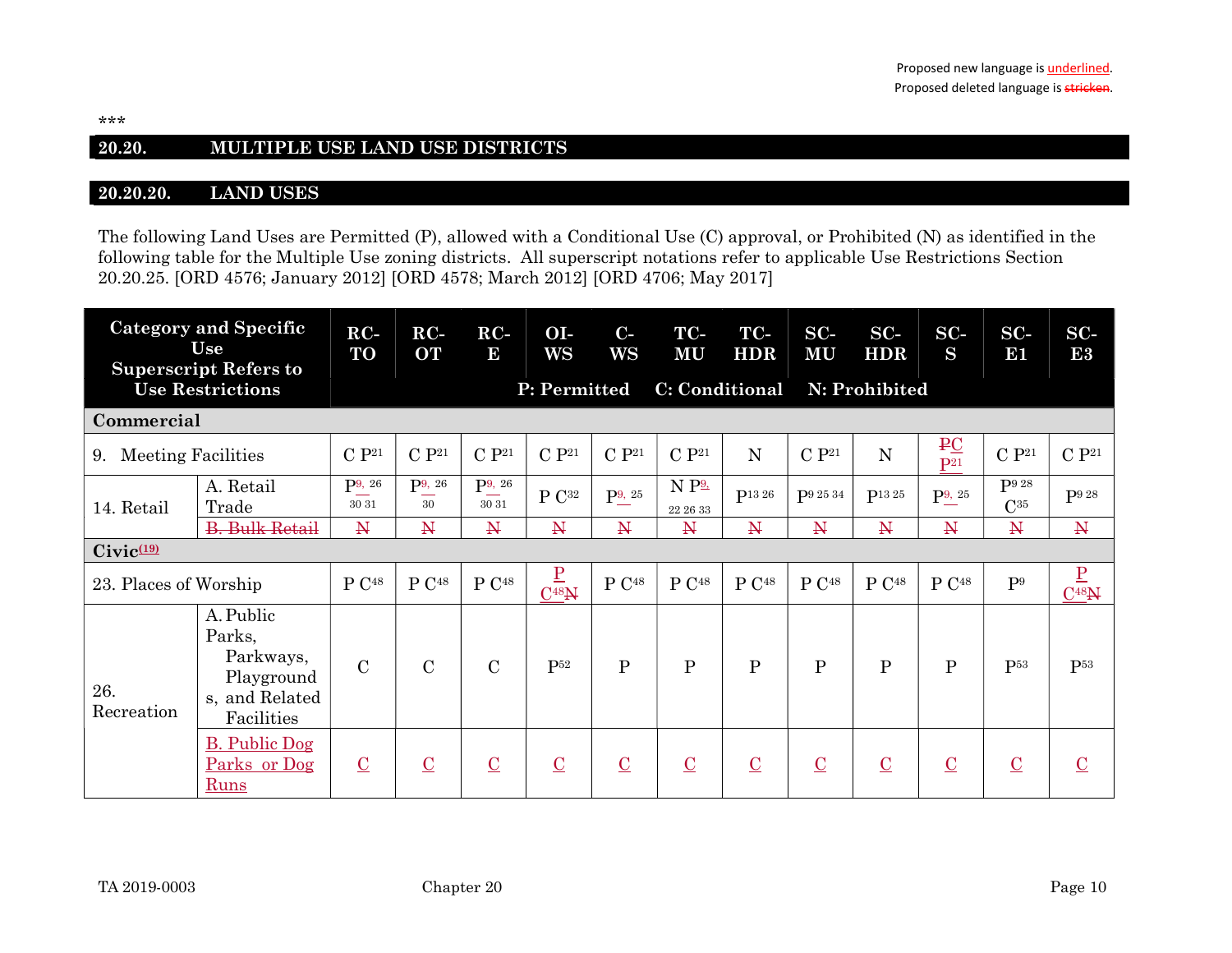### 20.20.25. USE RESTRICTIONS

The following Use Restrictions refer to superscripts found in Section 20.20.20.

\*\*\*

6. Only Compact Detached Dwellings on lots fronting common greens, shared courts, or public streets; or replacement of or an expansion of 500 square feet or less of an existinga detached dwelling are Permitted. [ORD 4576; January 2012] [ORD 4584; June 2012]

\*\*\*

- 19. Comprising not more than 10% of gross building floor area, and provided that no individual eating or drinking establishment use exceeds 2,000 square feet of gross building floor area. No freestanding retail or eating or drinking establishment uses are allowed.
- 19. Public Art shall be permitted pursuant -to Section 60.50.25.13.

\*\*\*

21. Buildings larger than 10,000 square feet, for a single use, are subject to approval of a Conditional Use.Meeting facilities less than 20,000 sq ft are Permitted; exceeding 20,000 sq ft require Conditional Use approval. Use only accessory to temporary living facilities or office uses, except in the RC-TO zone. Use may be a stand alone use in the RC-TO zone. [ORD 4669; December 2015]

\*\*\*

26. This activity is conducted wholly within an enclosed structure. Accessory open air sales or display related to the principal use may be permitted, provided that the outdoor space devoted to these uses does not occupy an area greater than the equivalent of 15% of the building gross floor area, excluding activities associated with a Temporary Use Permit. No outdoor sales or outdoor storage of animals or livestock are allowed with this use.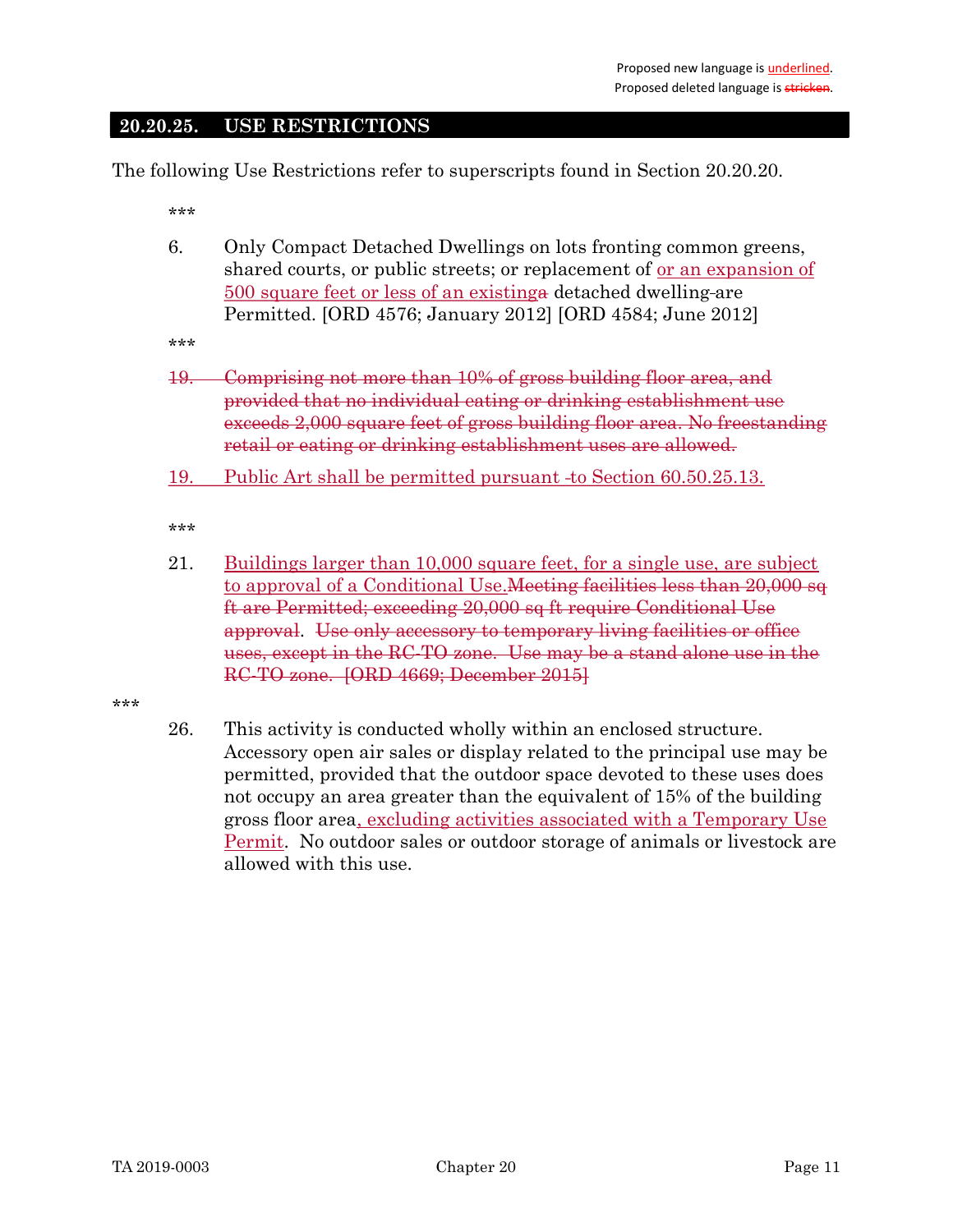# CHAPTER 30 - NONCONFORMING USES

- 30.05. Purpose.
- 30.25. Nonconforming Structures. [ORD 4696; December 2016]
- \*\*\*
- 3. Where an existing street setback or required landscaping must be reduced by a public dedication, rendering an existing structure nonconforming, the setback or landscaping requirements of this ordinance which are no longer met as a result of the dedication shall not apply to the structure or landscaping. Further encroachment into the setback or reduction of landscaping beyond the reduction caused by the public dedication is not permitted.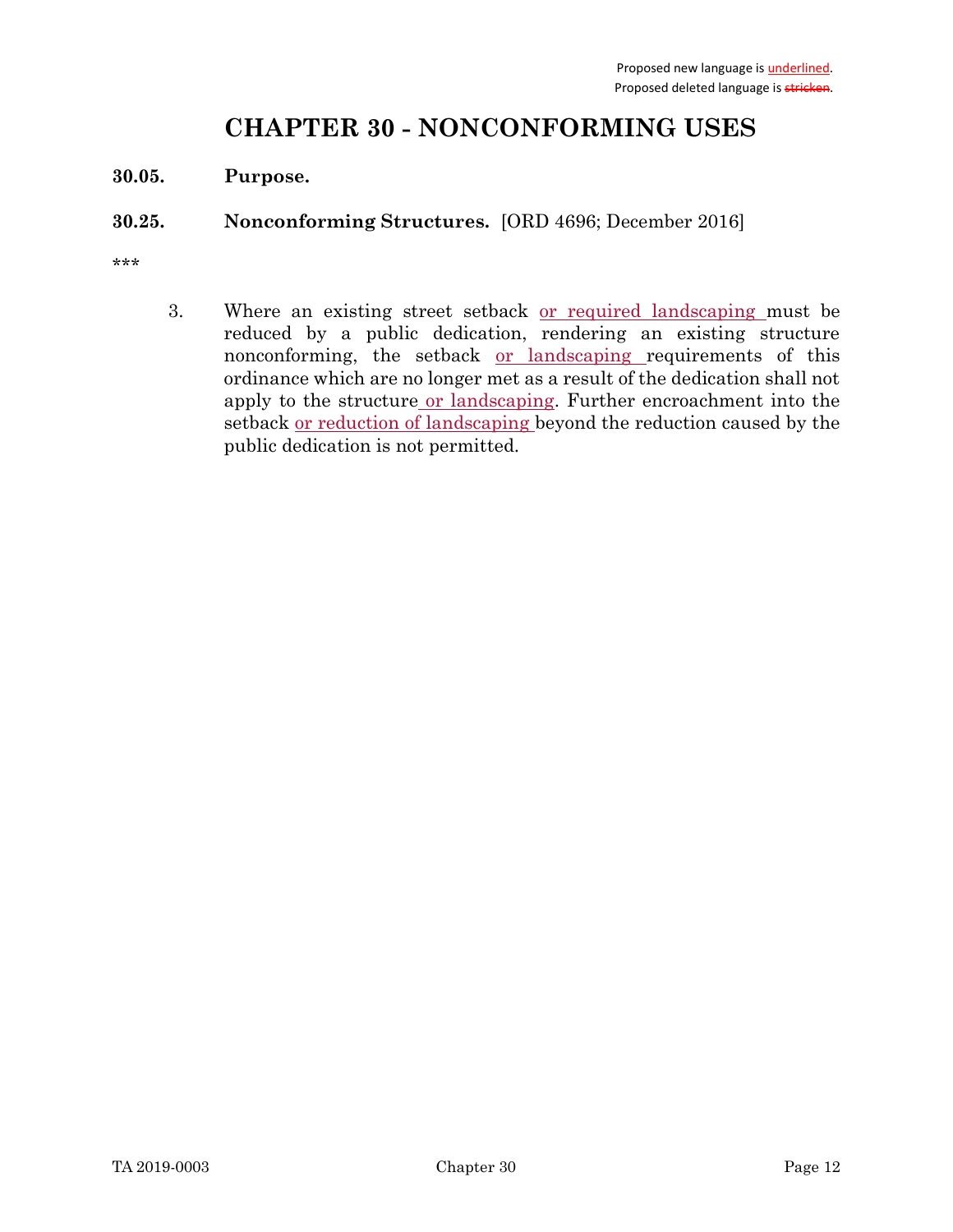# CHAPTER 40 APPLICATIONS 40.05. ACCESSORY DWELLING UNIT

### 40.05.15. Application.

There is a single Accessory Dwelling Unit application which is subject to the following requirements.

#### 1. Accessory Dwelling Unit.

#### \*\*\*\*

- C. Approval Criteria. In order to approve an Accessory Dwelling Unit application, the decision making authority shall make findings of fact based on evidence provided by the applicant demonstrating that all the following criteria are satisfied:
	- 1. The proposal satisfies the threshold requirements for an Accessory Dwelling Unit application.
	- 2. All City application fees related to the application under consideration by the decision making authority have been submitted.
	- 3. The proposal contains all applicable application submittal requirements as specified in Section 50.25.1. of the Development Code. [ORD 4265; October 2003]
	- 4. The proposal is consistent with all applicable provisions of Chapter 20 (Land Uses) unless the applicable provisions are subject to an Adjustment, Planned Unit Development, or Variance application which shall be already approved or considered concurrently with the subject proposal.
	- 5. The proposal is consistent with all applicable provisions of Chapter 60 (Special Regulations) and that all improvements, dedications, or both required by the applicable provisions of Chapter 60 (Special Regulations) are provided or can be provided in rough proportion to the identified impact(s) of the proposal.

6. There is only one detached dwelling on the subject site.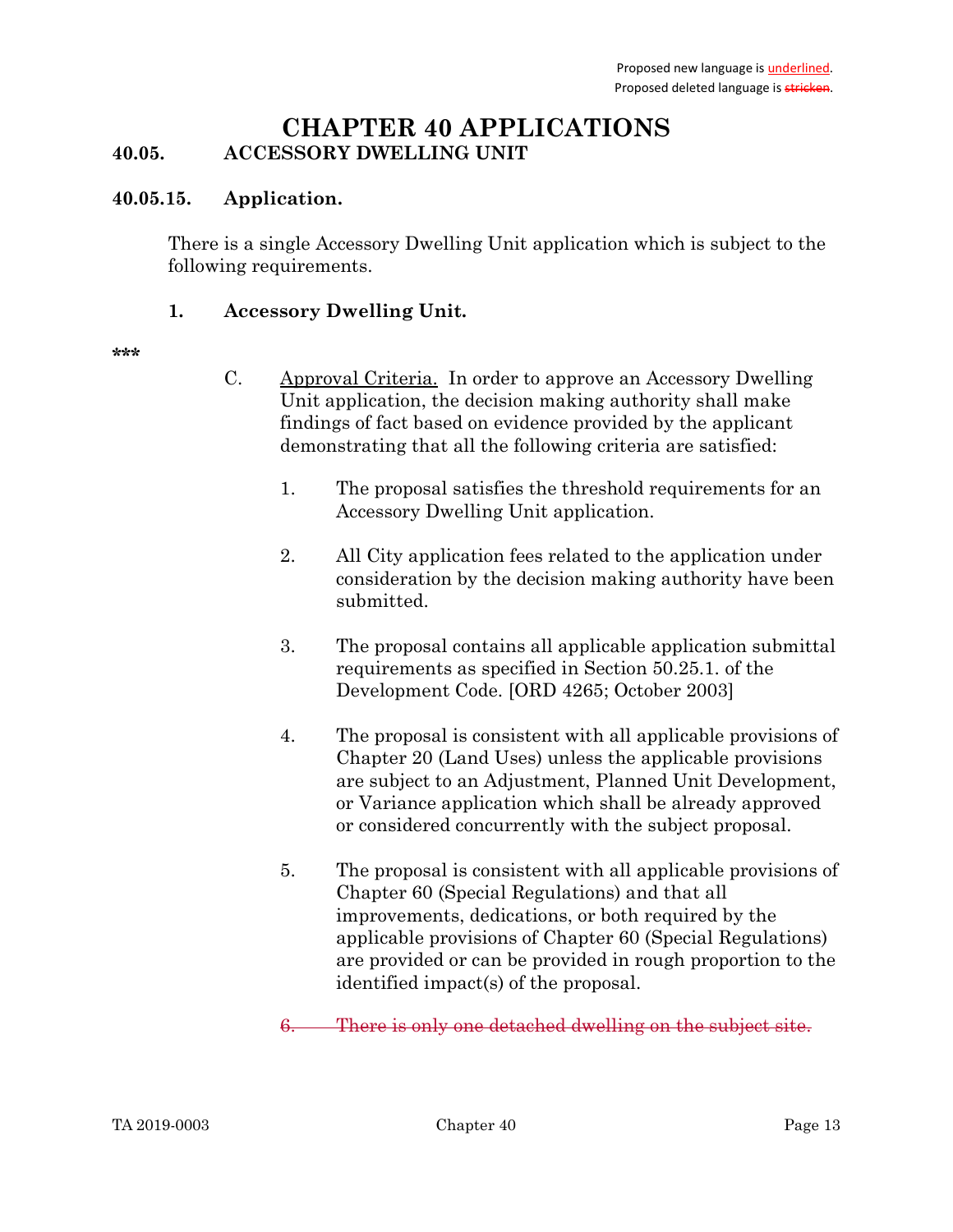- 7. The proposed accessory dwelling unit is no more than fifty percent (50%) of the gross floor area of the primary detached dwelling or 800 square feet, whichever is less.
- 8. The proposal is not located over any easement.
- 9. The exterior finish materials of the proposal is the same as the detached dwelling in terms of type, size, placement, and finish.
- 10. The roof pitch of the proposal matches the roof pitch of the detached dwelling.
- 11. The trim of the proposal is the same as the detached dwelling in type, size, location, and finish.
- 12. The windows of the proposal match those on the detached dwelling in terms of proportion (height to width ratio) and orientation (vertical vs. horizontal).
- 13. The eaves of the proposal project the same distance as the eaves on the detached dwelling.
- 146. Applications and documents related to the request, which will require further City approval, shall be submitted to the City in the proper sequence.

# 40.10. ADJUSTMENT

\*\*\*

## 40.10.15. Application.

\*\*\*

# 1. Minor Adjustment.

A. Threshold. An application for Minor Adjustment shall be required when one or more of the following thresholds apply:

\*\*\*

4. Involves up to and including a 10% adjustment from the numerical Off-Street Parking standards specified in Section 60.30.10 of this Code.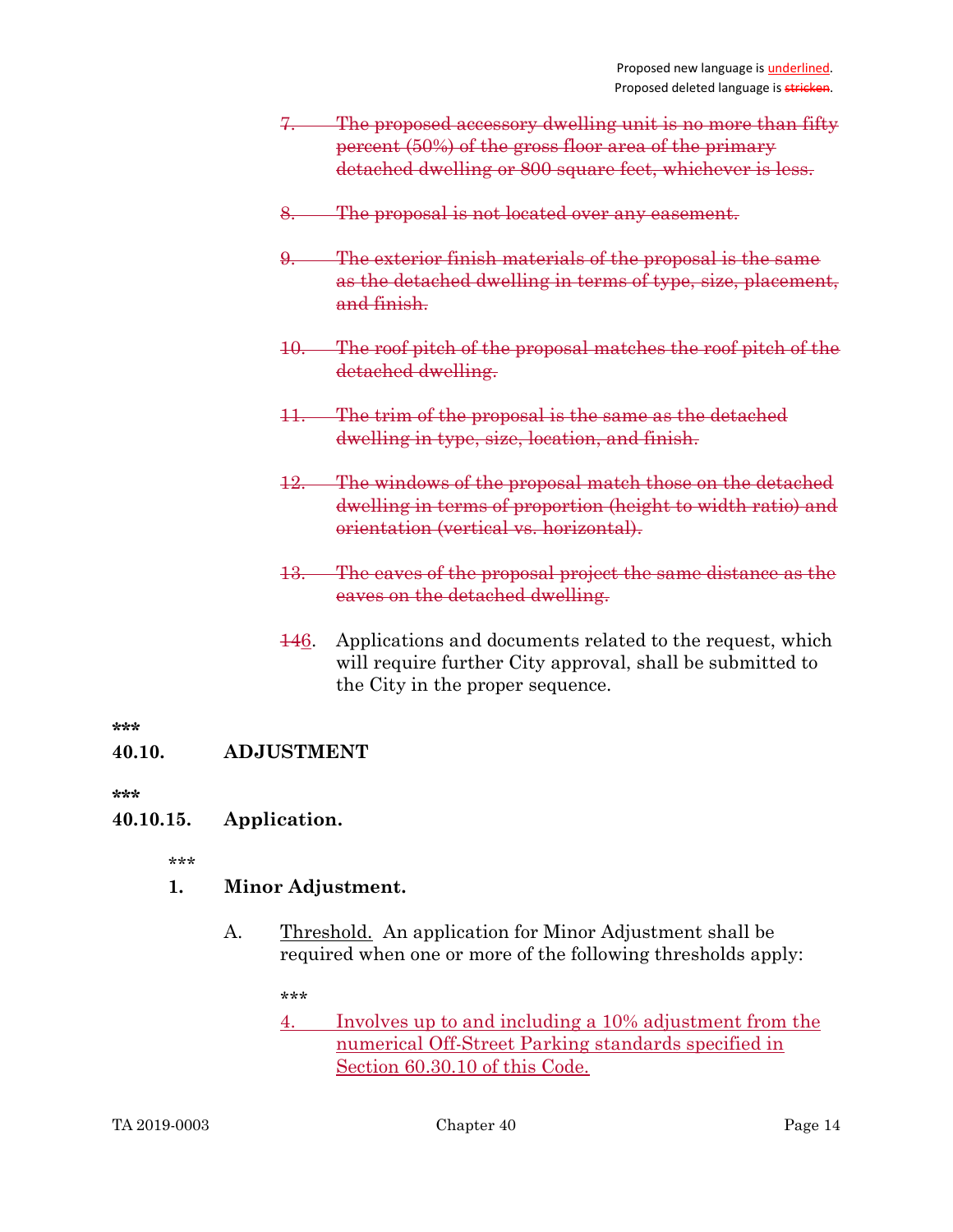- C. Approval Criteria. In order to approve a Minor Adjustment application, the decision making authority shall make findings of fact based on evidence provided by the applicant demonstrating that all the following criteria are satisfied:
	- 1. The proposal satisfies the threshold requirements for a Minor Adjustment application.
	- 2. The application complies with all applicable submittal requirements as specified in Section 50.25.1. and includes all applicable City application fees.
	- 3. Special conditions or circumstances exist on the site that make it physically difficult or impossible to meet the applicable development standard for an otherwise acceptable proposal.
	- 4. The special conditions and circumstances do not result from the actions of the applicant and such conditions and circumstances do not merely constitute financial hardship or inconvenience.
	- 5. Granting the adjustment as part of the overall proposal will not obstruct pedestrian or vehicular movement.
	- 6. City designated significant trees and/or historic resources, if present, will be preserved.
	- 7. Granting an adjustment to the grading standards will allow additional significant and/or community trees to be preserved.
	- 8. If more than one adjustment is being requested concurrently, the cumulative effect of the adjustments will result in a proposal which is still consistent with the overall purpose of the applicable zoning district.
	- 9. Any adjustment granted shall be the minimum necessary to permit a reasonable use of land, buildings, and structures.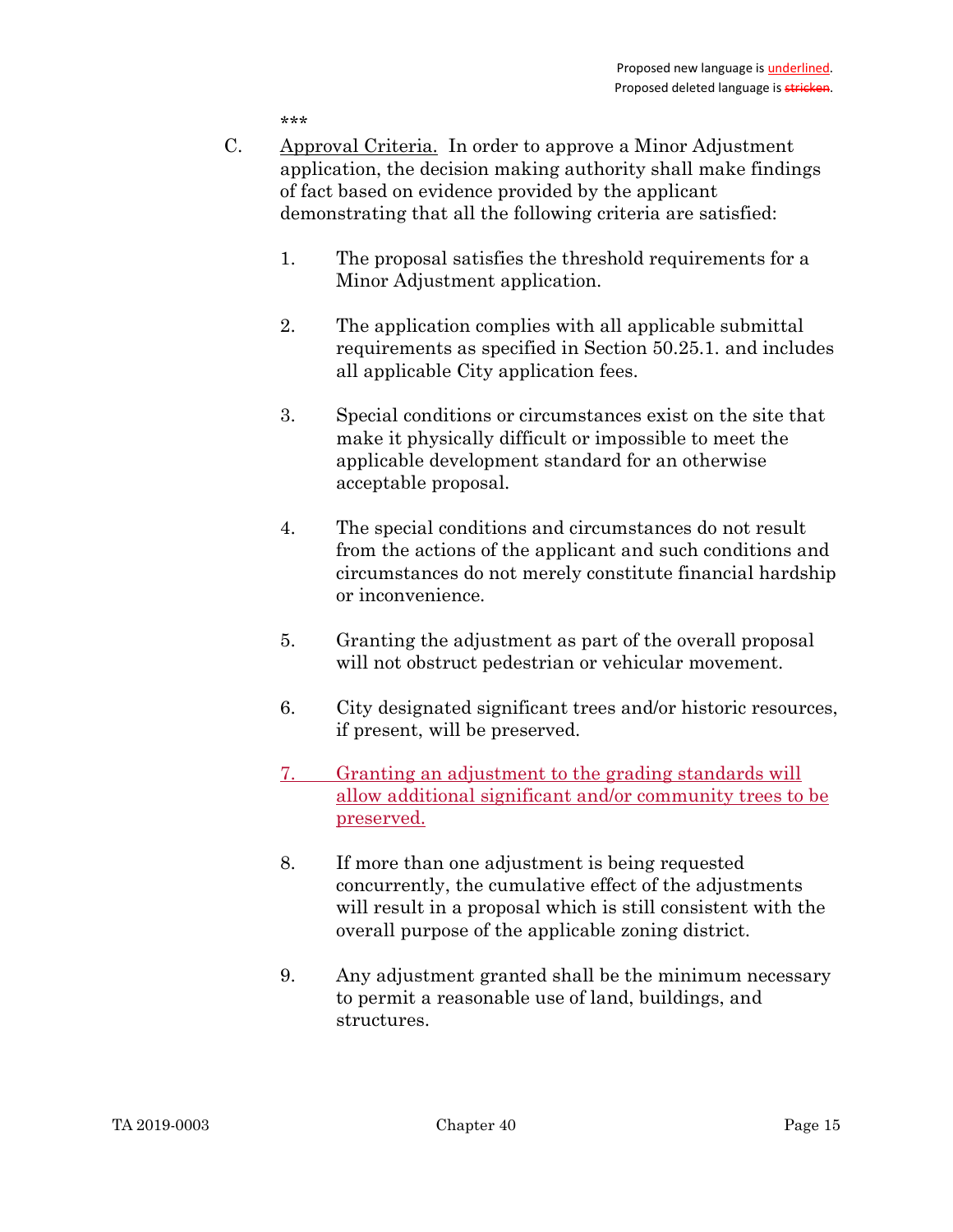- 10. The proposal incorporates building, structure, or site design features or some combination thereof that compensate for the requested adjustment.
- 11. The proposal is consistent with all applicable provisions of Chapter 20 (Land Uses) unless applicable provisions are modified by means of one or more Adjustment, Variance, Planned Unit Development applications that already have been approved or are considered concurrently with the subject proposal.
- 12. The proposal is consistent with all applicable provisions of Chapter 60 (Special Requirements) and that all improvements, dedications, or both required by the applicable provisions of Chapter 60 (Special Requirements) are provided or can be provided in rough proportion to the identified impact(s) of the proposal.
- 13. Adequate means are provided or can be provided to ensure continued periodic maintenance and necessary normal replacement of the following private common facilities and areas: drainage ditches, roads and other improved rights-of-way, structures, recreation facilities, landscaping, fill and excavation areas, screening and fencing, ground cover, garbage and recycling storage areas and other facilities, not subject to periodic maintenance by the City or other public agency.
- 1314. The proposal does not include any lot area averaging as specified in Section 20.05.<del>50.1.B</del>15.D. or include any lot dimension reductions as specified in Sections 20.05.50.2.A.2. and .4. or 20.05.50.2.B.2. and .4. [ORD 4487; August 2008] [ORD 4498; January 2009]

# 2. Major Adjustment.

A. Threshold. An application for Major Adjustment shall be required when one or more of the following thresholds apply:

\*\*\*

3. Involves an adjustment of more than 10% Any change from the numerical requirements contained in Section 60.30. (Off-Street Parking).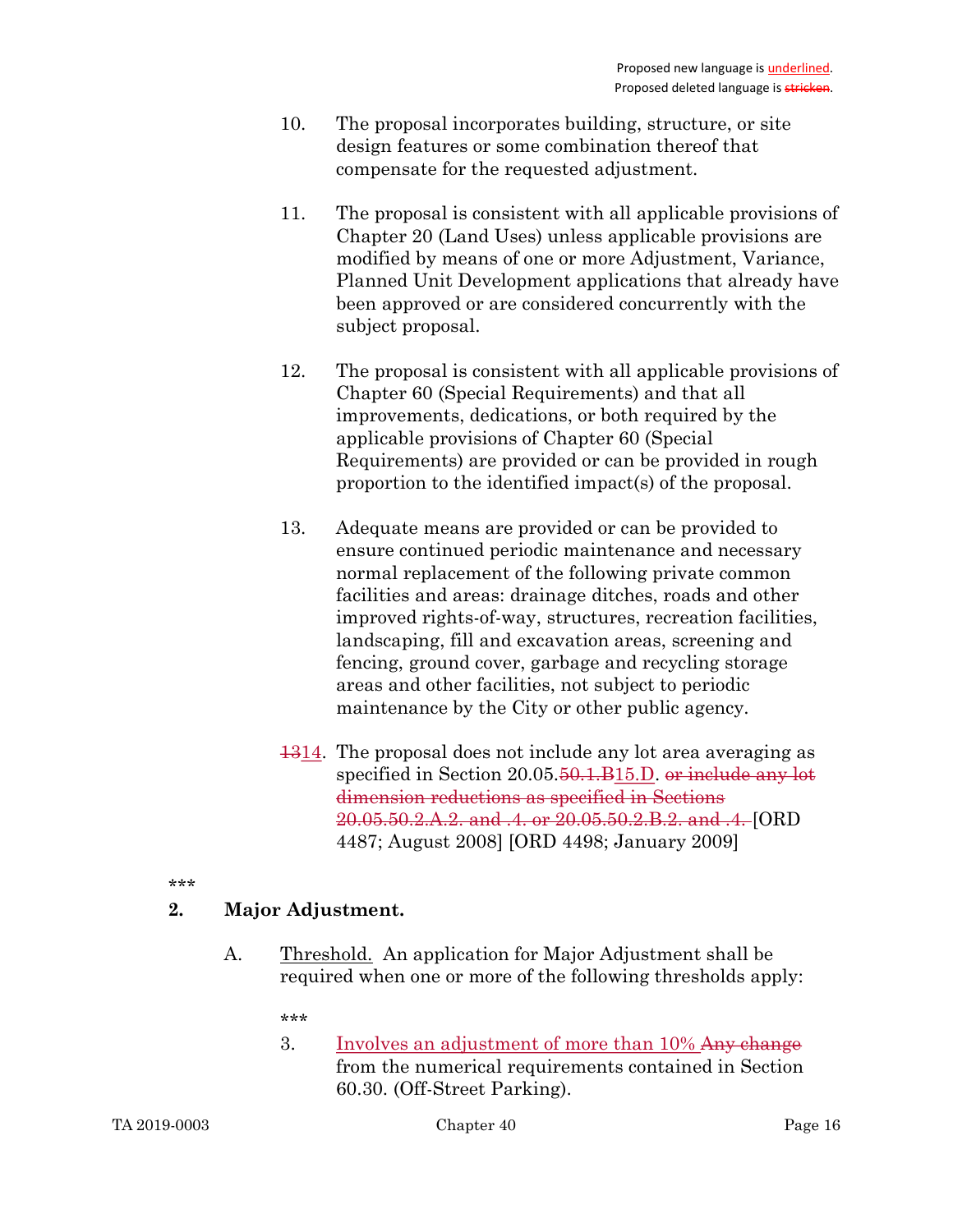- C. Approval Criteria. In order to approve a Major Adjustment application, the decision making authority shall make findings of fact based on evidence provided by the applicant demonstrating that all the following criteria are satisfied:
	- 1. The proposal satisfies the threshold requirements for a Major Adjustment application.
	- 2. The application complies with all applicable submittal requirements as specified in Section 50.25.1. and includes all applicable City application fees.
	- 3. Special conditions or circumstances exist on the site that make it difficult or impossible to meet the applicable development standard for an otherwise acceptable proposal.
	- 4. The special conditions or circumstances do not result from the actions of the applicant and such conditions and circumstances do not merely constitute financial hardship or inconvenience.
	- 5. Granting the adjustment as part of the overall proposal will not obstruct pedestrian or vehicular movement.
	- 6. City designated significant trees and/or historic resources, if present, will be preserved.
	- 7. Granting an adjustment to the grading standards will allow additional significant and/or community trees to be preserved.
	- 8. If more than one adjustment is being requested concurrently, the cumulative effect of the adjustments will result in a proposal which is still consistent with the overall purpose of the applicable zoning district.
	- 9. Any adjustment granted shall be the minimum necessary to permit a reasonable use of land, buildings, and structures.
	- 10. Either it can be demonstrated that the proposed modification equally or better meets the intent of the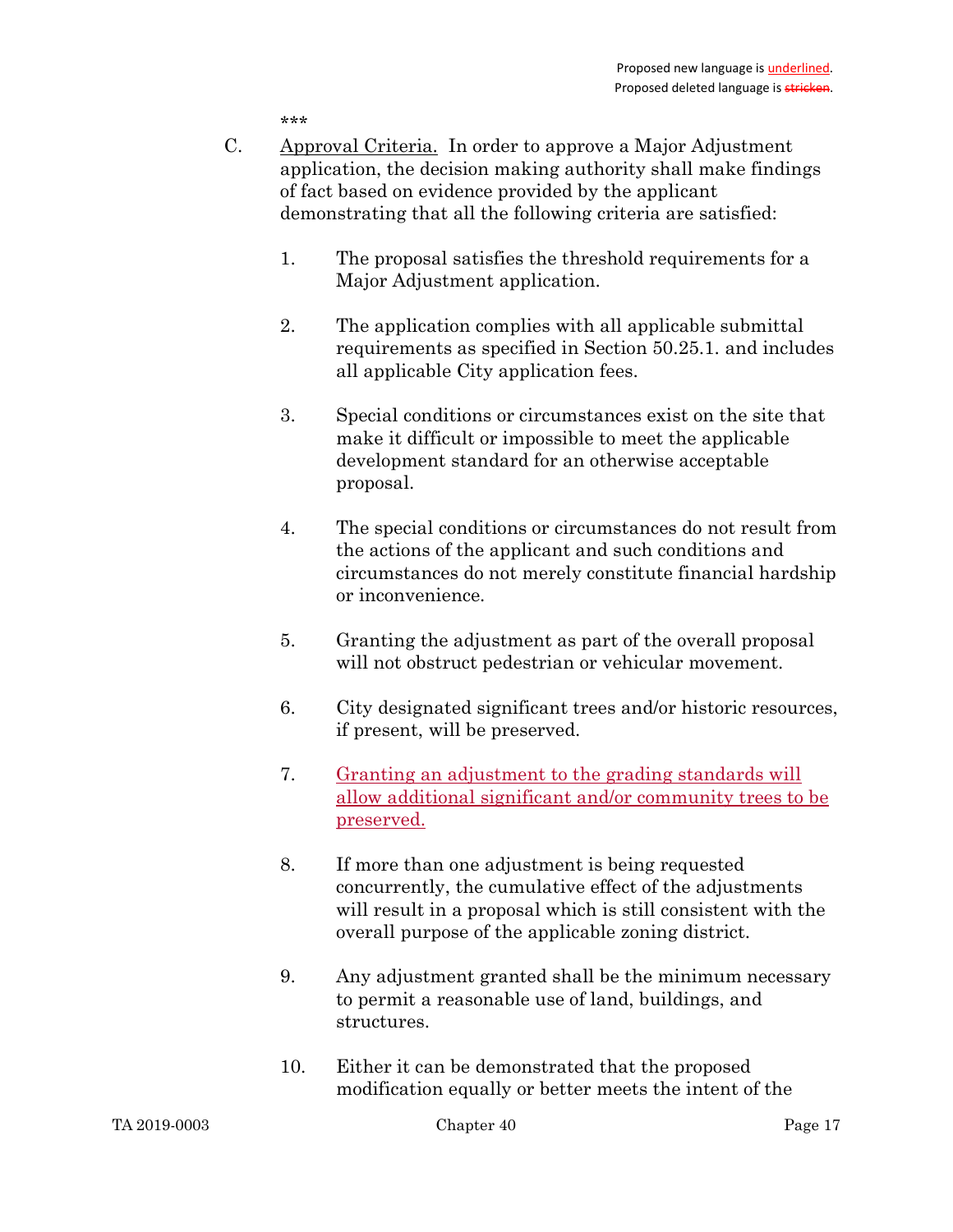standard to be modified or the proposal incorporates building, structure, or site design features or some combination thereof that compensate for the requested adjustment.

- 11. The proposal is consistent with all applicable provisions of Chapter 20 (Land Uses) unless applicable provisions are modified by means of one or more applications that already have been approved or are considered concurrently with the subject proposal.
- 12. The proposal is consistent with all applicable provisions of Chapter 60 (Special Requirements) and that all improvements, dedications, or both required by the applicable provisions of Chapter 60 (Special Requirements) are provided or can be provided in rough proportion to the identified impact(s) of the proposal.
- 13. Adequate means are provided or can be provided to ensure continued periodic maintenance and necessary normal replacement of the following private common facilities and areas: drainage ditches, roads and other improved rights-of-way, structures, recreation facilities, landscaping, fill and excavation areas, screening and fencing, ground cover, garbage and recycling storage areas and other facilities, not subject to periodic maintenance by the City or other public agency.
- 1314. The proposal does not include any lot area averaging as specified in Section 20.05. 15. <del>D50. 1. B</del>. or include any lot dimension reductions as specified in Sections 20.05.50.2.A.2. and .4. or 20.05.50.2.B.2. and .4. [ORD 4487; August 2008] [ORD 4498; January 2009]
- 15. Applications and documents related to the request, which will require further City approval, shall be submitted to the City in the proper sequence.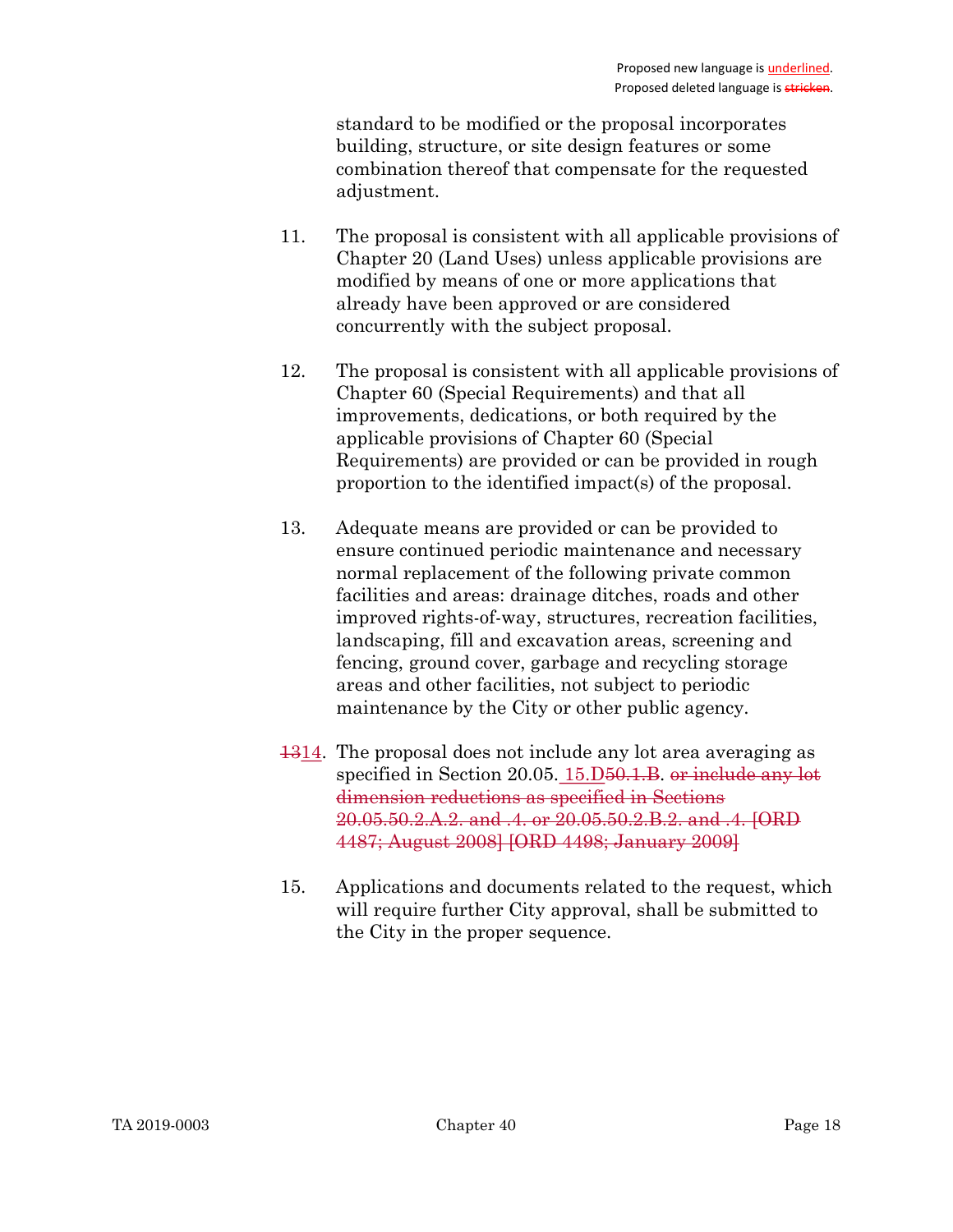# 40.15. CONDITIONAL USE

\*\*\*

# 40.15.15. Application.

There are four-seven (7(4) Conditional Use applications which are as follows: Interim Washington County Uses Type 1, Minor Modification of a Conditional Use, Interim Washington County Uses Type 2, Major Modification of a Conditional Use, New Conditional Use, and Planned Unit Development, and Modification of a Nonconforming Use.

# 1. Interim Washington County Use.

- Threshold. An application for an Interim Washington County Use shall be required when the following thresholds apply:
	- 1. A proposed use located on parcel(s) designated Interim Washington County, which requires Type I approval through Washington County's Development Code where no other Type 1 or greater review is required with the proposal.
- B. Procedure Type. The Type 1 procedure, as described in Section 50.35 of this Code, shall apply to an application for Interim Washington County Use. The decision making authority is the Director.
- C. Approval Criteria. In order to approve a Minor Modification of a Conditional Use application, the decision making authority shall make findings of fact based on evidence provided by the applicant demonstrating that all the following criteria are satisfied:
	- 1. The proposal satisfies the threshold requirements for an Interim Washington County Use application.
	- 2. All City application fees related to the application under consideration by the decision making authority have been submitted.
	- 3. The proposal contains all applicable application submittal requirements as specified in Section 50.25.1. of the Development Code. [ORD 4265; October 2003]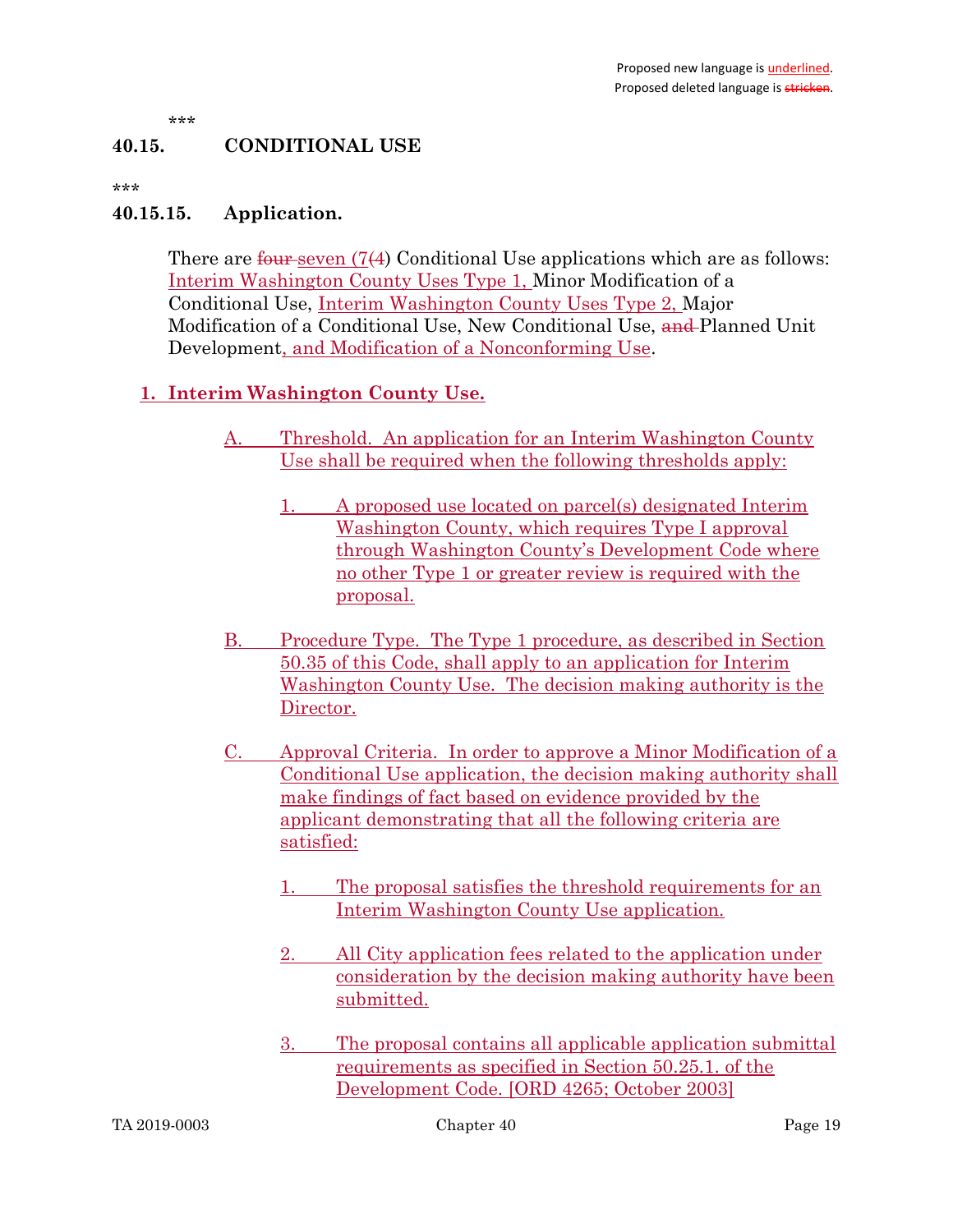- 4. For parcel(s) designated interim Washington County, the proposed use, identified in the land use designation previously held for the subject parcel(s), meets the use requirements identified in Washington County's Development Code.
- 5. Applications and documents related to the request, which will require further City approval, shall be submitted to the City in the proper sequence.
- D. Submission Requirements. An application for an Interim Washington County Use shall be made by the owner of the subject property, or the owner's authorized agent, on a form provided by the Director and shall be filed with the Director. The application shall be accompanied by the information required by the application form, and by Section 50.25. (Application Completeness), and any other information identified through a Pre-Application Conference.
- E. Conditions of Approval. The decision making authority may impose conditions on the approval of an Interim Washington County Use application to ensure compliance with the approval criteria.
- F. Appeal of a Decision. Refer to Section 50.60.
- G. Expiration of a Decision. Refer to Section 50.90.
	- H. Extension of a Decision. Refer to Section 50.93.

# 3. Interim Washington County Use Type II.

- A. Threshold. An application for an Interim Washington County Use shall be required when the following thresholds apply: 1. A proposed use located on parcel(s) designated Interim Washington County, which requires Type II approval through Washington County's Development Code where no other Type II or greater review is required with the proposal.
- B. Procedure Type. The Type 2 procedure, as described in Section 50.40 of this Code, shall apply to an application for Interim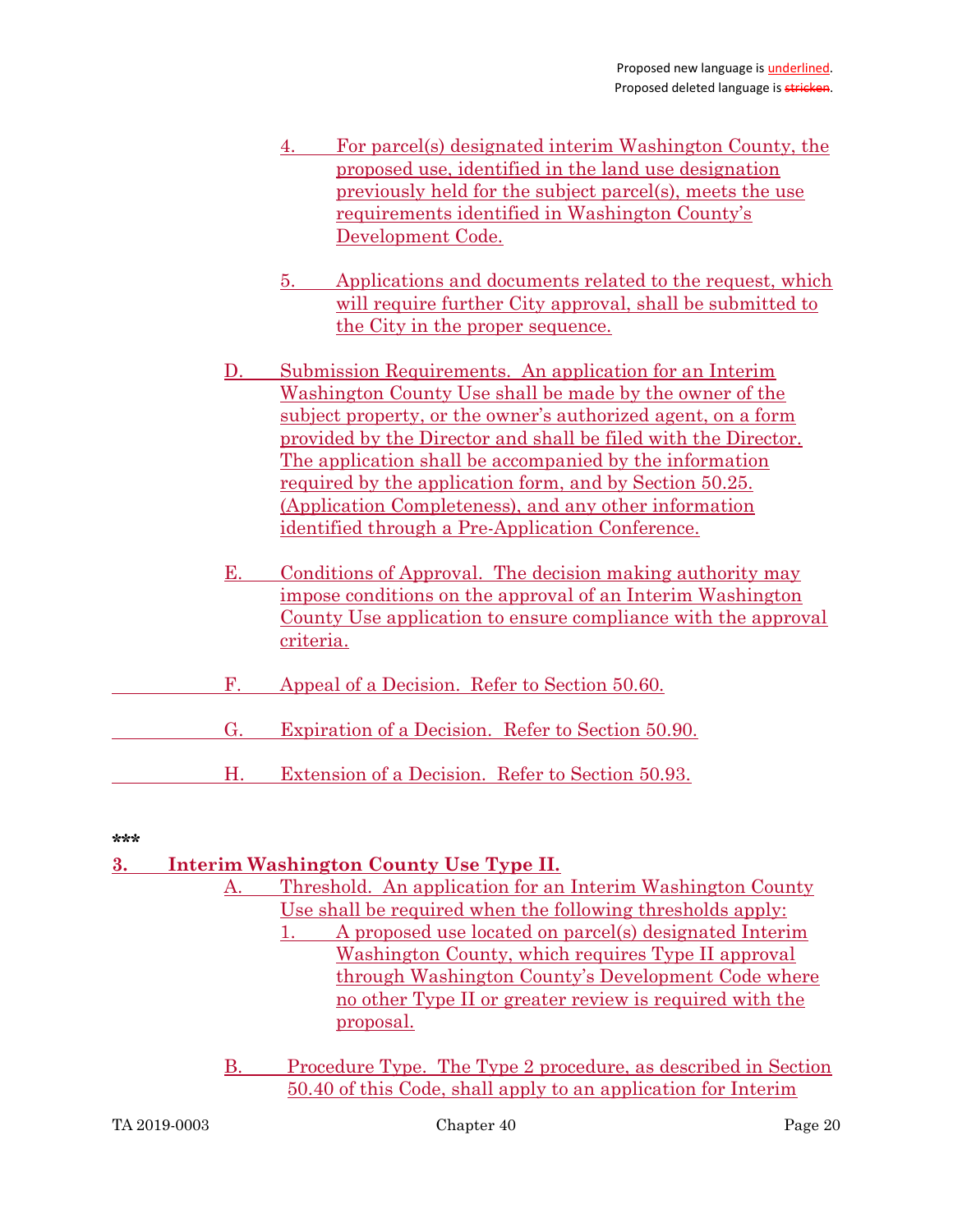Washington County Use Type II. The decision making authority is the Director

- C. Approval Criteria. In order to approve a Minor Modification of a Conditional Use application, the decision making authority shall make findings of fact based on evidence provided by the applicant demonstrating that all the following criteria are satisfied:
	- 1. The proposal satisfies the threshold requirements for an Interim Washington County Use application.
	- 2. All City application fees related to the application under consideration by the decision making authority have been submitted.
	- 3. The proposal contains all applicable application submittal requirements as specified in Section 50.25.1. of the Development Code.
	- 4. For parcel(s) designated Interim Washington County, the proposed use, identified in the land use designation previously held for the subject parcel(s), meets the use requirements identified in Washington County's Development Code.
	- 5. Applications and documents related to the request, which will require further City approval, shall be submitted to the City in the proper sequence.
- D. Submission Requirements. An application for an Interim Washington County Use Type I shall be made by the owner of the subject property, or the owner's authorized agent, on a form provided by the Director and shall be filed with the Director. The application shall be accompanied by the information required by the application form.
- E. Conditions of Approval. The decision making authority may impose conditions on the approval of an Interim Washington County Use application to ensure compliance with the approval criteria.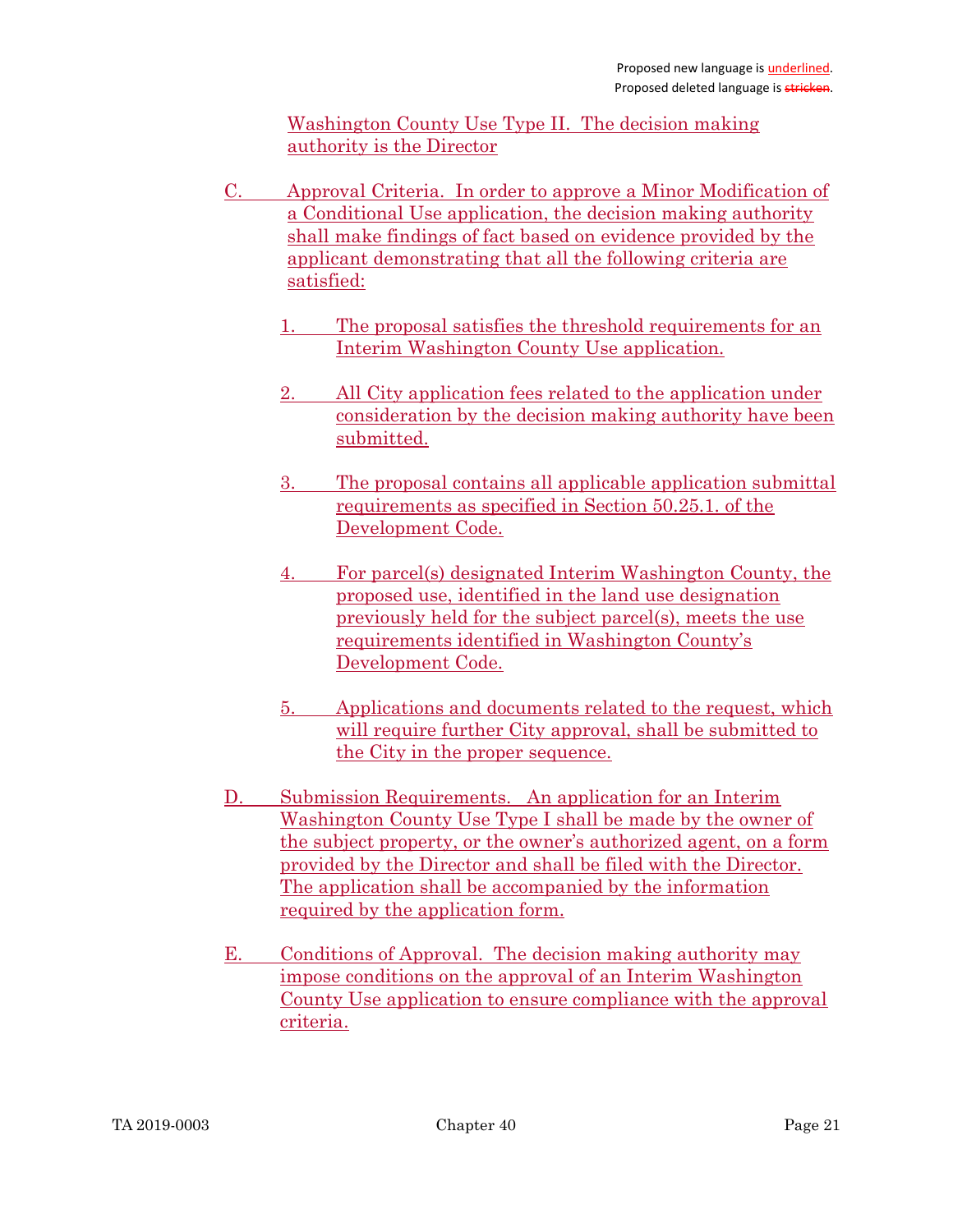# 5. New Conditional Use.

A. Threshold. An application for a New Conditional Use shall be required when the following threshold applies:

\*\*\*

- 2. The proposed permitted residential use is located in the floodway fringe on a lot greater than five acres in size. Planned Unit Developments, single-family and two family dwellings are exempt.
- 3. A proposed use located on parcel(s) designated Interim Washington County, which requires Type III approval through Washington County's Development Code where no other Type 1 or greater review is required with the proposal.

- C. Approval Criteria. In order to approve a New Conditional Use application, the decision making authority shall make findings of fact based on evidence provided by the applicant demonstrating that all the following criteria are satisfied:
	- 1. The proposal satisfies the threshold requirements for a Conditional Use application.
	- 2. All City application fees related to the application under consideration by the decision making authority have been submitted.
	- 3. The proposal will comply with the applicable policies of the Comprehensive Plan.
	- 4. The size, dimensions, configuration, and topography of the site and natural and man-made features on the site can reasonably accommodate the proposal.
	- 5. The location, size, and functional characteristics of the proposal are such that it can be made reasonably compatible with and have a minimal impact on livability and appropriate use and development of properties in the surrounding area of the subject site. [ORD 4473; March 2008]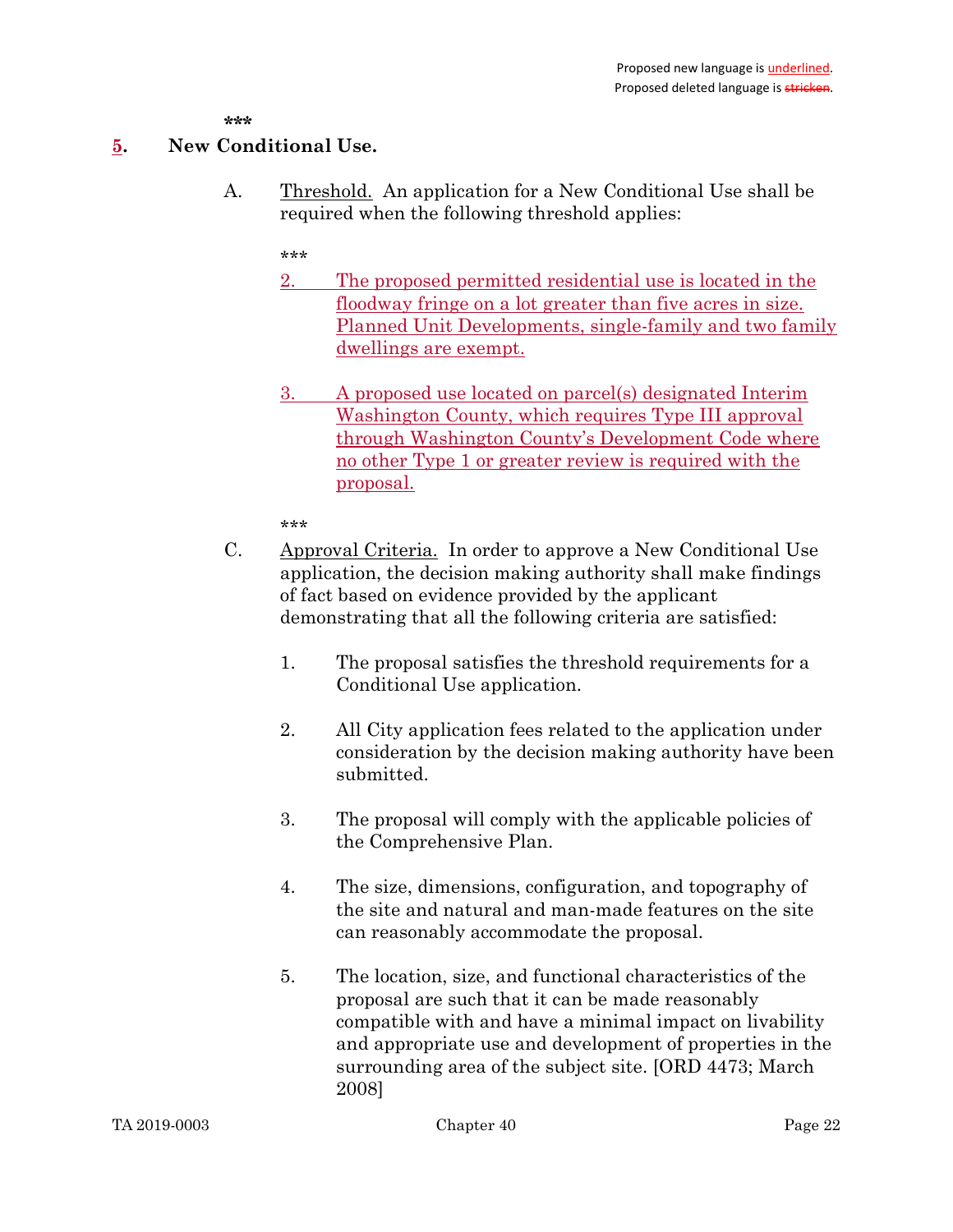- 6. The proposed residential use located in the floodway fringe meets the requirements in Section 60.10.25.
- 7. For parcel(s) designated Interim Washington County, the proposed use, identified in the land use designation previously held for the subject parcel(s), meets the use requirements identified in Washington County's Development Code.
- 68. Applications and documents related to the request, which will require further City approval, shall be submitted to the City in the proper sequence.

# 40.20. DESIGN REVIEW [ORD 4332; January 2005]

.<br>ماه ماه ماه

# 40.20.10. Applicability.

\*\*\*

3. Design Review approval shall not be required for the following:

\*\*\*

C. Existing detached dwellings in Industrial and Multiple-Use zoning district.

\*\*\*

# 40.20.15. Application.

# 1. Design Review Compliance Letter.

- A. Threshold. An applicant may utilize the Design Review Compliance Letter process when the application is limited to one or more of the following categories of proposed action:
	- 1. Minor design changes to existing building or site including, but not limited to:

\*\*\*

g. Modification of off-street parking and maneuvering area with no increase reduction in required parking spaces or increase in paved area.to the paved area of the site and the minimum and maximum parking requirements for the subject site are met.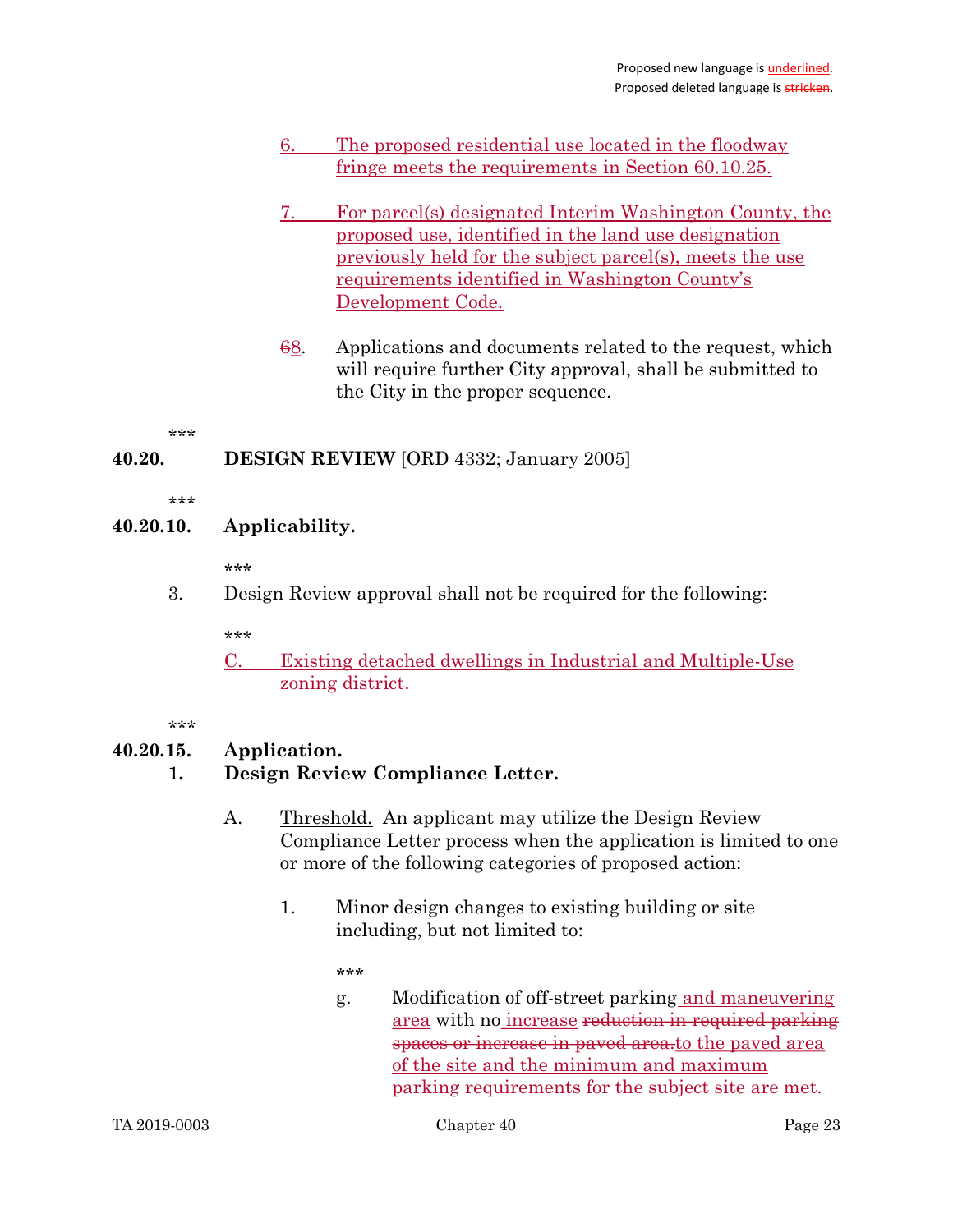- m. Construction or modification of a permanent structure, not considered a building, which has a footprint of up to 1,000 square feet and is a use permitted within the underlying zoning district. \*\*\*
- C. Approval Criteria. [ORD 4365; October 2005] In order to approve a Design Review Compliance Letter application, the decision making authority shall make findings of fact based on evidence provided by the applicant demonstrating that all the following criteria are satisfied:
	- 1. The proposal satisfies the threshold requirements for a Design Compliance Review Letter.
	- 2. All City application fees related to the application under consideration by the decision making authority have been submitted.
	- 3. The proposal contains all applicable application submittal requirements as specified in Section 50.25.1. of the Development Code.
	- 4. The proposal meets all applicable Site Development Requirements of Sections 20.05.15., 20.10.15., 20.15.15., and 20.20.15. of the Development Code unless the applicable provisions are subject to an Adjustment, Planned Unit Development, or Variance application which shall be already approved or considered concurrently with the subject proposal. [ORD 4584; June 2012]
	- 5. The proposal, which is not an addition to an existing building, is consistent with all applicable provisions of Sections 60.05.15 through 60.05.30 (Design Standards).
	- 6. If applicable, the proposed addition to an existing building and/or site, and only that portion of the building and/or site containing the proposed additionimprovements, complies with the applicable provisions of Sections 60.05.15 through 60.05.30 (Design Standards) as they apply to the following: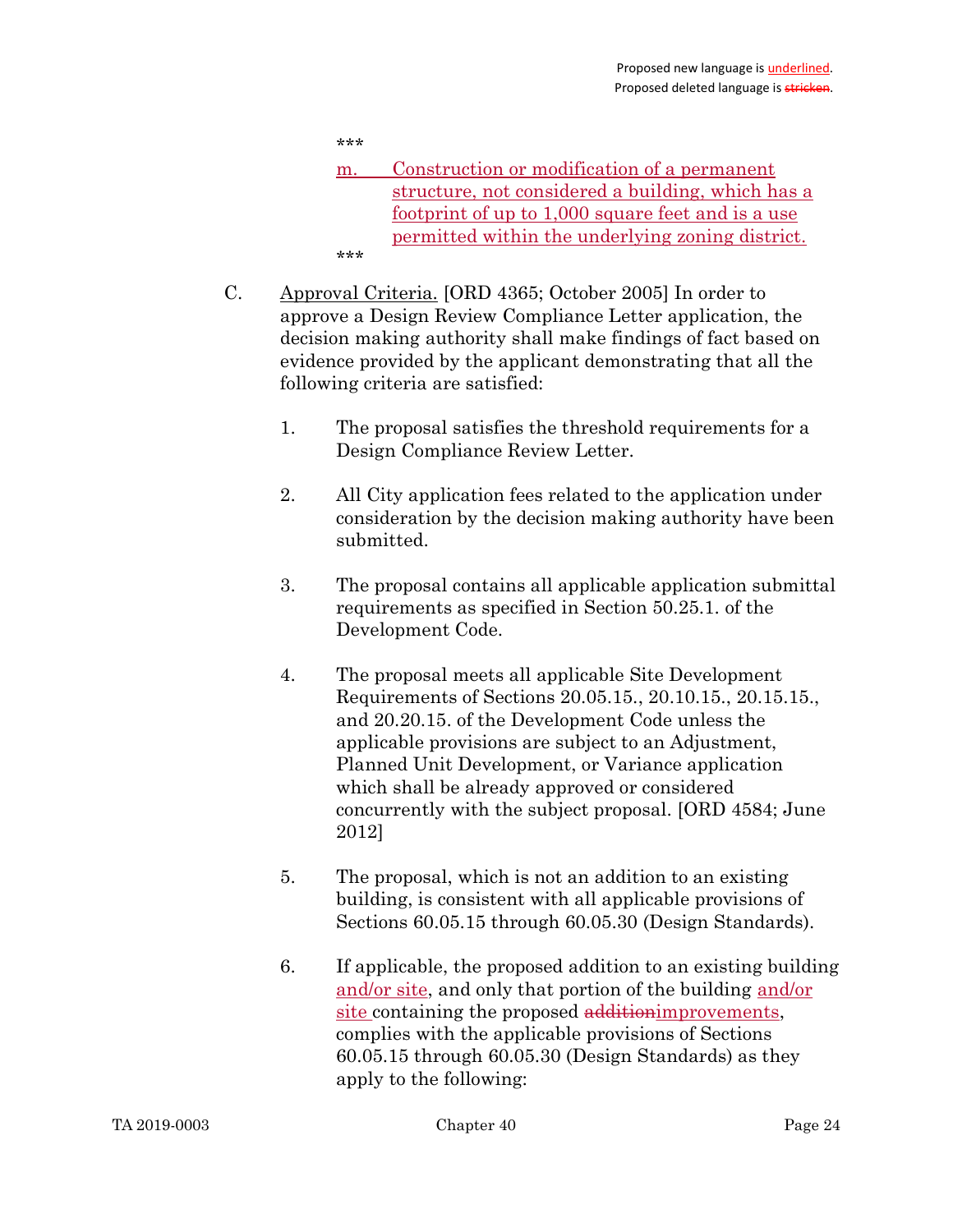- a. Building articulation and variety. (Section 60.05.15.1.).
- b. Roof forms. (Section 60.05.15.2.).
- c. Exterior building materials. (Section 60.05.15.4.).
- d. Foundation landscaping requirements. (Section 60.05.25.4.D.).
- e. Screening roof-mounted equipment requirements. (Section 60.05.15.5.).
- f. Screening loading areas, solid waste facilities and similar improvements. (Section 60.05.20.2.).
- g. Lighting requirements. (Section 60.05.30.).
- h. Changes to the existing on-site vehicular parking, maneuvering, and circulation area does not require additional paving to the site and the minimum and maximum parking requirements for the subject site are met.
- i. Pedestrian circulation
- 7. The proposal complies with all applicable provisions in Chapter 60 (Special Regulations).
- 8. The proposal complies with the grading standards outlined in Section 60.15.10 or approved with and Adjustment or Variance.
- 89. Except for conditions requiring compliance with approved plans, the proposal does not modify any conditions of approval of a previously approved Type 2 or Type 3 application.
- 910. Proposals for Community Gardens comply with Section 60.05.25.14 of Chapter 60. Community Gardens are exempt from Criteria 4, 5, 6, 7, and 8 above. [ORD 4659; June 2015]
- $1011.$  Applications and documents related to the request, which will require further City approval, shall be submitted to the City in the proper sequence.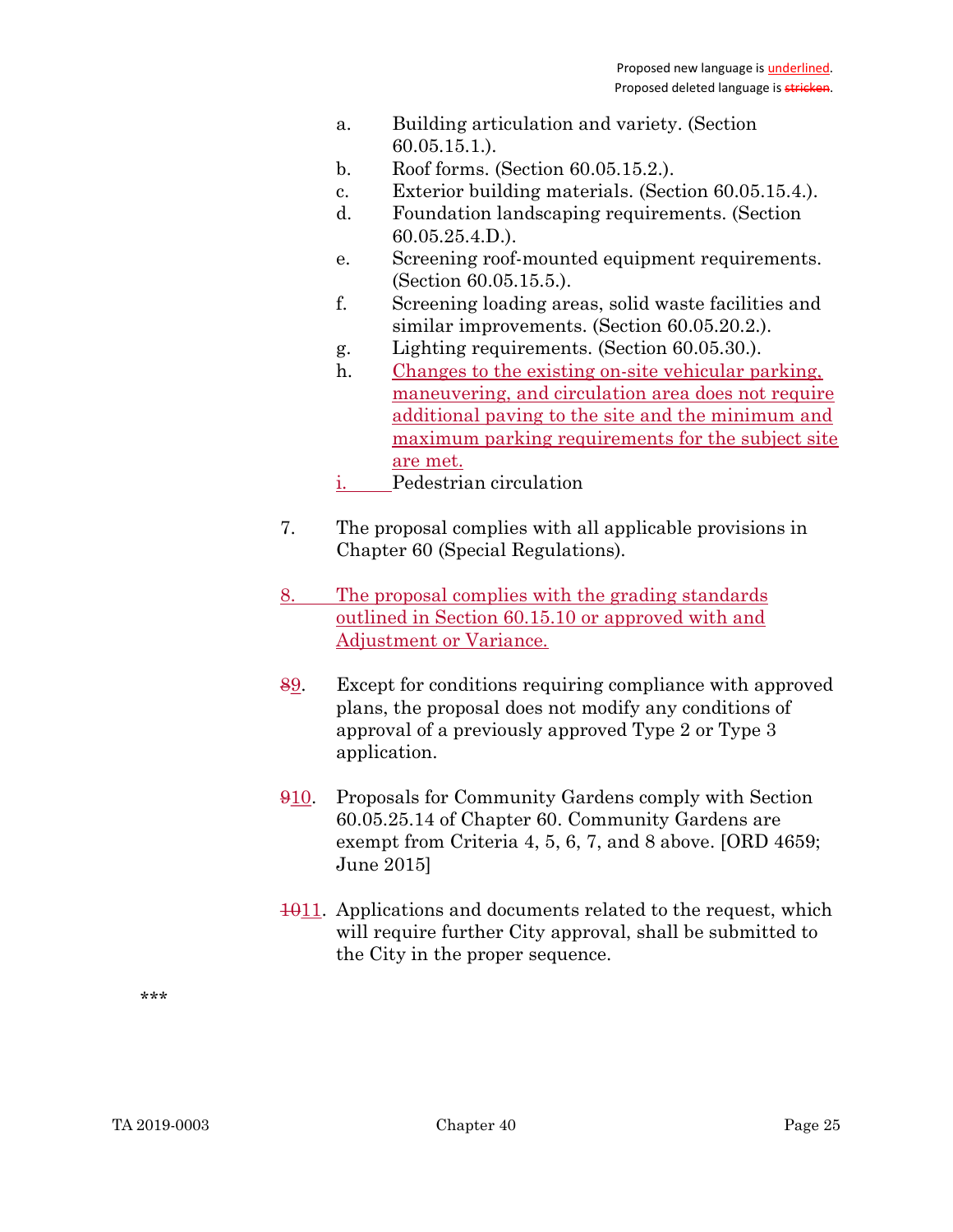# 2. Design Review Two.

- A. Threshold. An application for Design Review Two shall be required when an application is subject to applicable design standards and one or more of the following thresholds describe the proposal:
- \*\*\*
- 7. Any new or change to existing on-site vehicular parking, maneuvering, and circulation area which adds paving  $\theta$ parking spaces.
- \*\*\*
- 9. New construction of non-habitable buildings or construction of a permanent structure, not considered a building in commercial, industrial, multiple use zones, or for approved Conditional Uses in residential zones, which has a footprint greater larger-than 1,000 square feet and up to 10,000 square feet in size and is a use permitted within the underlying zoning districtin gross building area.

- C. Approval Criteria. [ORD 4365; October 2005] In order to approve a Design Review Two application, the decision making authority shall make findings of fact based on evidence provided by the applicant demonstrating that all the following criteria are satisfied:
	- 1. The proposal satisfies the threshold requirements for a Design Review Two application.
	- 2. All City application fees related to the application under consideration by the decision making authority have been submitted.
	- 3. The proposal contains all applicable application submittal requirements as specified in Section 50.25.1. of the Development Code.
	- 4. The proposal is consistent with all applicable provisions of Sections 60.05.15. through 60.05.30. (Design Standards).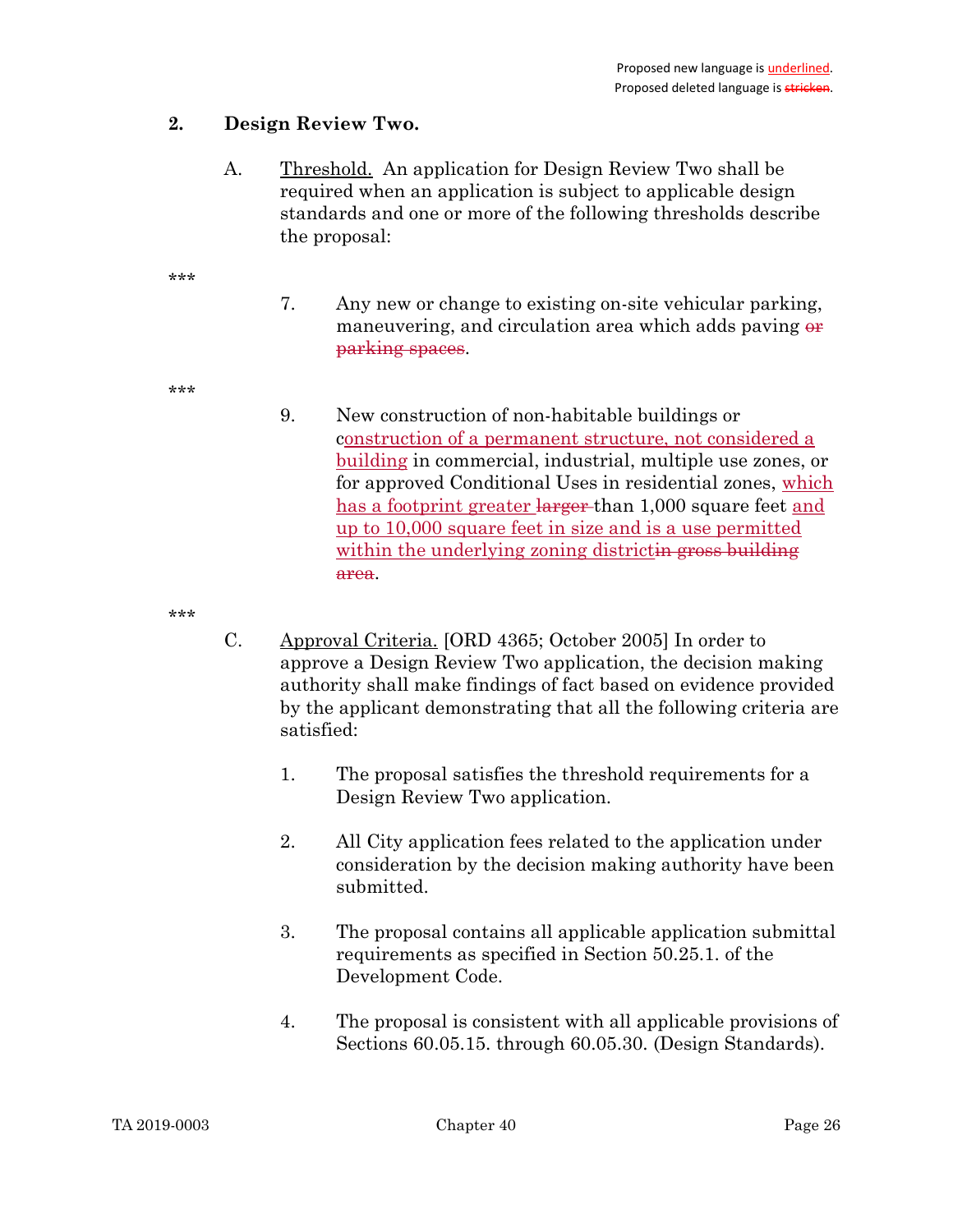- 5. For additions to or modifications of existing development, the proposal is consistent with all applicable provisions of Sections 60.05.15 through 60.05.30 (Design Standards) or can demonstrate that the proposed additions or modifications are moving towards compliance with specific Design Standards if any of the following conditions exist:
	- a. A physical obstacle such as topography or natural feature exists and prevents the full implementation of the applicable standard; or
	- b. The location of existing structural improvements prevent the full implementation of the applicable standard; or
	- c. The location of the existing structure to be modified is more than 300 feet from a public street.

If the above listed conditions are found to exist and it is not feasible to locate a proposed addition in such a way that the addition abuts a street, then all applicable design standards except the following must be met:

- d. If in a Multiple Use District, building location, entrances and orientation along streets, and parking lot limitations along streets (Standards 60.05.15.6 and 60.05.20.8)
- e. If in a Multiple Use or Commercial District, ground floor elevation window requirements (Standard 60.05.15.8).
- 6. The proposal complies with the grading standards outlined in Section 60.15.10 or approved with and Adjustment or Variance.
- 7. Applications and documents related to the request, which will require further City approval, shall be submitted to the City in the proper sequence.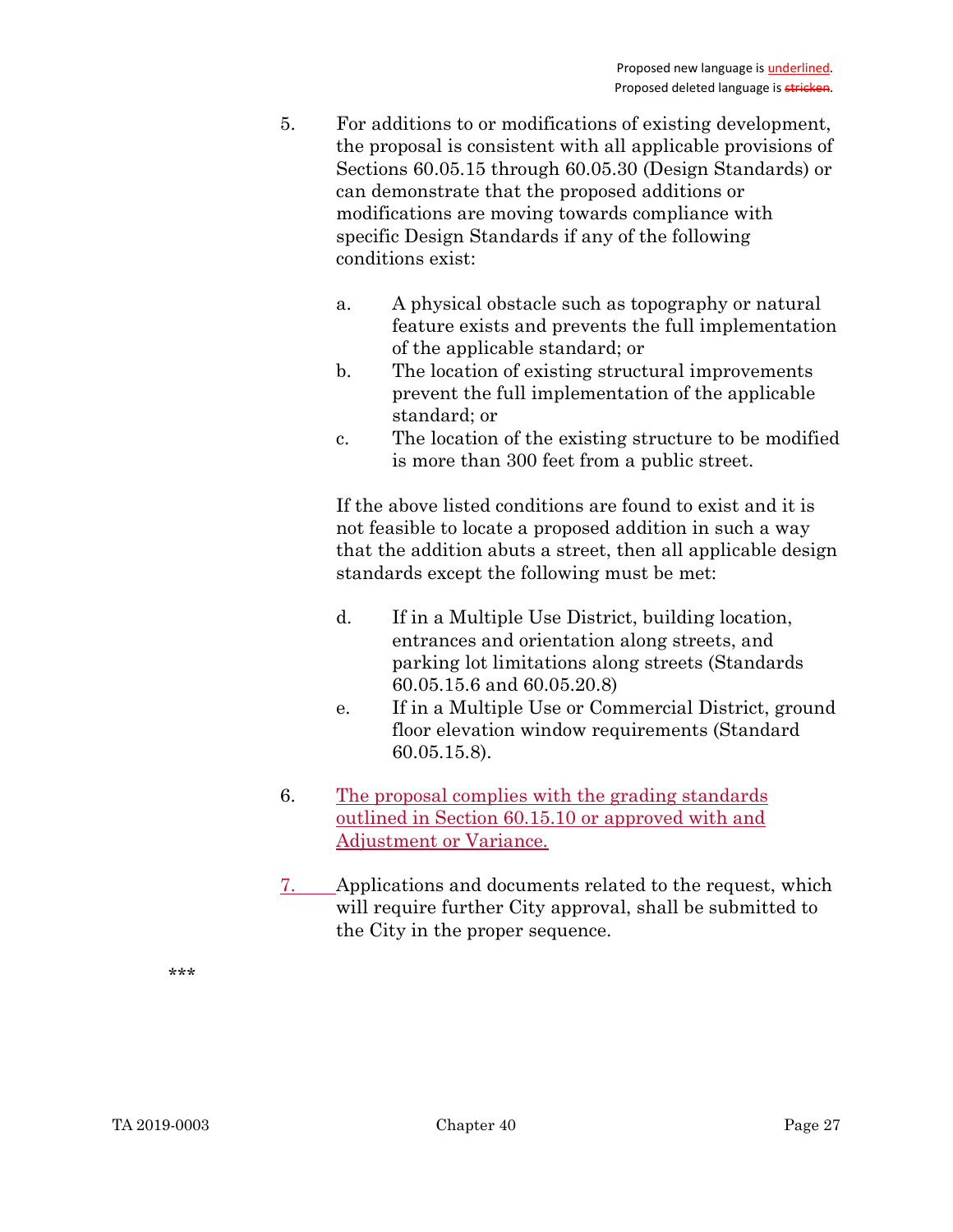# 3. Design Review Three.

A. Threshold. An application for Design Review Three shall be required when an application is subject to applicable design standards and/or guidelines and one or more of the following thresholds describe the proposal:

\*\*\*

5. Construction of a permanent structure, not considered a building, in commercial, industrial, multiple use zones, or for approved Conditional Uses in residential zones, which exceeds 10,000 square feet in size and is a use permitted within the underlying zoning district.

- C. Approval Criteria. [ORD 4365; October 2005] In order to approve a Design Review Three application, the decision making authority shall make findings of fact based on evidence provided by the applicant demonstrating that all the following criteria are satisfied:
	- 1. The proposal satisfies the threshold requirements for a Design Review Three application.
	- 2. All City application fees related to the application under consideration by the decision making authority have been submitted.
	- 3. For proposals meeting Design Review Three application thresholds numbers 1 through 6, the proposal is consistent with all applicable provisions of Sections 60.05.35 through 60.05.50 (Design Guidelines).
	- 4. For additions to or modifications of existing development, the proposal is consistent with all applicable provisions of Sections 60.05.35 through 60.05.50 (Design Guidelines) or can demonstrate that the additions or modifications are moving towards compliance with specific Design Guidelines if any of the following conditions exist:
		- a. A physical obstacle such as topography or natural feature exists and prevents the full implementation of the applicable guideline; or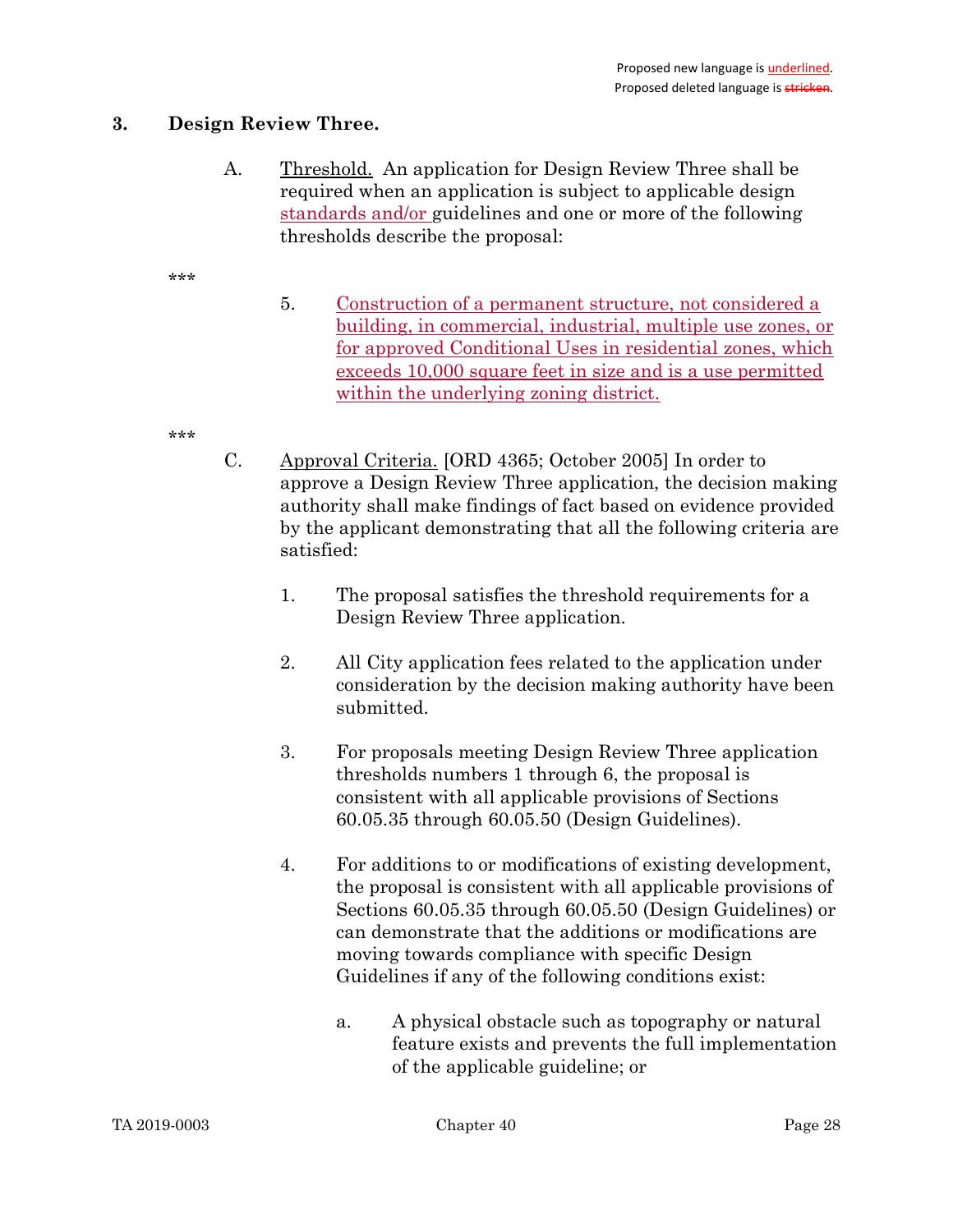- b. The location of existing structural improvements prevent the full implementation of the applicable guideline; or
- c. The location of the existing structure to be modified is more than 300 feet from a public street
- 5. The proposal complies with the grading standards outlined in Section 60.15.10 or approved with and Adjustment or Variance.
- 56. For DRBCP proposals which involve the phasing of required floor area, the proposed project shall demonstrate how future development of the site, to the minimum development standards established in the Development Code or greater, can be realistically achieved at ultimate build out of the DRBCP. [ORD 4584; June 2012]
- 67. For proposals meeting Design Review Three application Threshold numbers 7 or 8, where the applicant has decided to address a combination of standards and guidelines, the proposal is consistent with all applicable provisions of Sections 60.05.15 through 60.05.30 (Design Standards) except for the Design Standard(s) where the proposal is instead subject to the applicable corresponding Design Guideline(s). [ORD 4531; April 2010]
- 78. For proposals meeting Design Review Three application Threshold numbers 7 or 8, where the applicant has decided to address Design Guidelines only, the proposal is consistent with the applicable provisions of Sections 60.05.35 through 60.05.50 (Design Guidelines). [ORD 4531; April 2010]
- 89. Applications and documents related to the request, which will require further City approval, shall be submitted to the City in the proper sequence.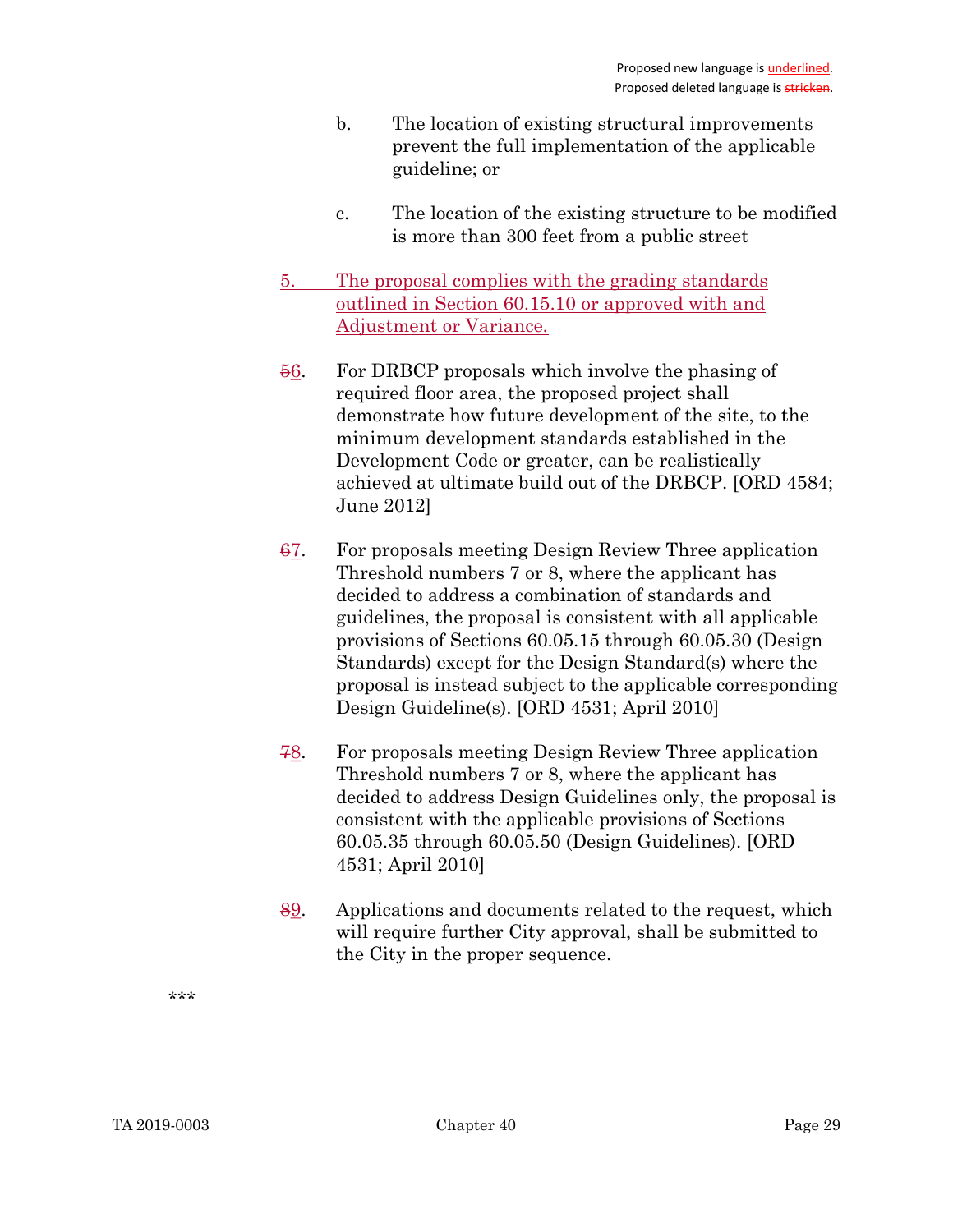# 40.30. FLEXIBLE AND ZERO YARD SETBACKS

\*\*\*

# 2. Flexible Setback for Individual Lot Without Endorsement.

- \*\*\*
- C. Approval Criteria. In order to approve a Flexible Setback on Individual Lot Without Endorsement application, the decision making authority shall make findings of fact based on evidence provided by the applicant demonstrating that all the following criteria are satisfied:
	- 1. The proposal satisfies the threshold requirements for a Flexible Setback on Individual Lot Without Endorsement application.
	- 2. The application complies with all applicable submittal requirements as specified in Section 50.25.1. and includes all applicable fees. [ORD 4473; March 2008]
	- 3. The proposal does not violate any recorded Solar Access Permit requirements.
	- 4. The proposal meets the minimum standards specified in Section 20.05.15.G. of the Development Code. [ORD 4584; June 2012]
	- 5. If an addition to an existing structure, the proposal is compatible in design, scale and building materials with the existing structure. If a new structure, the proposal is compatible with neighboring development with respect to scale, bulk, lot coverage, density, rooflines, and building materials. [ORD 4473; March 2008]
	- 5. The size, dimensions, configuration, and topography of the site and natural and man-made features on the site can reasonably accommodate the proposal and will have minimal impact to the abutting properties.
	- 6. All critical facilities and services related to the development have or can be improved to have adequate capacity to serve the proposal at the time of its completion.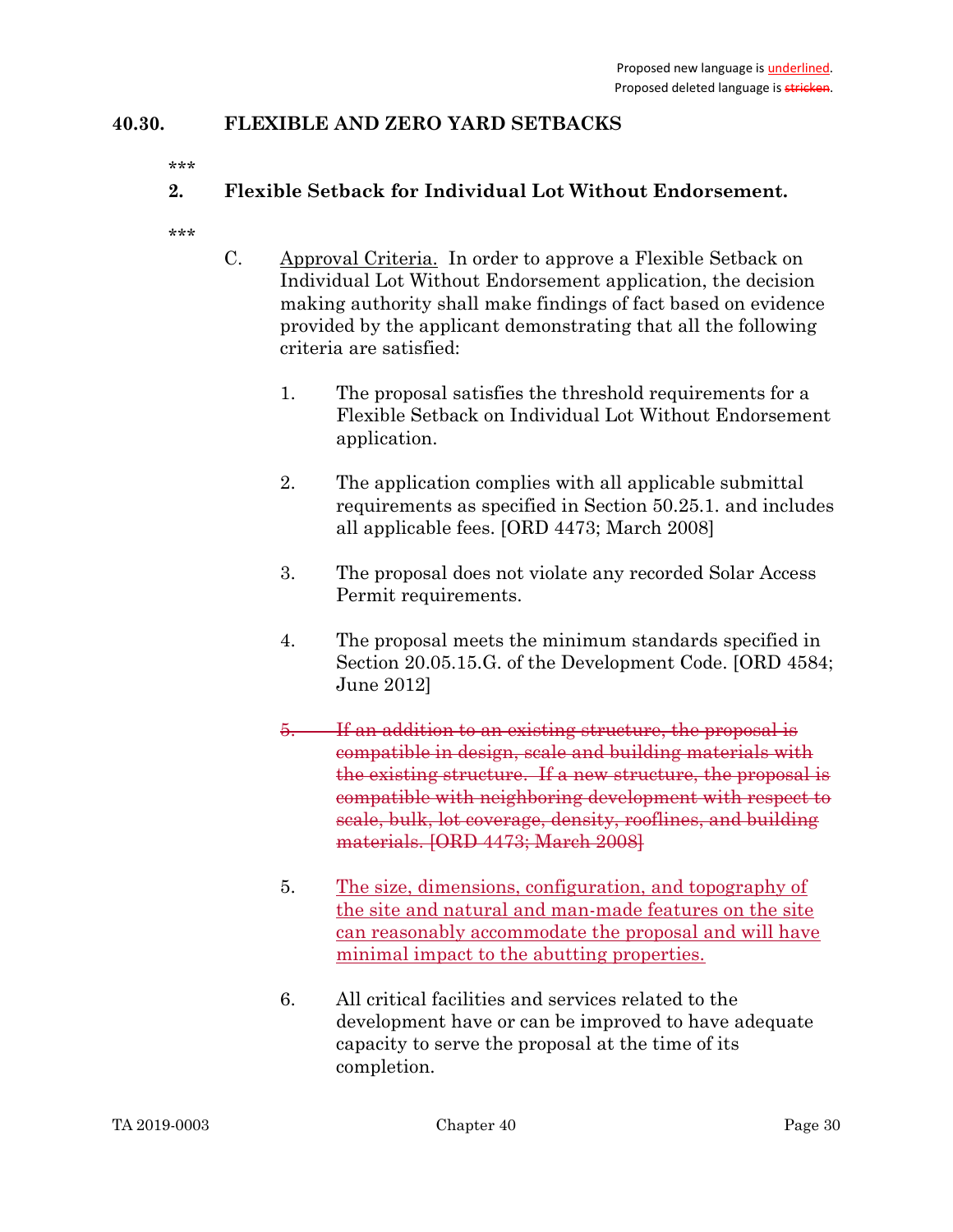- 7. The proposal is consistent with all applicable provisions of Chapter 20 (Land Uses) unless applicable provisions are modified by means of one or more applications that already have been approved or are considered concurrently with the subject proposal. [ORD 4473; March 2008]
- 8. The proposal is consistent with all applicable provisions of Chapter 60 (Special Requirements) and that all improvements, dedications, or both required by the applicable provisions of Chapter 60 (Special Requirements) are provided or can be provided in rough proportion to the identified impact(s) of the proposal.
- 9. Applications and documents related to the request, which will require further City approval, shall be submitted to the City in the proper sequence.

#### 40.40. HOME OCCUPATION

\*\*\*

### 2. Home Occupation Two.

- \*\*\*
- C. Approval Criteria. In order to approve a Home Occupation Two application, the decision making authority shall make findings of fact based on evidence provided by the applicant demonstrating that all the following criteria are satisfied:
	- 1. The proposal satisfies the threshold requirements for a Home Occupation Two application.
	- 2. All City application fees related to the application under consideration by the decision making authority have been submitted.
	- 3. The proposed home occupation shall a maximum of one (1) volunteer or employee who is not a resident on the premises.
	- 4. The proposed home occupation shall have no more than 8 daily customers or clients on the premises.
	- 5. All customer and client visits to the proposed home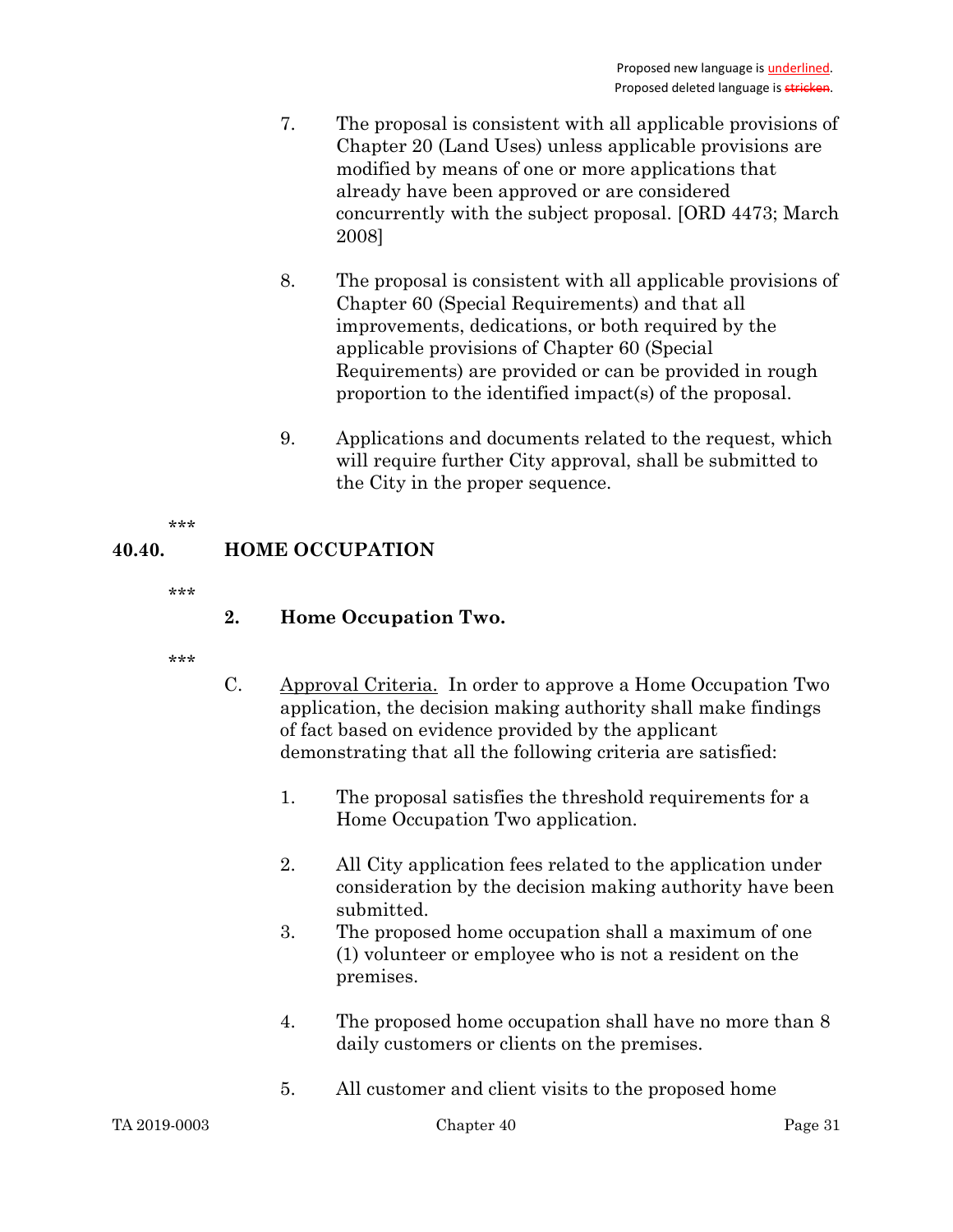occupation shall occur only between the hours of 7:00 a.m. and 10:00 p.m.

- 6. If on-site parking is provided, a plan for additional parking may be approved if:
	- a. Not more than a total of 4 on-site parking spaces for the combined residential and home occupation uses are proposed.
	- b. The parking spaces, driveway, street access, landscaping, storm water drainage, and screening comply with this Code and other city standards.
- 7. Excluding regular U. S. Postal Service delivery, the home occupation shall not require more than two (2) trips per day for delivery or pick up to the residence between the hours of 8:00 a.m. and 6:00 p.m. There shall be no deliveries or pick ups between the hours of 6:00 p.m. and 8:00 a.m.
- 8. The proposed home occupation is being undertaken by an occupant of the residence.
- 9. The proposed home occupation is participating in and is consistent with the City's Business License Program and other agency licenses as appropriate to the proposed use.
- 10. The on-site operation of the proposed home occupation shall be conducted entirely within the dwelling, a conforming accessory structure, or both. No exterior storage of materials or equipment shall occur on the premises.
- 11. The proposed home occupation will not change the use classification of the dwelling unit or accessory structures as determined by the City Building Official applying the State Building Code.
- 1211. The proposed home occupation and associated storage of materials and products shall not occupy more than 700 gross square feet of floor area.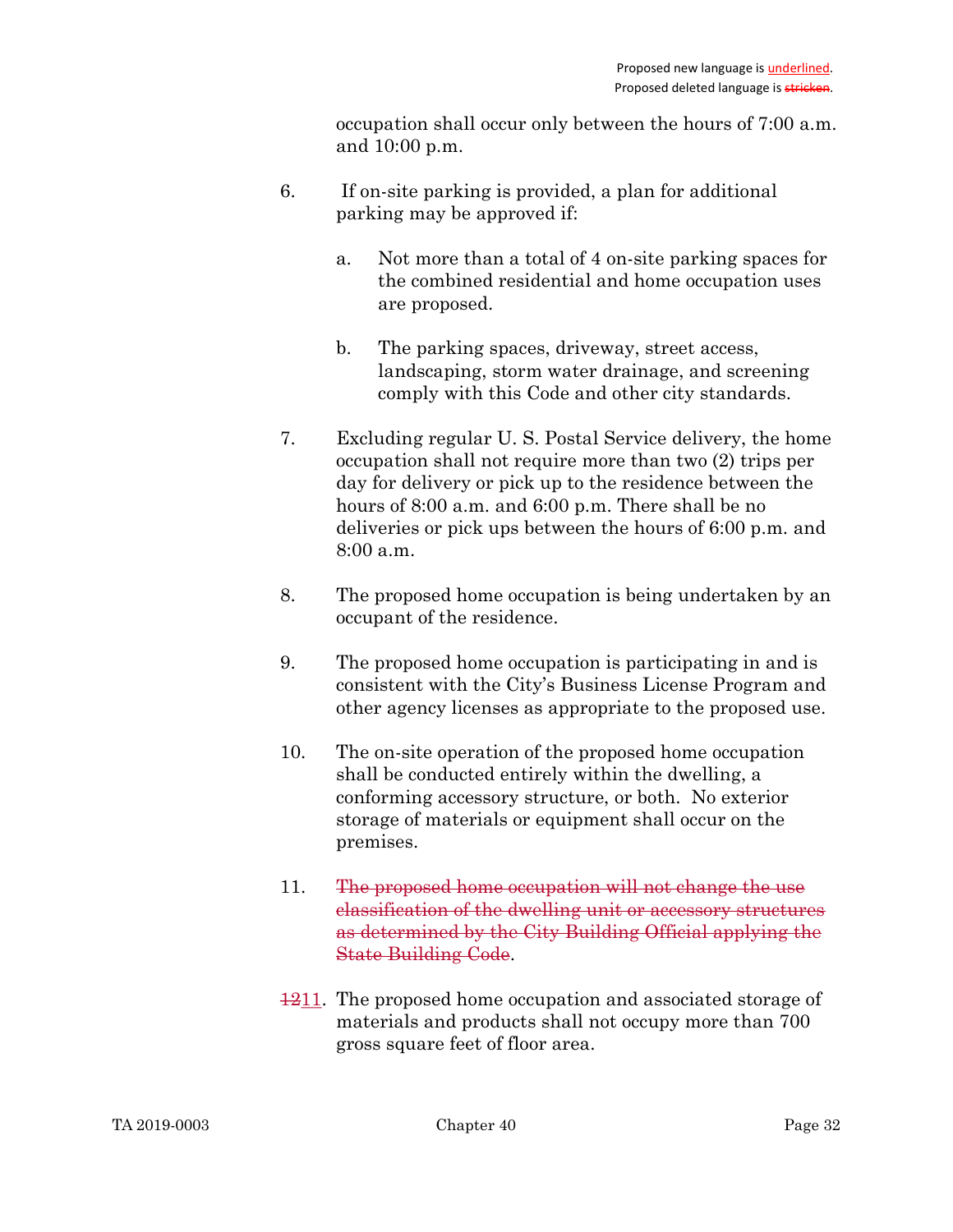- 1312. The subject property will continue to be used and maintained as a residence and the proposed home occupation will not change the use classification of the dwelling unit or accessory structures as determined by the City Building Official. The proposaland will conform to all requirements of this and other City Codes as they pertain to residential property.
- 1413. The home occupation, including deliveries from other businesses, shall not include the use of tractor trailers, forklifts, or similar heavy equipment. 40.40.15.2.C.
- 1514. There shall be no noise, vibration, smoke, dust, odors, heat or glare at or beyond the property line resulting from the operation of the home occupation.
- 1615. There shall be no exterior storage of vehicles of any kind used for the business except that one (1) commercially licensed vehicle, which is not larger than a 3/4 ton pickup, passenger van, or other vehicle of similar size, may be parked outside on the subject property, provided such parking complies with applicable parking restrictions.
- 1716. The proposal will not involve storage or distribution of toxic or flammable materials, spray painting or spray finishing operations, or similar activities that involve toxic or flammable materials which in the judgment of the Fire Marshall pose a health or safety risk to the residence, its occupants or surrounding properties.
- 1817. There is no signage associated with the proposed home occupation aside from a name plate as allowed by Section 60.40.15. of the Development Code. [ORD 4584; June 2012]
- 1918. Exterior remodeling will not alter the residential character of the building.
- 2019. Excluding required residential parking, adequate offstreet parking exists to accommodate vehicular traffic for any employee, customer, or both.
- 2420. The proposal is consistent with all applicable provisions of Chapter 20 (Land Uses) unless the applicable provisions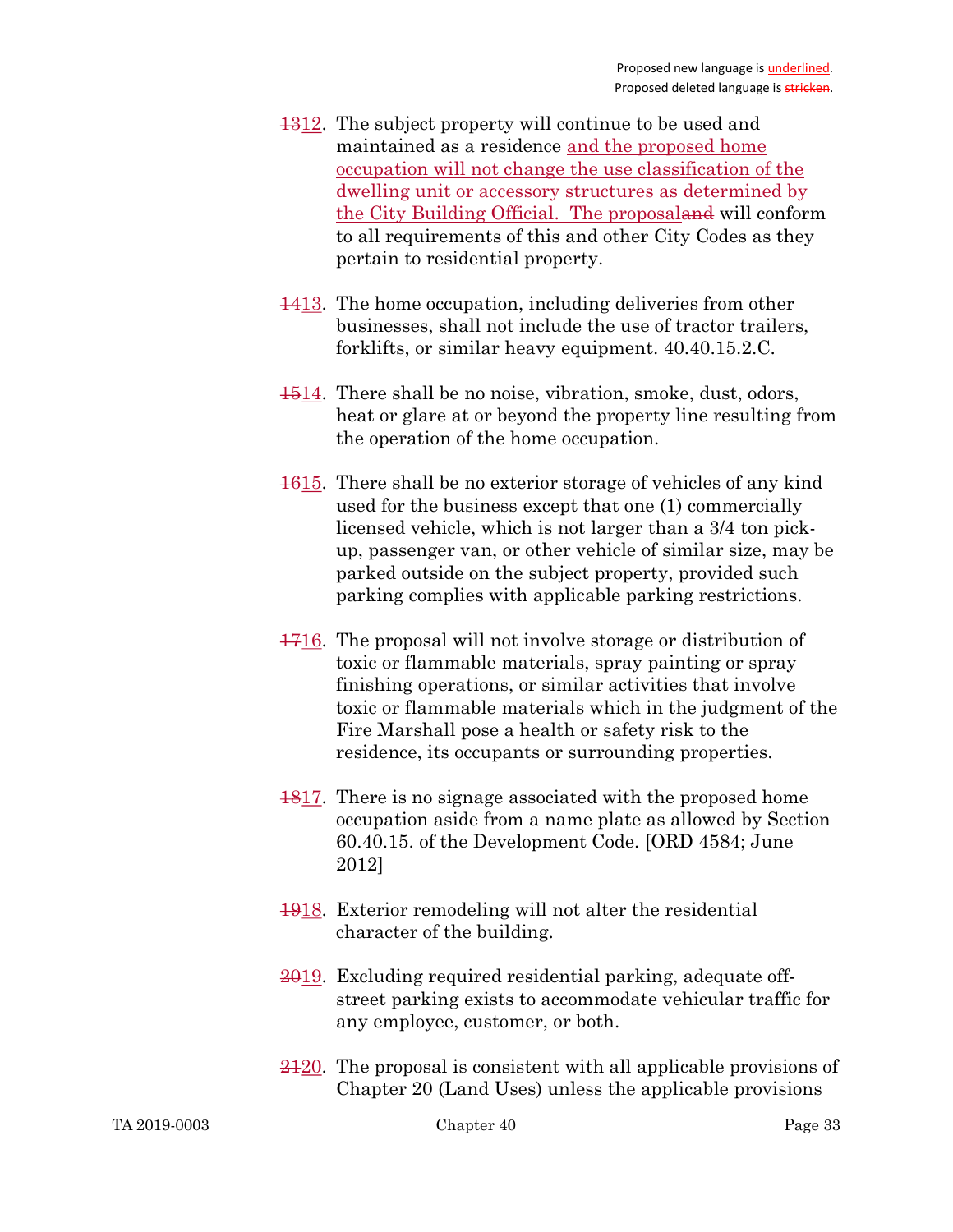are subject to an adjustment, planned unit development, or variance which shall be already approved or considered concurrently with the subject proposal.

- 2221. The proposal is consistent with all applicable provisions of Chapter 60 (Special Requirements) and that all improvements, dedications, or both required by the applicable provisions of Chapter 60 (Special Requirements) are provided or can be provided in rough proportion to the identified impact(s) of the proposal.
- 2322. The proposal contains all applicable application submittal requirements as specified in Section 50.25.1. of the Development Code.
- 2423. Applications and documents related to the request, which will require further City approval, shall be submitted to the City in the proper sequence.

\*\*\*

# 40.45. LAND DIVISION AND RECONFIGURATION 40.45.15. Application.

There are nine (9) types of applications under this Section, as follows: Property Line Adjustment; Replat One; Replat Two; Preliminary Partition; Preliminary Subdivision; Preliminary Fee Ownership Partition; Preliminary Fee Ownership Subdivision; Final Land Division; and Expedited Land Division. [ORD 4584; June 2012]

\*\*\*

2. Replat One. [ORD 4487; August 2008]

- C. Approval Criteria. In order to approve a Replat One application, the decision making authority shall make findings based on evidence provided by the applicant demonstrating that all the following criteria are satisfied.
	- 1. The application satisfies the threshold requirements for a Replat One. [ORD 4584; June 2012]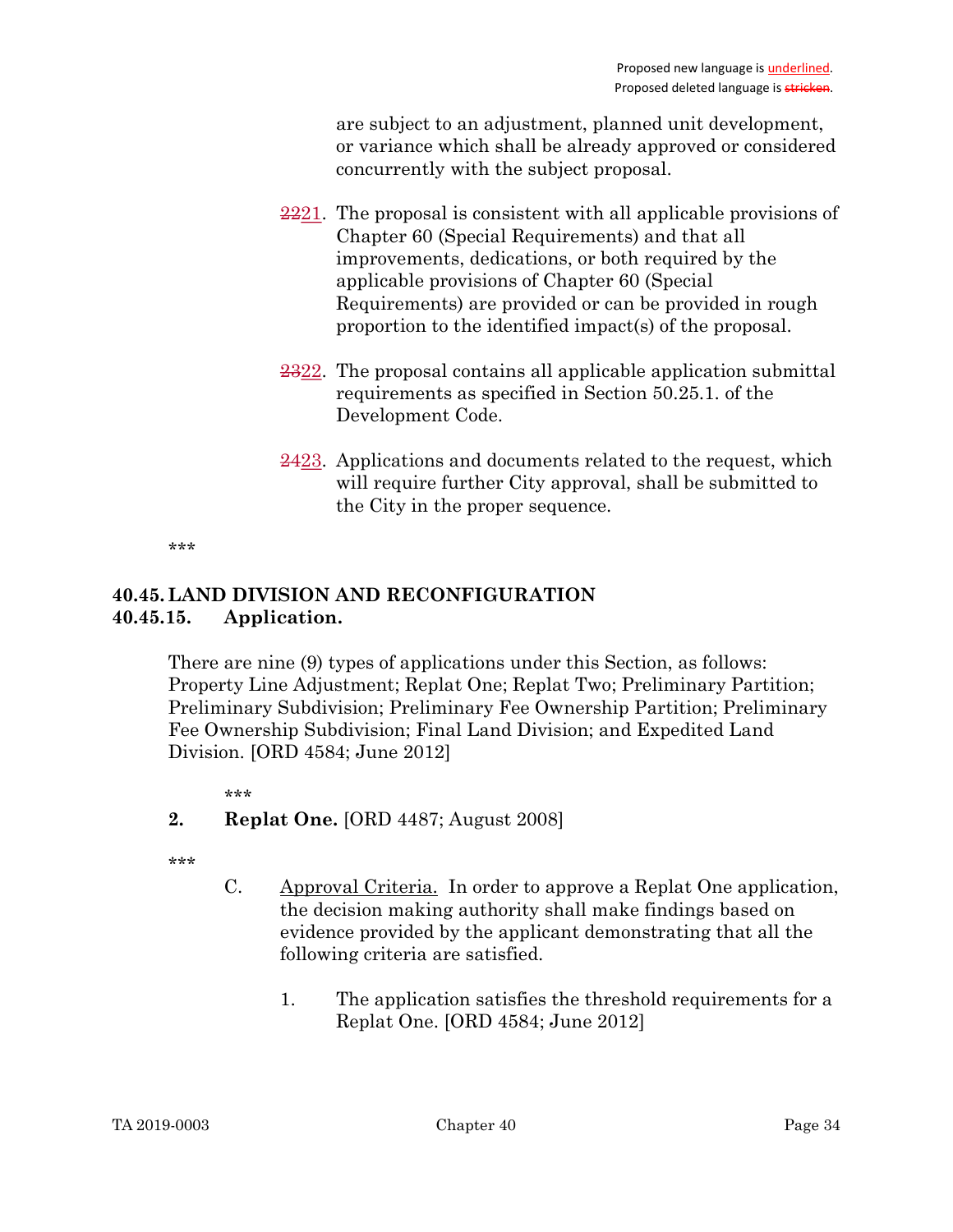- 2. All City application fees related to the application under consideration by the decision making authority have been submitted.
- 3. The proposed Replat does not conflict with any existing City approval, except the City may modify prior approvals through the Replat process to comply with current Code standards and requirements.
- 4. Oversized lots or parcels ("oversized lots") resulting from the Replat shall have a size and shape that facilitates the future potential partitioning or subdividing of such oversized lots in accordance with the requirements of the Development Code. In addition, streets, driveways, and utilities shall be sufficient to serve the proposed lots and future potential development on oversized lots. Easements and rights-of-way shall either exist or be proposed to be created such that future partitioning or subdividing is not precluded or hindered, for either the oversized lot or any affected adjacent lot. [ORD 4584; June 2012]
- 5. Applications that apply the lot area averaging standards of Section 20.05.15.D. shall demonstrate that the resulting land division facilitates the following: [ORD 4584; June 2012]
	- a. Preserves a designated Historic Resource or Significant Natural Resource (Tree, Grove, Riparian Area, Wetland, or similar resource); or,
	- b. Complies with minimum density requirements of the Development Code, provides appropriate lot size transitions adjacent to differently zoned properties, minimizes grading impacts on adjacent properties, and where a street is proposed, provides a standard street cross section with sidewalks. [ORD 4584; June 2012]
- 6. If lot area averaging standards are proposed pursuant to Applications that apply the lot area averaging standards of Section 20.05.15.D, no further applications for shall not require further Adjustment or Variance from this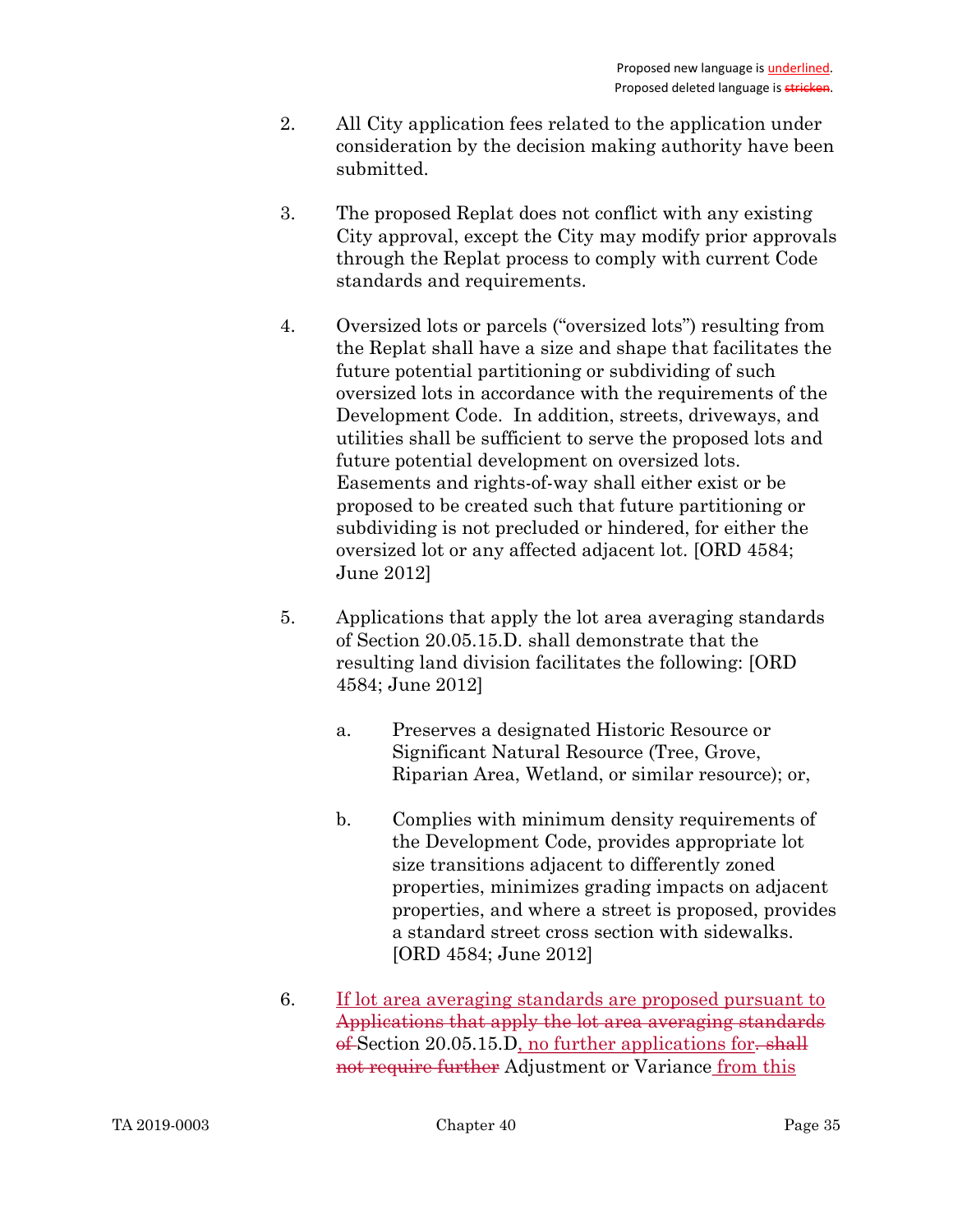standard is required or permitted approvals for the Land Division. [ORD 4584; June 2012]

- 7. If phasing is requested by the applicant, the requested phasing plan meets all applicable City standards and provides for necessary public improvements for each phase as the project develops.
- 8. The proposal will not eliminate pedestrian, utility service, or vehicle access to the affected properties. [ORD 4584; June 2012]
- 9. The proposal does not create a parcel or lot which will have more than one (1) zoning designation.
- 10. Applications and documents related to the request requiring further City approval shall be submitted to the City in the proper sequence.

- 3. Replat Two. [ORD 4487; August 2008] [ORD 4584; June 2012]
- \*\*\*
- C. Approval Criteria. In order to approve a Replat Two application, the decision making authority shall make findings based on evidence provided by the applicant demonstrating that all the following criteria are satisfied.
	- 1. The application satisfies the threshold requirements for a Replat Two.
	- 2. All City application fees related to the application under consideration by the decision making authority have been submitted.
	- 3. The proposed Replat Two does not conflict with any existing City approval, except the City may modify prior approvals through the Replat process to comply with current Code standards and requirements.
	- 4. Oversized lots or parcels ("oversized lots") resulting from the Replat shall have a size and shape that facilitates the future potential partitioning or subdividing of such oversized lots in accordance with the requirements of the Development Code. In addition, streets, driveways, and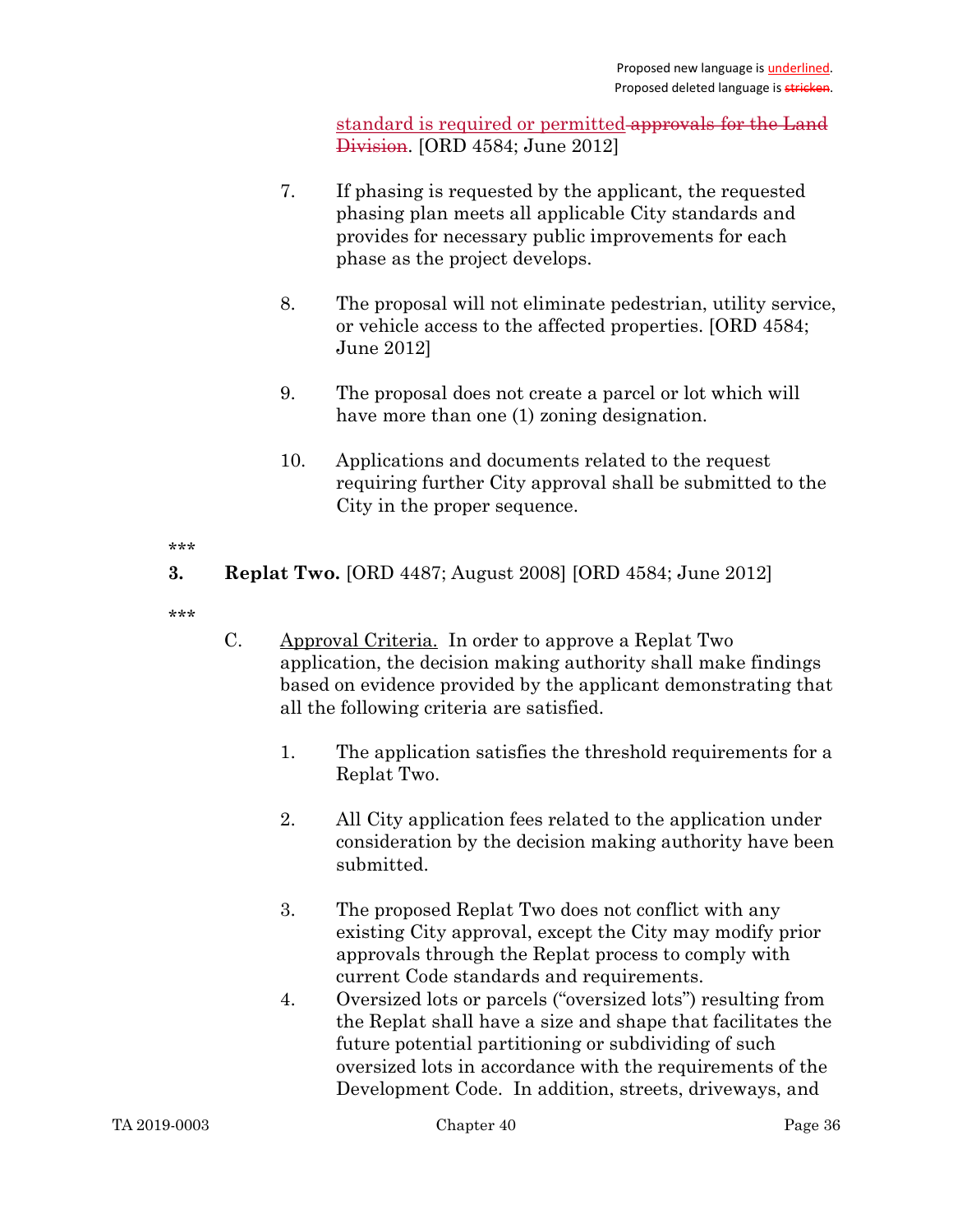utilities shall be sufficient to serve the proposed lots and future potential development on oversized lots. Easements and rights-of-way shall either exist or be proposed to be created such that future partitioning or subdividing is not precluded or hindered, for either the oversized lot or any affected adjacent lot.

- 5. Applications that apply the lot area averaging standards of Section 20.05.15.D. shall demonstrate that the resulting land division facilitates the following:
	- a. Preserves a designated Historic Resource or Significant Natural Resource (Tree, Grove, Riparian Area, Wetland, or similar resource); or,
	- b. Complies with minimum density requirements of the Development Code, provides appropriate lot size transitions adjacent to differently zoned properties, minimizes grading impacts on adjacent properties, and where a street is proposed, provides a standard street cross section with sidewalks.
- 6. If lot area averaging standards are proposed pursuant to Applications that apply the lot area averaging standards of Section 20.05.15.D, no further applications for. shall not require further Adjustment or Variance from this standard is required or permitted approvals for the Land Division.
- 7. If phasing is requested by the applicant, the requested phasing plan meets all applicable City standards and provides for necessary public improvements for each phase as the project develops.
- 8. The proposal will not eliminate pedestrian, utility service, or vehicle access to the affected properties.
- 9. The proposal does not create a parcel or lot which will have more than one (1) zoning designation.
- 10. Applications and documents related to the request requiring further City approval shall be submitted to the City in the proper sequence.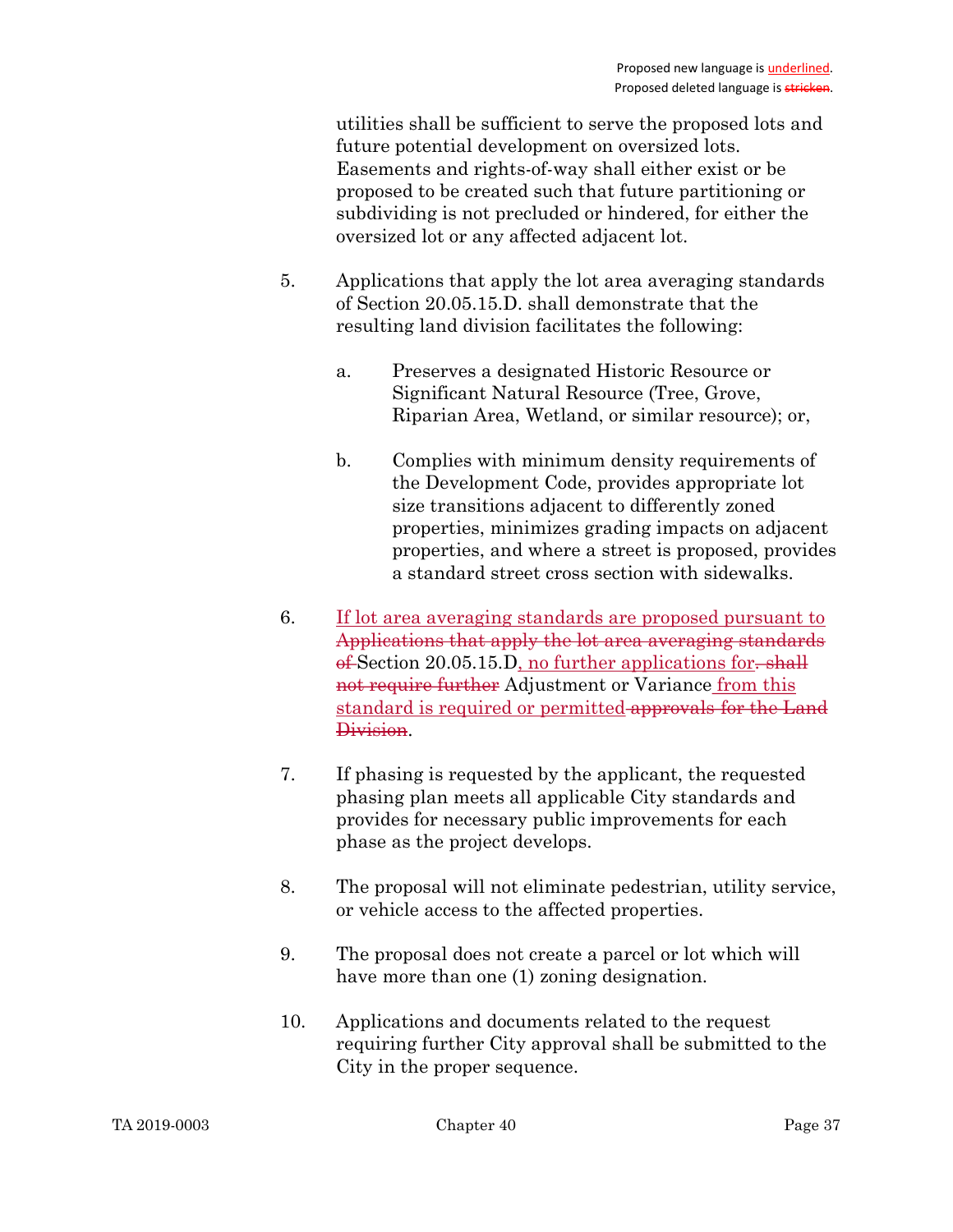### 4. Preliminary Partition.

- C. Approval Criteria. In order to approve a Preliminary Partition application, the decision making authority shall make findings of fact based on evidence provided by the applicant demonstrating that all the following criteria are satisfied:
	- 1. The application satisfies the threshold requirements for a Preliminary Partition. If the parent parcel is subject to a pending Legal Lot Determination under Section 40.47., further division of the parent parcel shall not proceed until all of the provisions of Section 40.47.15.1.C. have been met. [ORD 4584; June 2012]
	- 2. All City application fees related to the application under consideration by the decision making authority have been submitted.
	- 3. The proposed partition does not conflict with any existing City approval, except the City may modify prior approvals through the partition process to comply with current Code standards and requirements.
	- 4. Oversized parcels (oversized lots) resulting from the Partition shall have a size and shape that facilitates the future potential partitioning or subdividing of such oversized lots in accordance with the requirements of the Development Code. In addition, streets, driveways, and utilities shall be sufficient to serve the proposed partition and future potential development on oversized lots. Easements and rights-of-way shall either exist or be proposed to be created such that future partitioning or subdividing is not precluded or hindered, for either the oversized lot or any affected adjacent lot. [ORD 4584; June 2012]
	- 5. Applications that apply the lot area averaging standards of Section 20.05.15.D. shall demonstrate that the resulting land division facilitates the following: [ORD 4584; June 2012]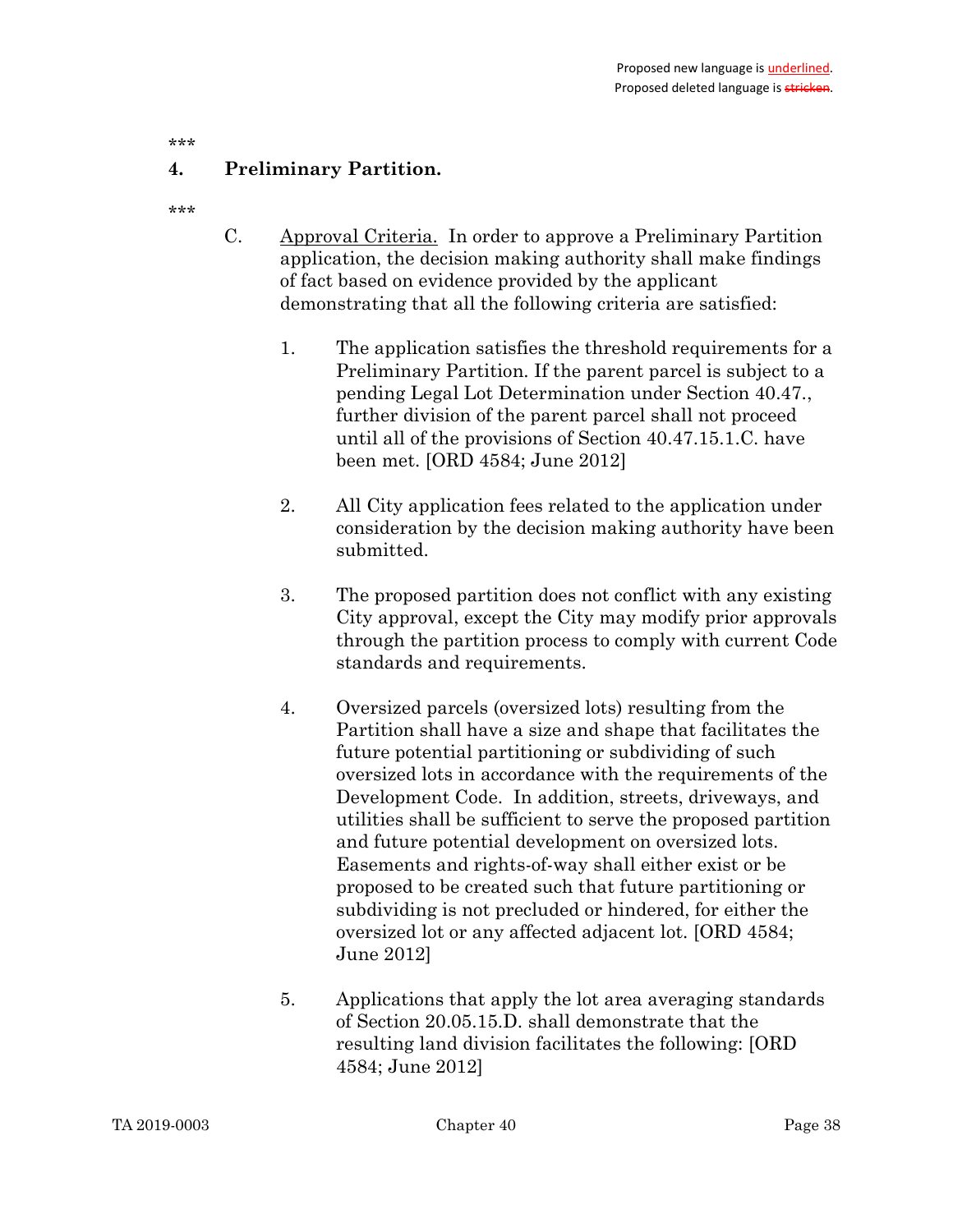- a) Preserves a designated Historic Resource or Significant Natural Resource (Tree, Grove, Riparian Area, Wetland, or similar resource); or,
- b) Complies with minimum density requirements of the Development Code, provides appropriate lot size transitions adjacent to differently zoned properties, minimizes grading impacts on adjacent properties, and where street improvements are proposed, provides a standard street cross section with sidewalks. [ORD 4584; June 2012]
- 6. If lot area averaging standards are proposed pursuant to Applications that apply the lot area averaging standards of Section 20.05.15.D, no further applications for. shall not require further Adjustment or Variance from this standard is required or permitted approvals for the Land Division.
- 7. For proposals which create a parcel with more than one zoning designation the portion of the lot within each zoning district shall meet the minimum lot size and dimensional requirements of that zoning district. The proposal does not create a parcel which will have more than one (1) zoning designation.
- 8. Applications and documents related to the request requiring further City approval shall be submitted to the City in the proper sequence.

### 5. Preliminary Subdivision

- C. Approval Criteria. In order to approve a Preliminary Subdivision application, the decision making authority shall make findings of fact based on evidence provided by the applicant demonstrating that all the following criteria are satisfied:
	- 1. The application satisfies the threshold requirements for a Preliminary Subdivision application. If the parent parcel is subject to a pending Legal Lot Determination under Section 40.47., further division of the parent parcel shall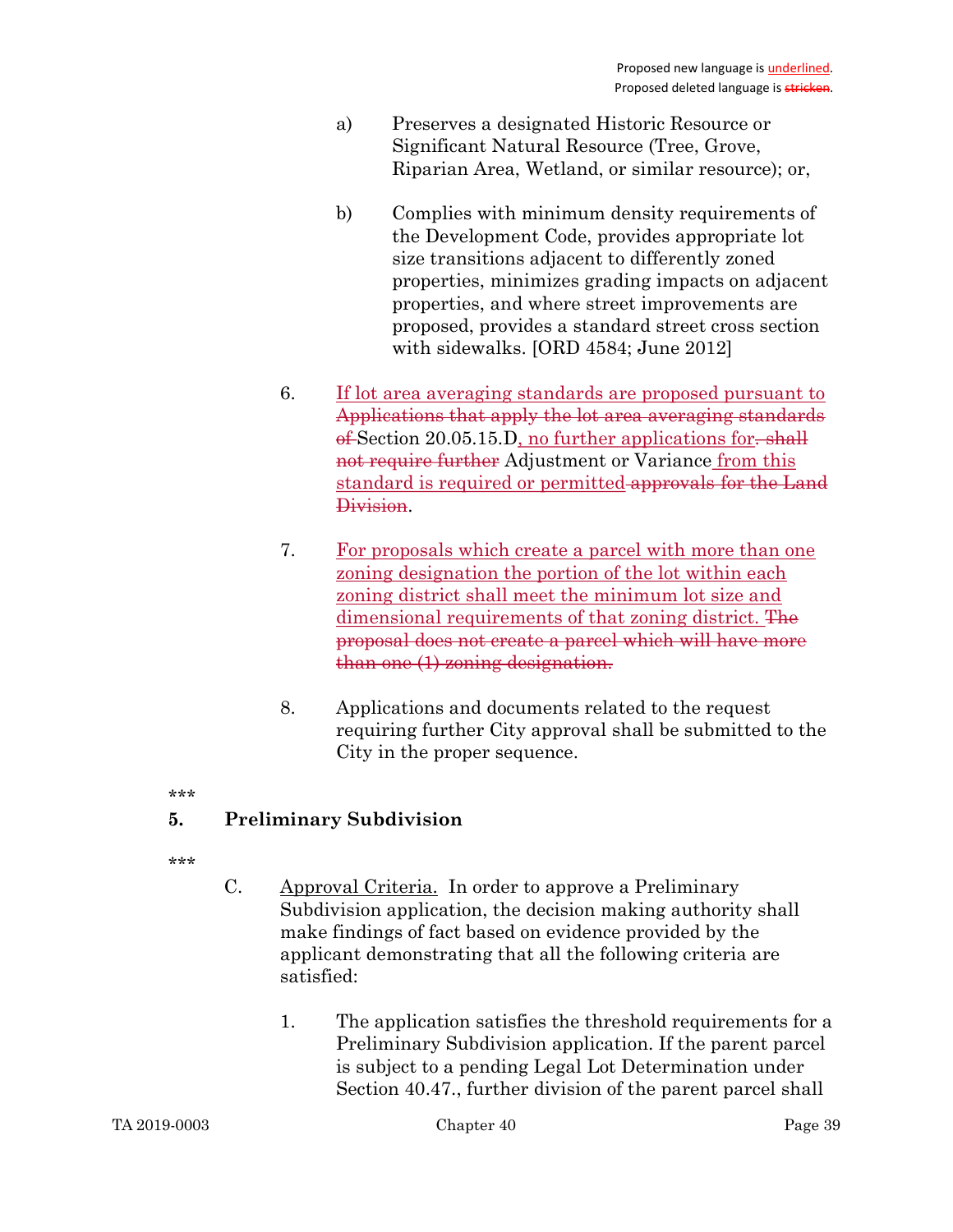not proceed until all of the provisions of Section 40.47.15.1.C. have been met. [ORD 4584; June 2012]

- 2. All City application fees related to the application under consideration by the decision making authority have been submitted.
- 3. The proposed development does not conflict with any existing City approval, except the City may modify prior approvals through the subdivision process to comply with current Code standards and requirements.
- 4. Oversized lots resulting from the subdivision shall have a size and shape which will facilitate the future potential partitioning or subdividing of such oversized lots in accordance with the requirements of the Development Code. In addition, streets, driveways, and utilities shall be sufficient to serve the proposed subdivision and future potential development on oversized lots. Easements and rights-of-way shall either exist or be proposed to be created such that future partitioning or subdividing is not precluded or hindered, for either the oversized lot or any affected adjacent lot. [ORD 4584; June 2012]
- 5. If phasing is requested by the applicant, the requested phasing plan meets all applicable City standards and provides for necessary public improvements for each phase as the project develops.
- 6. Applications that apply the lot area averaging standards of Section 20.05.15.D. shall demonstrate that the resulting land division facilitates the following: [ORD 4584; June 2012]
	- a) Preserves a designated Historic Resource or Significant Natural Resource (Tree, Grove, Riparian Area, Wetland, or similar resource); or,
	- b) Complies with minimum density requirements of the Development Code, provides appropriate lot size transitions adjacent to differently zoned properties, minimizes grading impacts on adjacent properties, and where a street is proposed provides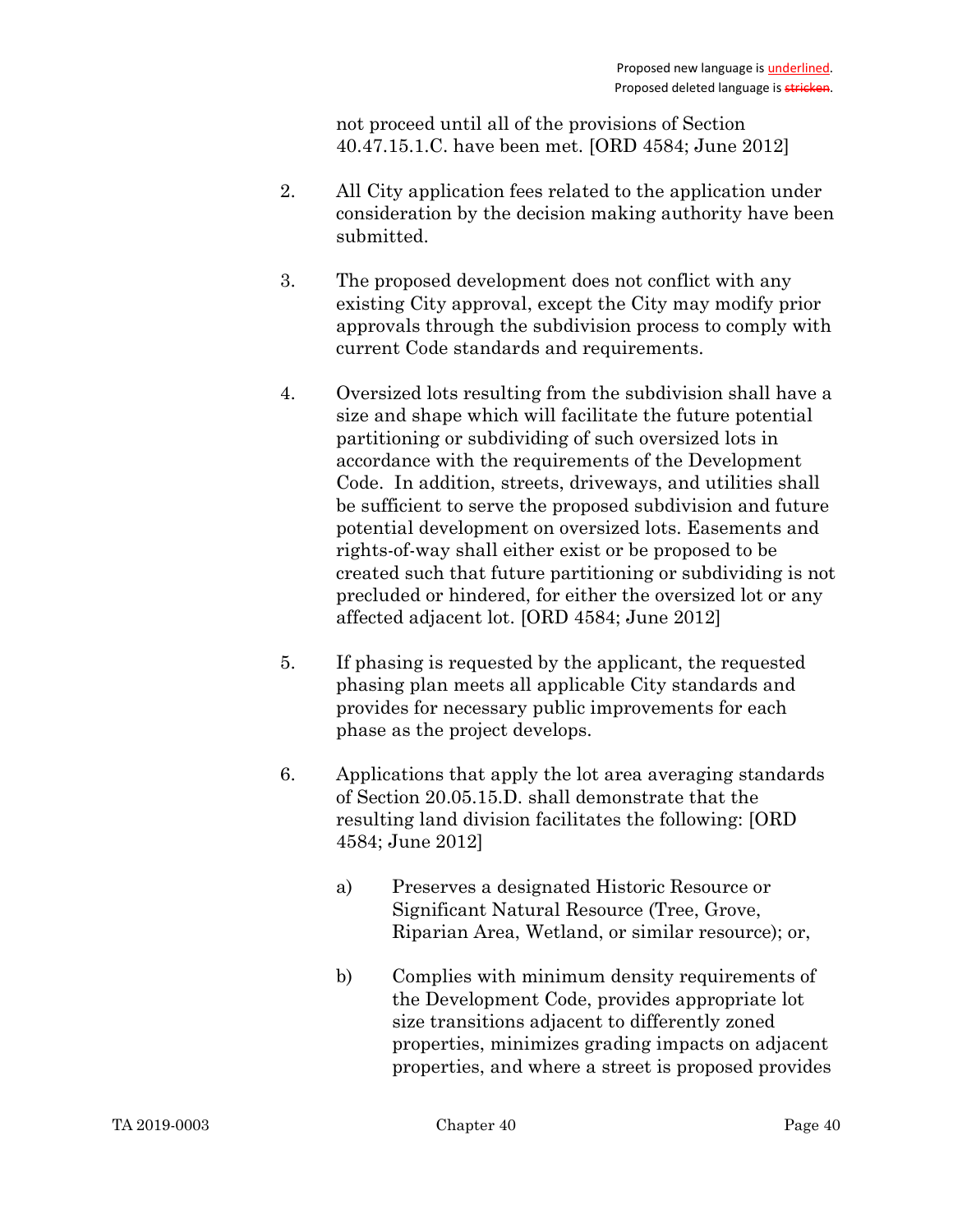a standard street cross section with sidewalks. [ORD 4584; June 2012]

- 7. If lot area averaging standards are proposed pursuant to Applications that apply the lot area averaging standards of Section 20.05.15.D, no further applications for. shall not require further Adjustment or Variance from this standard is required or permitted approvals for the Land Division.
- 8. For proposals which create a parcel with more than one zoning designation the portion of the lot within each zoning district shall meet the minimum lot size and dimensional requirements of that zoning district.The proposal does not create a lot which will have more than one (1) zoning designation
- 9. Applications and documents related to the request requiring further City approval shall be submitted to the City in the proper sequence.

\*\*\*

# 6. Preliminary Fee Ownership Partition.

- C. Approval Criteria. In order to approve a Preliminary Fee Ownership Partition application, the decision making authority shall make findings of fact based on evidence provided by the applicant demonstrating that all the following criteria are satisfied:
	- 1. The application satisfies the threshold requirements for a Preliminary Fee Ownership Partition application. If the parent parcel is subject to a pending Legal Lot Determination under Section 40.47., further division of the parent parcel shall not proceed until all of the provisions of Section 40.47.15.1.C. have been met. [ORD 4584; June 2012]
	- 2. All City application fees related to the application under consideration by the decision making authority have been submitted.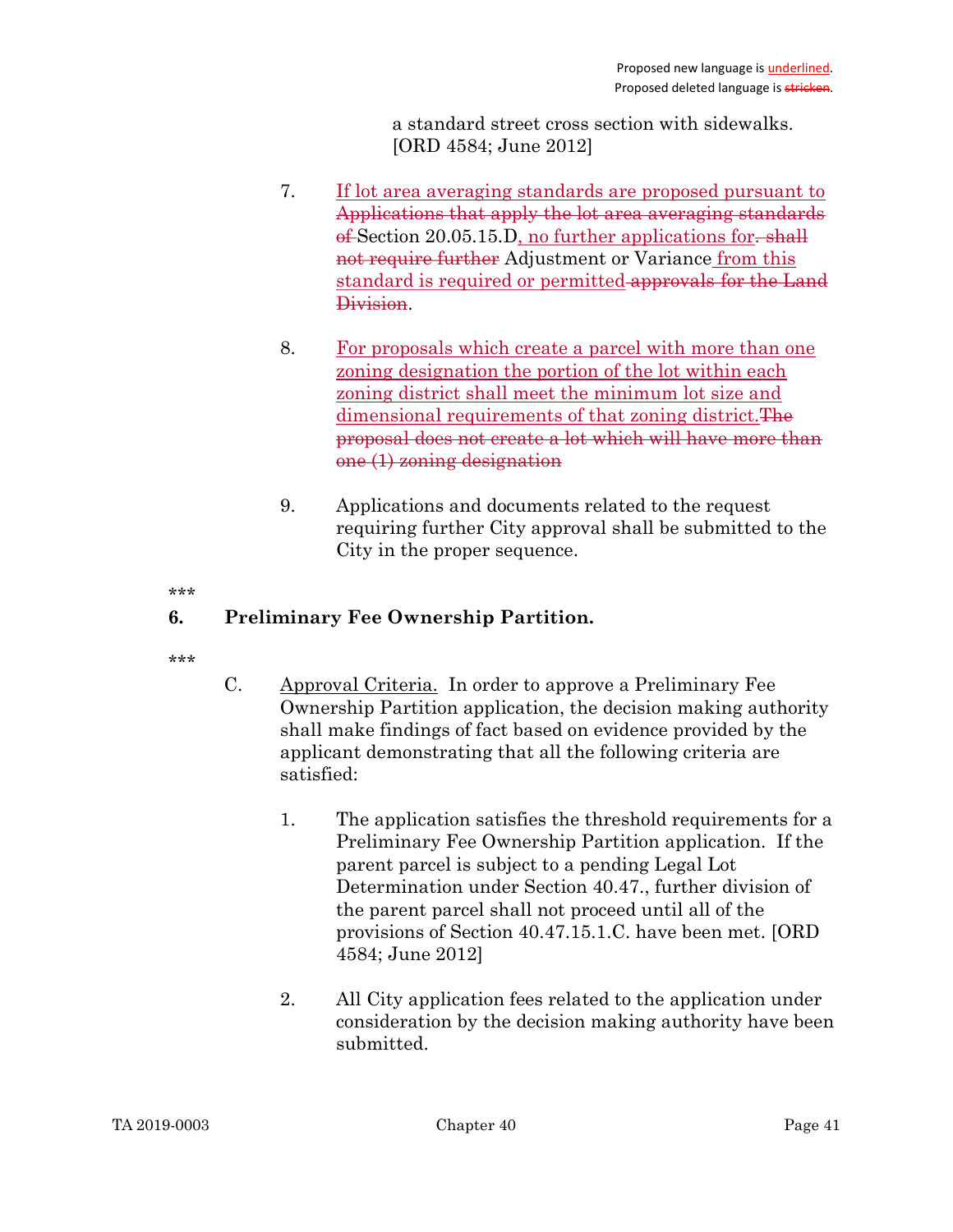- 3. The proposed development does not conflict with any existing City approval, except the City may modify prior approvals through the Preliminary Fee Ownership Partition process to comply with current Code standards and requirements.
- 4. The parent parcel shall meet the minimum setback requirements for the applicable zoning district unless the setback is subject to an Adjustment, Variance, Flexible Setback, or Zero Side Yard Setback for a proposed Non-Residential Land Division application which shall be considered concurrently with the subject proposal.
- 5. For proposals which create a parcel with more than one zoning designation the portion of the lot within each zoning district shall meet the minimum lot size and dimensional requirements of that zoning district. The proposal does not create a parcel which will have more than one (1) zoning designation
- 6. Applications and documents related to the request requiring further City approval shall be submitted to the City in the proper sequence.

### 7. Preliminary Fee Ownership Subdivision.

- C. Approval Criteria. In order to approve a Preliminary Fee Ownership Subdivision application, the decision making authority shall make findings of fact based on evidence provided by the applicant demonstrating that all the following criteria are satisfied:
	- 1. The application satisfies the threshold requirements for a Preliminary Fee Subdivision. If the parent parcel is subject to a pending Legal Lot Determination under Section 40.47., further division of the parent parcel shall not proceed until all of the provisions of Section 40.47.15.1.C. have been met. [ORD 4584; June 2012]
	- 2. All City application fees related to the application under consideration by the decision making authority have been submitted.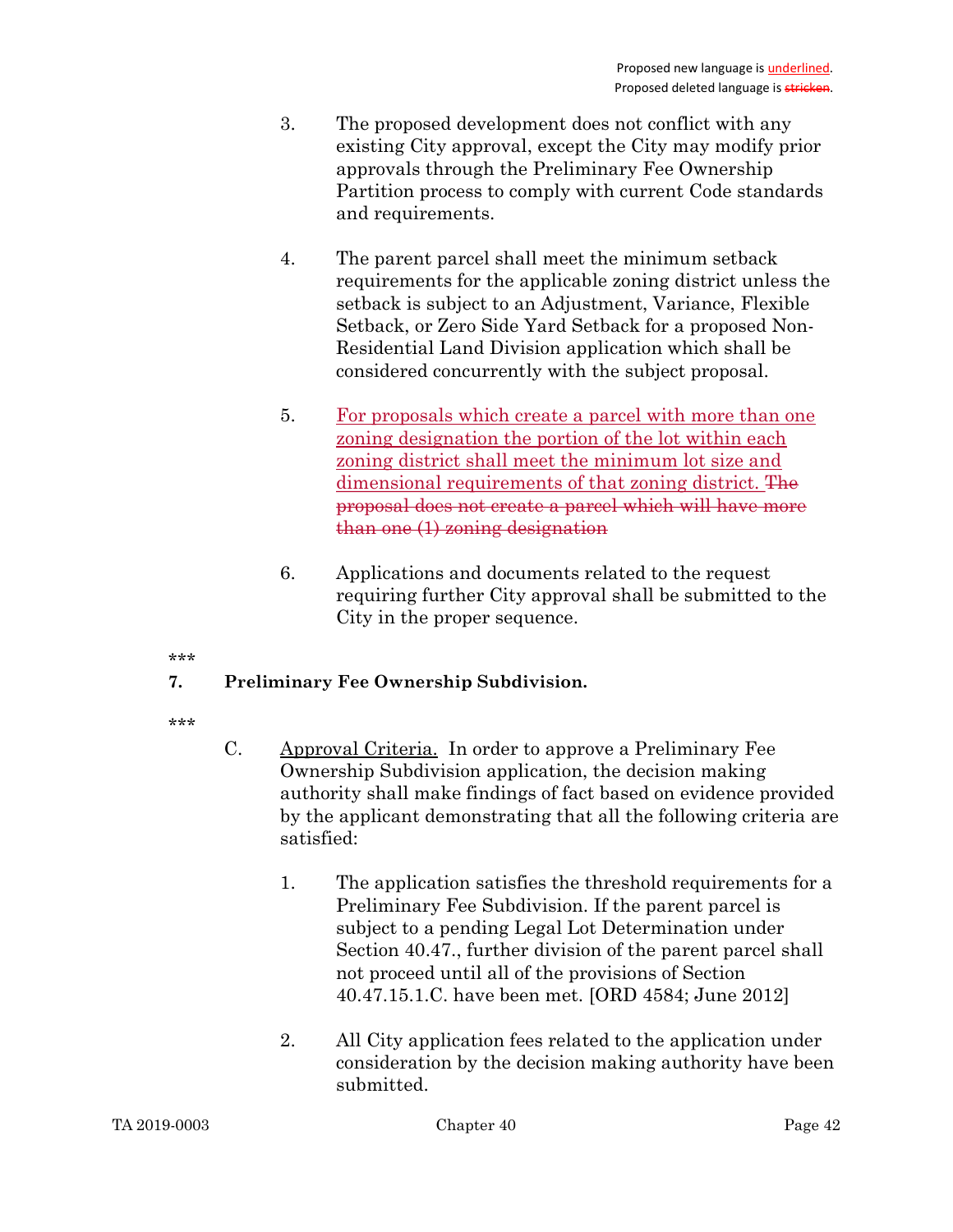- 3. The parent parcel shall meet the minimum setback requirements for the applicable zoning district unless the setback is subject to an Adjustment, Variance, Flexible Setback, or Zero Side Yard Setback for a proposed Non-Residential Land Division application which shall be considered concurrently with the subject proposal.
- 4. The proposed development does not conflict with any existing City approval, except the City may modify prior approvals through the Preliminary Fee Ownership Subdivision process to comply with current Code standards and requirements.
- 5. If phasing is requested by the applicant, the requested phasing plan meets all applicable City standards and provide for necessary public improvements for each phase as the project develops.
- 6. For proposals which create a parcel with more than one zoning designation the portion of the lot within each zoning district shall meet the minimum lot size and dimensional requirements of that zoning district.The proposal does not create a lot which will have more than one (1) zoning designation. [ORD 4584; June 2012]
- 7. Applications and documents related to the request requiring further City approval shall be submitted to the City in the proper sequence.

### 40.80. TEMPORARY USE

\*\*\*

### 1. Temporary Mobile Sales.

- C. Approval Criteria. In order to approve a Temporary Mobile Sales application, the decision making authority shall make findings of fact based on evidence provided by the applicant demonstrating that all the following criteria are satisfied:
	- 1. The proposal satisfies the threshold requirements for a Temporary Mobile Sales application.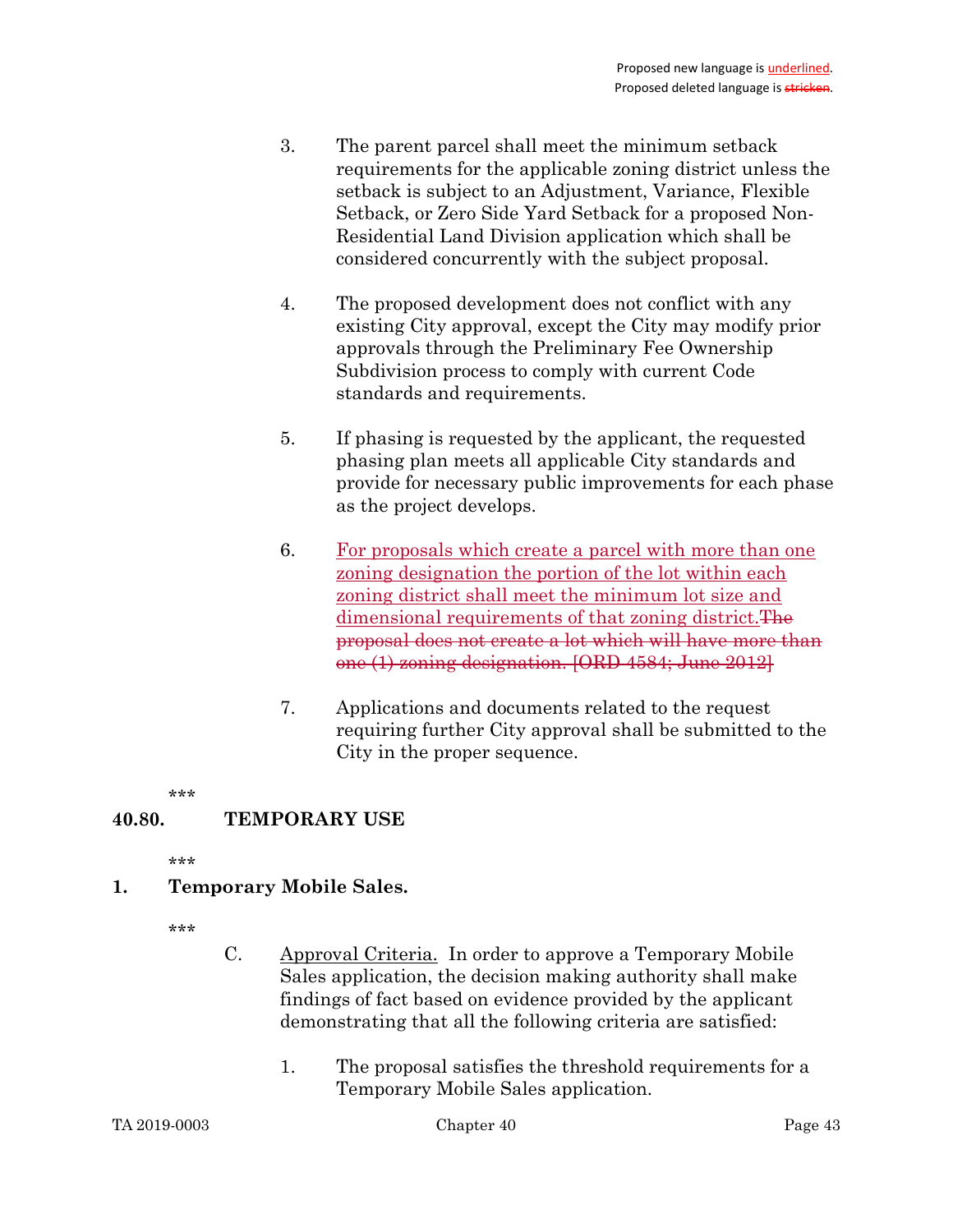- 2. All City application fees related to the application under consideration by the decision making authority have been submitted.
- 3. The proposal contains all applicable application submittal requirements as specified in Section 50.25.1. of the Development Code. [ORD 4265; October 2003]
- 4. The proposal is located entirely within private property and will not impact public infrastructure that includes, but is not limited to ADA ramps, sidewalk, fire hydrants. in a Commercial, Industrial, or Multiple Use zoning district and theThe applicant has written permission from the property owner to utilize the subject property for the proposal. [ORD 4584; June 2012]
- 5. The applicant has written permission from the City if the proposal is located on a public right-of-way within any of the Regional Center or Town Center zoning districts. [ORD 4584; June 2012]40.80.15.1.C.
- 6. The proposal will not pose a threat to the public safety or convenience when the temporary use is proposed to be located on a public right-of-way.
- 7. The use in which the proposed temporary use is engaged is listed as a Permitted use in the specific Commercial, Industrial or Multiple Use zoning district and complies with all applicable use restrictions of the zone. [ORD 4513; August 2009]
- 8. The proposal will not be located within the vision clearance area of an intersection as specified in the Engineering Design Manual and Standard Drawings. [ORD 4365; October 2005]
- 9. The proposal does not involve use of a permanent building.
- 10. The proposal shall not obstruct or occupy minimum required parking spaces unless it can be demonstrated that the minimum required parking is not being used by the permanent use located on the subject site pursuant to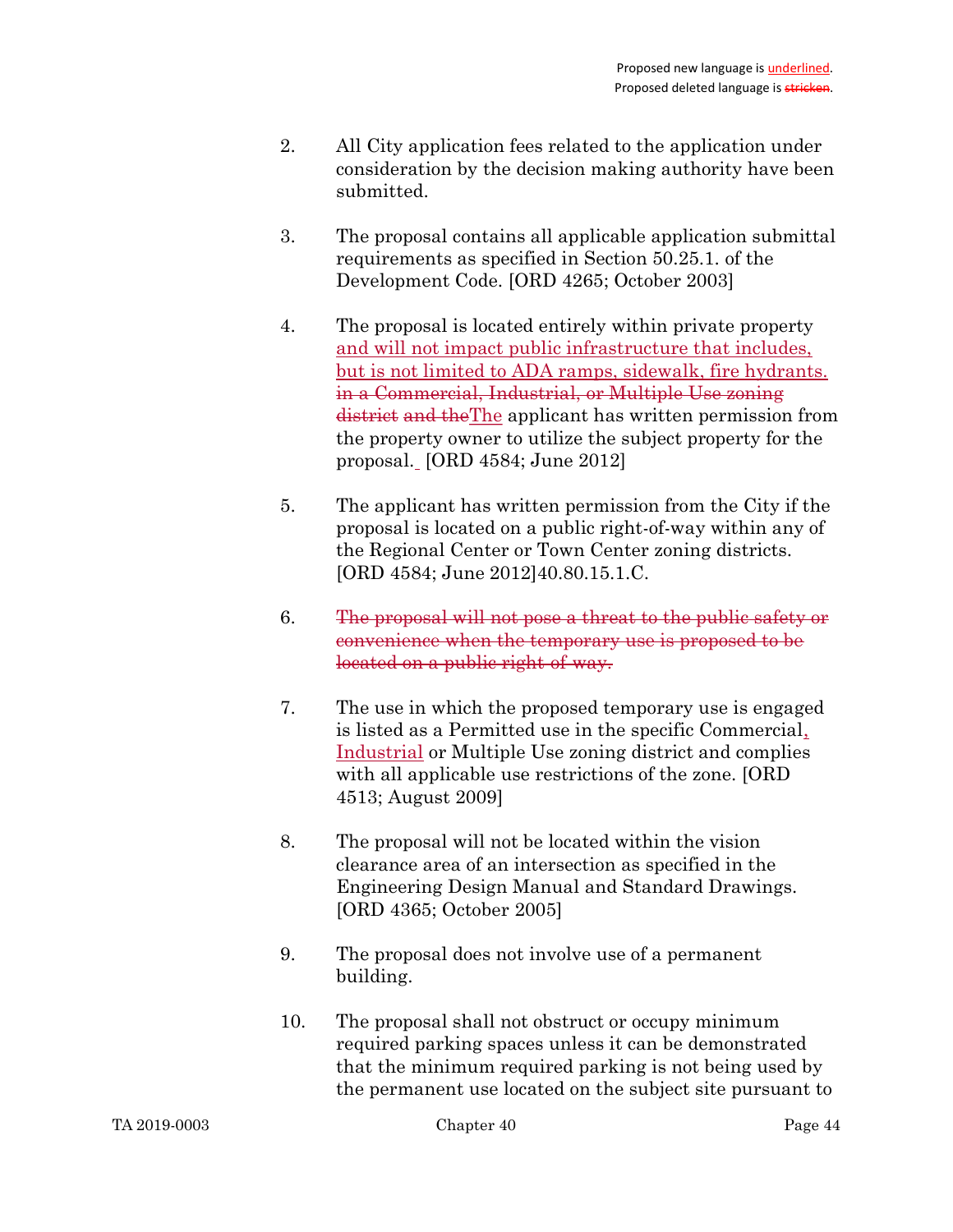Section 40.55.15.3. (Excess Parking) of the Development Code. [ORD 4513; August 2009] [ORD 4584; June 2012]

- 11. Safe vehicle and pedestrian circulation is provided consistent with Section 60.55. (Transportation Facilities) of the Development Code. [ORD 4584; June 2012]
- 12. The proposed hours of operation for the temporary use are allowed in that zoning district and do not require Conditional Use approval. [ORD 4513; August 2009]
- 13. No more than two other permits for Temporary Use Mobile Sales have been issued on the same site during the same approval period or portion thereof. [ORD 4513; August 2009] [ORD 4701; January 2017]
- 14. Applications and documents related to the request, which will require further City approval, shall be submitted to the City in the proper sequence.40.80.15.1.

### \*\*\*

### 2. Temporary Non-Mobile Sales.

- \*\*\*
- C. Approval Criteria. In order to approve a Temporary Non-Mobile Sales application, the decision making authority shall make findings of fact based on evidence provided by the applicant demonstrating that all the following criteria are satisfied:
	- 1. The proposal satisfies the threshold requirements for a Temporary Non-Mobile Sales application.
	- 2. All City application fees related to the application under consideration by the decision making authority have been submitted.
	- 3. The proposal contains all applicable application submittal requirements as specified in Section 50.25.1. of the Development Code. [ORD 4265; October 2003]
	- 4. The proposal is located entirely within private property  $\frac{1}{n}$ a Commercial, Industrial, or Multiple Use zoning district and the applicant has written permission from the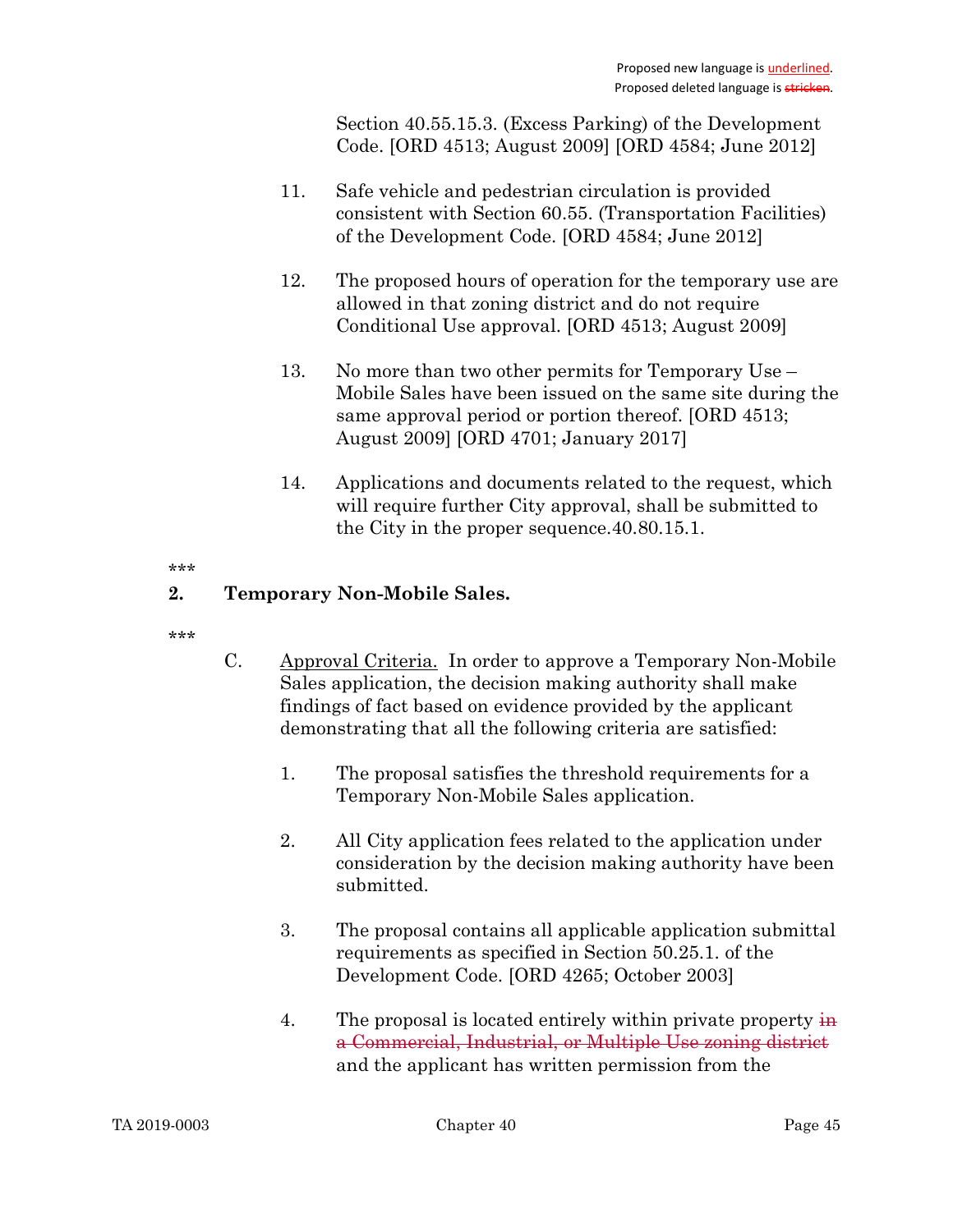property owner to utilize the subject property for the proposal. [ORD 4584; June 2012]

- 5. The use in which the proposed temporary use is engaged is listed as a Permitted use in the specific Commercial, Industrial or Multiple Use zoning district and complies with all applicable use restrictions of the zone. [ORD 4513; August 2009]
- 6. The proposed temporary use is located on property within a Residential zoning district where non-residential uses have been legally established and are located on an Arterial or Collector.
- 7. The proposal will not be located within the vision clearance area of an intersection as specified under Section 60.55.50.
- 78. The proposal does not involve use of a permanent building.
- 98. The proposal shall not obstruct or occupy permanent required parking spaces unless it can be demonstrated that the permanent required parking is not being used by the permanent use located on the subject site pursuant to Section 40.55.15.3. (Excess Parking) of the Development Code. [ORD 4584; June 2012]
- 910. The site of the proposal has safe vehicle and pedestrian circulation consistent with Section 60.55. (Transportation Facilities) of the Development Code. [ORD 4584; June 2012]
- $\frac{10110}{100}$ . The proposed hours of operation for the temporary use are allowed in that zoning district and do not require Conditional Use approval. [ORD 4513; August 2009]
- 1112. The site of the proposal has adequate parking facilities to accommodate the anticipated needs consistent with Section 60.30. (Off-Street Parking) of the Development Code. [ORD 4584; June 2012]
- 1213. Temporary Non-Mobile Sales has not occurred more than twice on the same site in the same calendar year.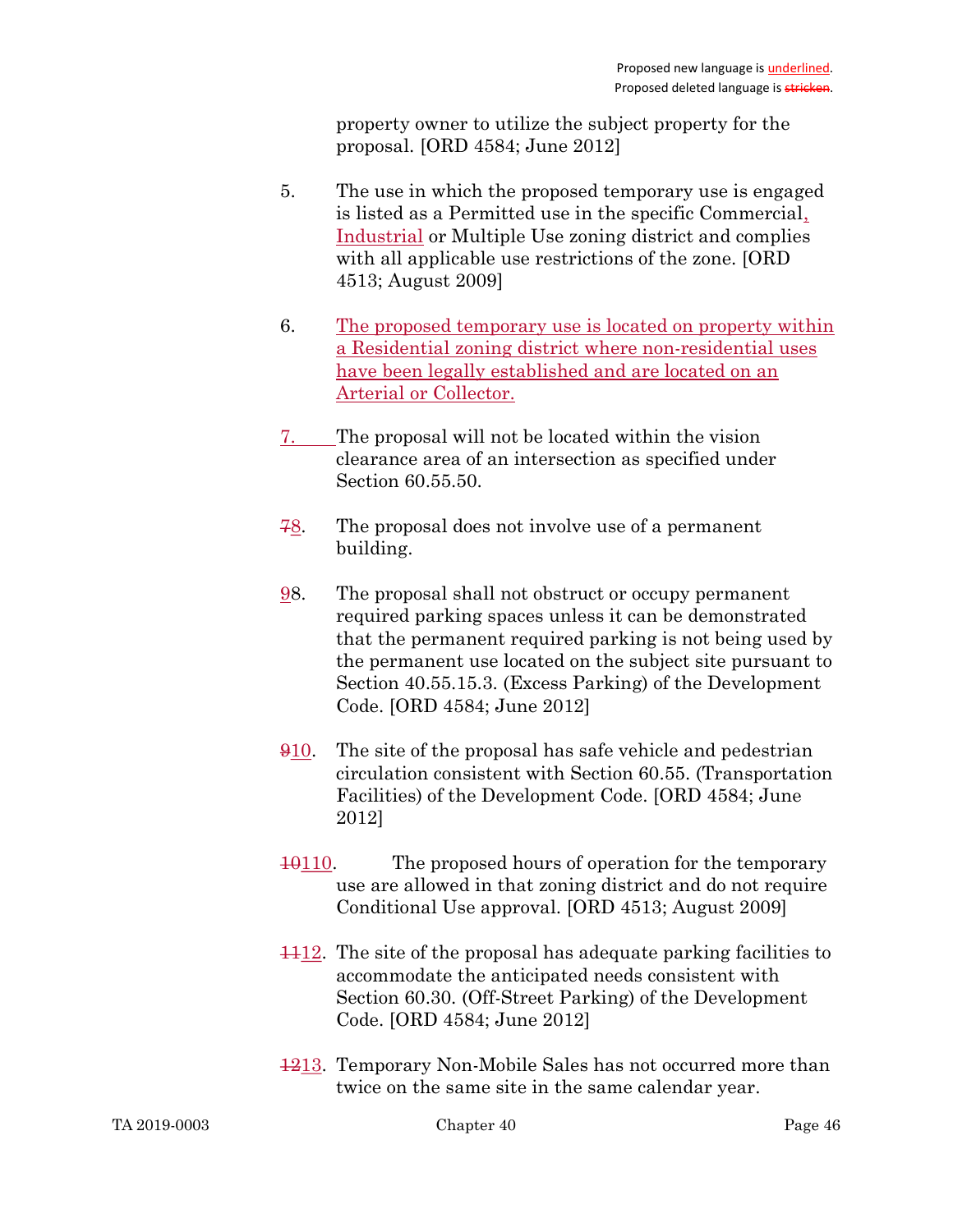1314. Applications and documents related to the request, which will require further City approval, shall be submitted to the City in the proper sequence.

\*\*\*

- E. Conditions of Approval. The decision making authority may impose conditions on the approval of a Temporary Non-Mobile Sales application to ensure compliance with the approval criteria. In addition to imposing other conditions to ensure compliance with the approval criteria, the decision making authority may also impose one or more of the following conditions when appropriate:
	- 5. Signage shall be permitted for Temporary Non-Mobile Sales consistent with Section 60.40.15.127. of this Code.

### \*\*\*

\*\*\*

### 3. Temporary Structure.

- \*\*\*
- E. Conditions of Approval. The decision making authority may impose conditions on the approval of a Temporary Structure application to ensure compliance with the approval criteria. In addition to imposing other conditions to ensure compliance with the approval criteria, the decision making authority may also impose the following conditions when applicable:

.<br>ماه ماه ماه

2. Signage shall be permitted for a Temporary Structure consistent with Section 60.40.15.127. of this Code.

\*\*\*

# 4. Temporary Real Estate Office.

\*\*\*

E. Conditions of Approval. The decision making authority may impose conditions on the approval of a Temporary Real Estate Office application to ensure compliance with the approval criteria. In addition to imposing other conditions to ensure compliance with the approval criteria, the decision making authority may also impose the following conditions when applicable: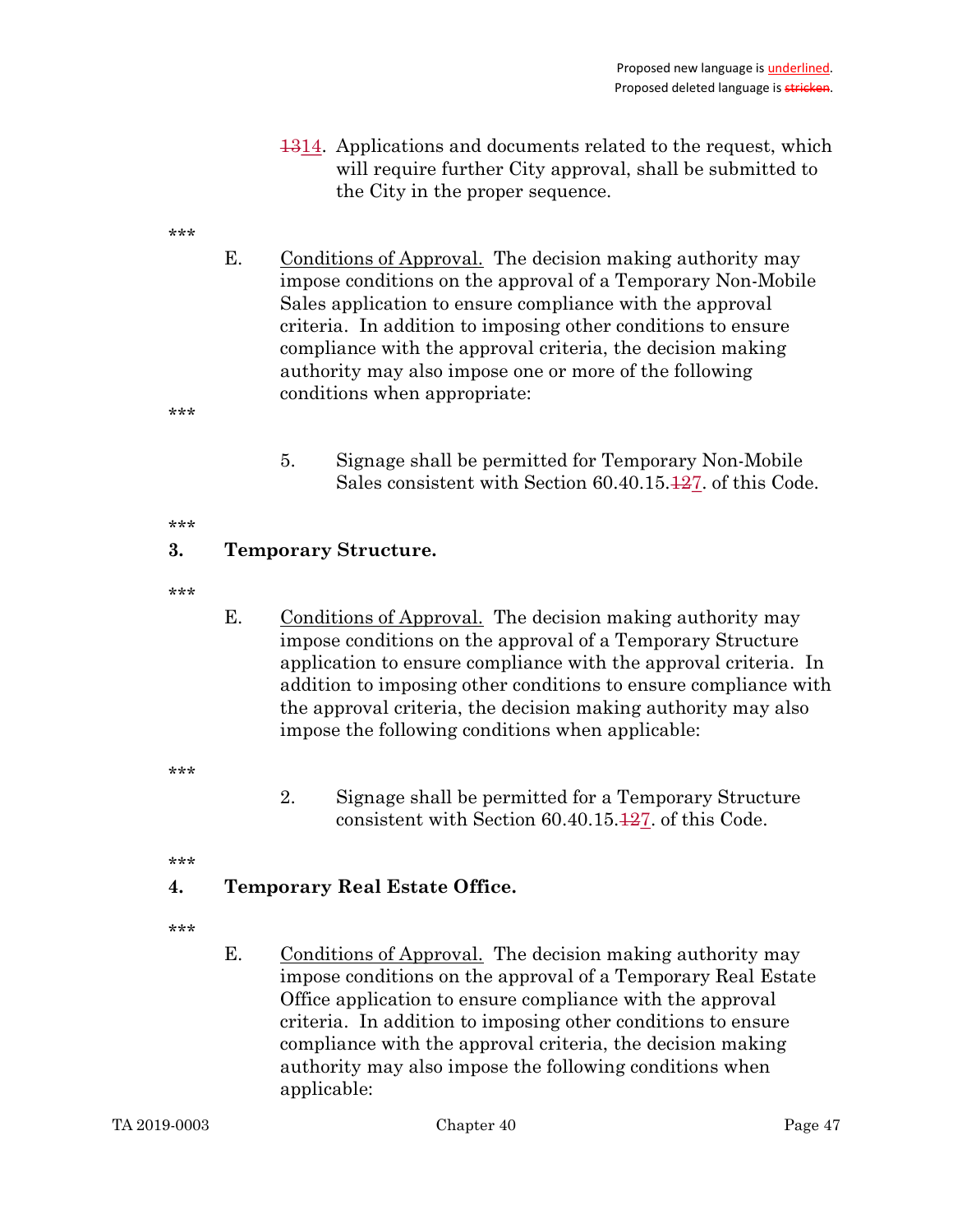3. Signage shall be permitted for a Temporary Real Estate Office consistent with Section 60.40.15.127. of this Code.

\*\*\*

# 40.90. TREE PLAN [ORD 4348; May 2005]

\*\*\*

# 40.90.15. Application.

There are four (4) Tree Plan applications which are as follows: Tree Plan One, Tree Plan Two, and Tree Plan Three, and Commercial Timber Harvest.

\*\*\*

### 3. Tree Plan Three

A. Threshold. An application for Tree Plan Three shall be required when none of the actions listed in Section 40.90.10 or none of the thresholds listed in Section 40.90.15.1 or Section 40.90.15.2 apply and one or more of the following thresholds apply:

\*\*\*

4. Commercial timber harvest of trees which fail to meet the approval criterion specified in Section 40.90.15.4.C.4.

\*\*\*

# 40.97. ZONING MAP AMENDMENT

\*\*\*

### 40.97.15. Application.

\*\*\*

# 1. Quasi-Judicial Zoning Map Amendment.

- C. Approval Criteria. In order to approve a Quasi-Judicial Zoning Map Amendment application, the decision making authority shall make findings of fact based on evidence provided by the applicant demonstrating that all the following criteria are satisfied:
	- 1. The proposal satisfies the threshold requirements for a Quasi-Judicial Zoning Map Amendment application.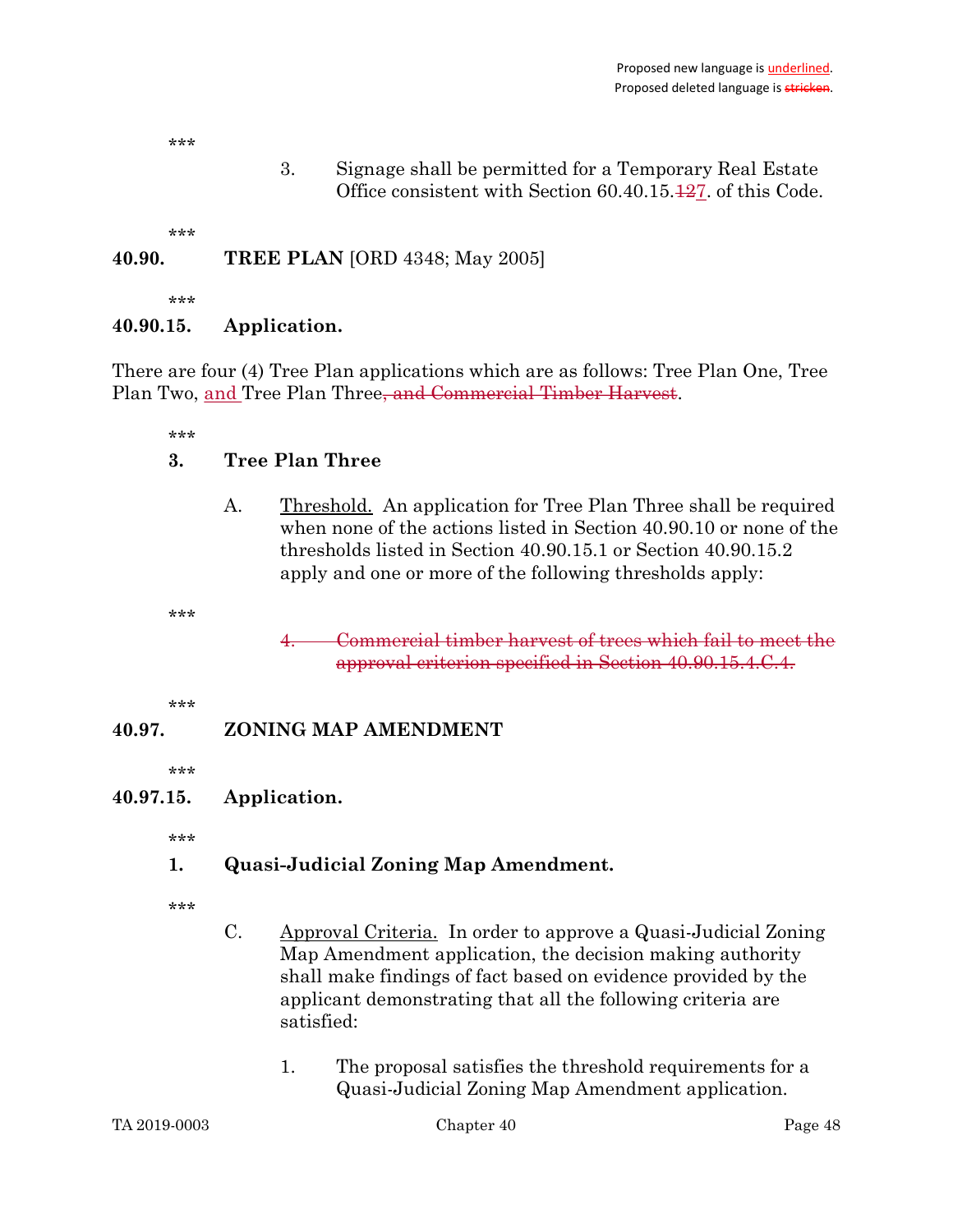- 2. All City application fees related to the application under consideration by the decision making authority have been submitted.
- 3. The proposal conforms with applicable policies of the City's Comprehensive Plan.
- 4. All critical facilities and services are available or can be made available to an adequate capacity to serve the site and uses allowed by the proposed zoning designation.
- 5. Essential facilities and services are available or can be made available to serve the site and uses allowed by the proposed zoning designation.
- 6. The proposal is or can be made to be consistent with all applicable provisions of Chapter 20 (Land Uses).
- 7. The proposal shall include a Traffic Impact Analysis that meets the requirements of Section 60.55.20. The analysis shall demonstrate that development allowed under the proposed zoning can meet the requirements of Sections 60.55.10.1, 60.55.10.2, 60.55.10.3, and 60.55.10.7. The analysis shall identify the traffic impacts from the range of uses allowed under the proposed zoning and demonstrate that these impacts can be reasonably mitigated at the time of development. [ORD 4302; May 2004]
- 8. As an alternative to Section 40.97.15.1.C.7, the applicant may provide evidence that the potential traffic impacts from development under the proposed zoning are no greater than potential impacts from development under existing zoning. [ORD 4302; June 2004]
- 9. For proposals which create a parcel with more than one zoning designation the portion of the lot within each zoning district shall meet the minimum lot size and dimensional requirements of that zoning district
- 10 The proposal contains all applicable application submittal requirements as specified in Section 50.25.1. of the Development Code.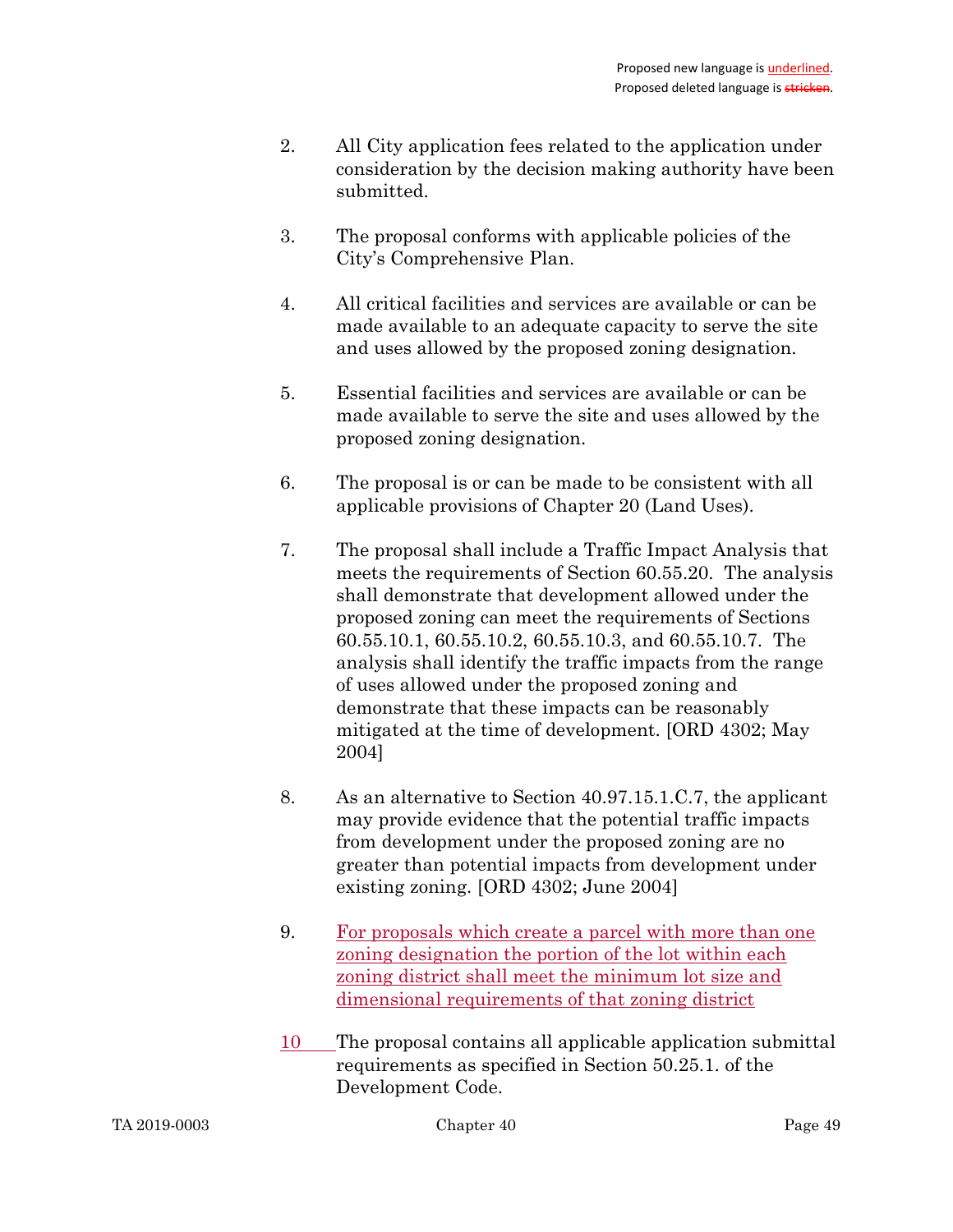$1011.$  Applications and documents related to the request, which will require further City approval, shall be submitted to the City in the proper sequence.

\*\*\*

### 2. Legislative Zoning Map Amendment.

- C. Approval Criteria. In order to approve a Legislative Zoning Map Amendment application, the decision making authority shall make findings of fact based on evidence provided by the applicant demonstrating that all the following criteria are satisfied:
	- 1. The proposal satisfies the threshold requirements for a Legislative Zoning Map Amendment application.
	- 2. The proposal conforms with applicable policies of the City's Comprehensive Plan.
	- 3. All critical facilities and services are available or can be made available to an adequate capacity to serve the site and uses allowed by the proposed zoning designation.
	- 4. Essential facilities and services are available or can be made available to serve the site and uses allowed by the proposed zoning designation.
	- 5. The proposal is or can be made to be consistent with all applicable provisions of Chapter 20 (Land Uses).
	- 6. For proposals which create a parcel with more than one zoning designation the portion of the lot within each zoning district shall meet the minimum lot size and dimensional requirements of that zoning district.
	- 7. The proposal contains all applicable application submittal requirements as specified in Section 50.25.1. of the Development Code.
	- 78. Applications and documents related to the request, which will require further City approval, shall be submitted to the City in the proper sequence.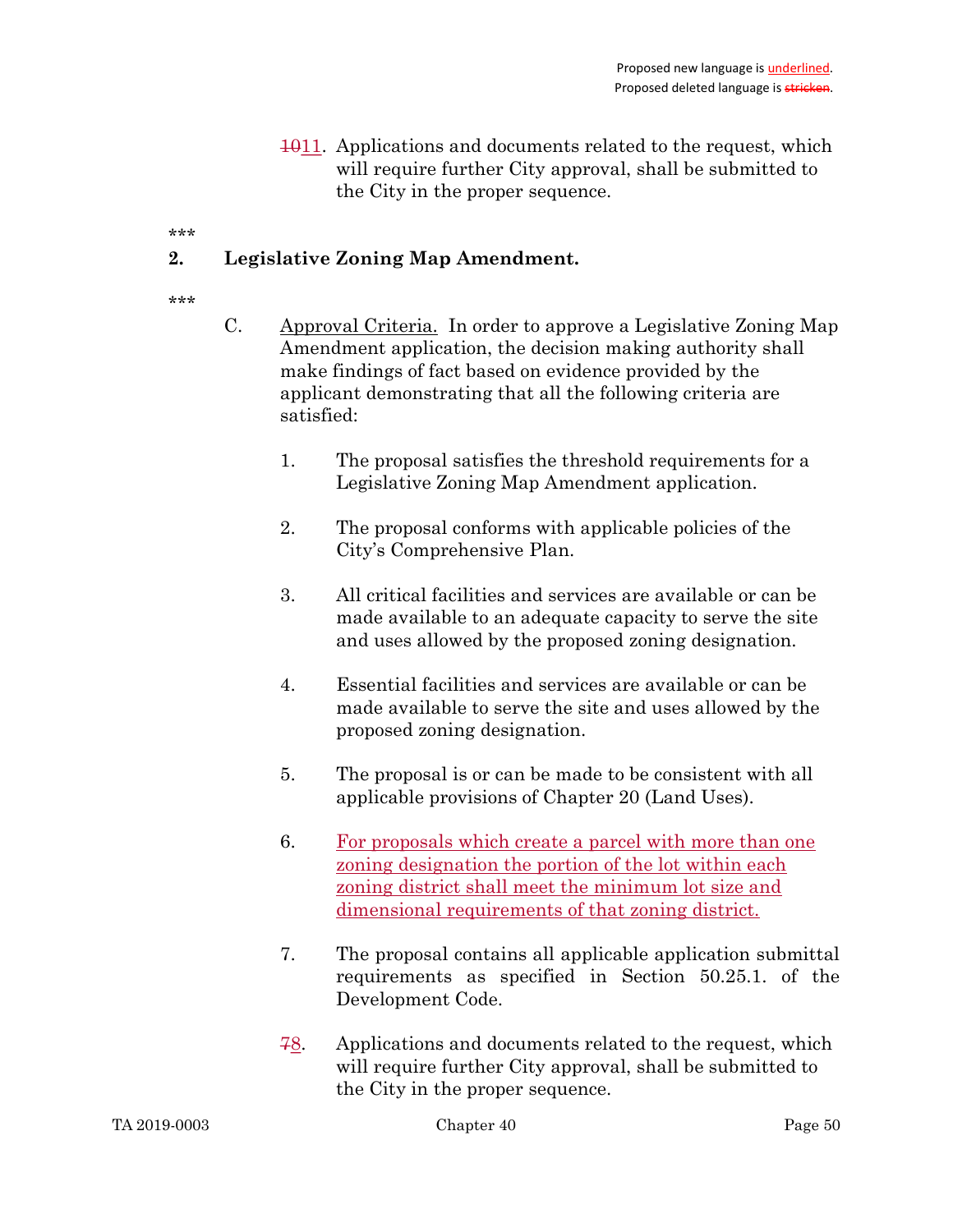# CHAPTER 50 PROCEDURES

[ORD 4702; January 2017]

\*\*\*

### 50.25. Application Completeness.

1. A complete application is one which contains the information required by the Director to address the relevant criteria, development requirements, and procedures of this Code. Non-Discretionary Annexation Related Zoning Map Amendment and Discretionary Annexation Zoning Map Amendment applications processed by the City shall be determined to be complete upon submittal of a valid annexation petition or executed annexation agreement. All other complete application shall consist of the requisite number of copies of the following: [ORD 4265; October 2003]

\*\*\*

F. Documentation from service providers, as determined by the Director, Clean Water Services stating that essential and critical facilities are available can be made available or water quality will not be adversely affected by the proposal.

\*\*\*

- 4. The Director shall advise the applicant in writing whether an application is complete by sending-providing a completeness notice by first class mail within thirty (30) calendar days after the City receives an application. To comply with this completeness notice requirement, the completeness notice must be postmarked sent by the thirtieth day.
	- A. If an application is incomplete, the completeness notice shall list what information is missing.
	- B. The completeness notice shall include a form, designed to be returned to the Director by the applicant indicating whether or not the applicant intends to amend or supplement the application, and instructing the applicant to mail, facsimile, or deliver the form or written equivalent to the Director so that the Director receives it before the thirty (30) calendar day completeness review period expires.

\*\*\*

9. The 120- calendar- day time line specified in Section 50.25.8. may be extended for a specific amount of time at the written request of the applicant. The total time to extend the final decision, including of all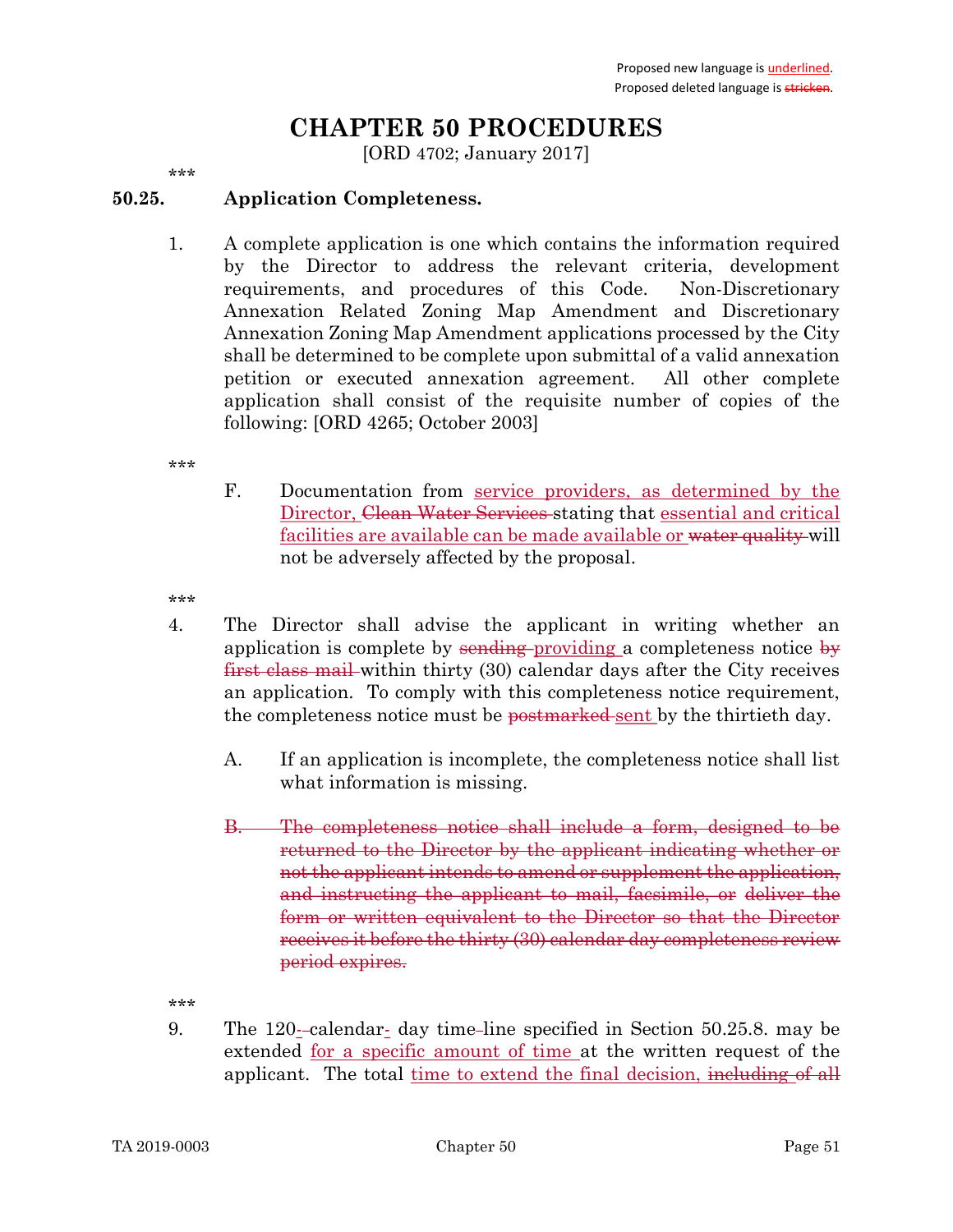extensions may not to exceed 240 245 calendar days from the date of the original 120-day period. the application was deemed complete.

\*\*\*

# 50.30. Neighborhood Review Meeting.

\*\*\*

3. Procedures.

\*\*\*

B. The applicant shall send by regular mail a written notice announcing the Neighborhood Review Meeting to: the Director, property owners within 500 feet of the property involved in the anticipated application and to representatives of all NACs and Washington County's Community Participation Organizations (CPO) whose boundaries are within 500 feet of the subject property. The notice shall include the date, time and location of the meeting and briefly discuss the nature and location of the proposal. The notice shall be mailed not less than 20 calendar days prior to the meeting date. The Director shall maintain on file in the Community Development Department, current addresses of NAC Officers and/or representatives and related NAC information, including regularly scheduled or monthly meeting dates, times and locations.

.<br>ماه ماه ماه

### 50.35. Type 1.

\*\*\*

3. The written notice of decision for Type 1 applications, except for Non-Discretionary Annexation Related Zoning Map Amendment applications, shall be mailed sent to the applicant and include the following information:

\*\*\*

# 50.40. Type 2.

- 1. The decision making authority for a Type 2 application shall be the Director.
- 2. Once an application has been determined or deemed complete, the Director shall provide written notice a minimum of twenty (20) calendar days before the decision making authority's decision Approximately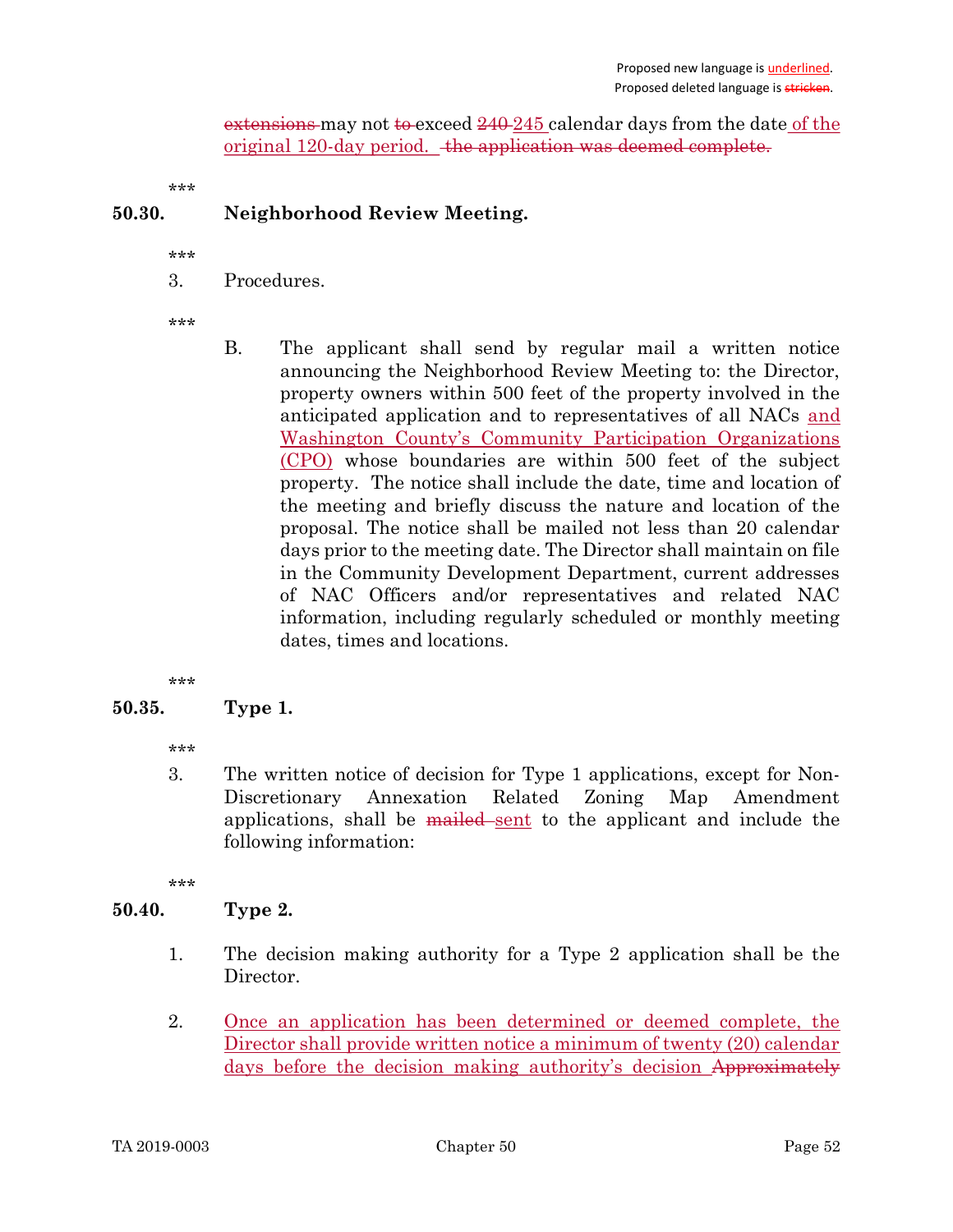seven (7) calendar days after the application has been determined to be or deemed completeIn no, the Director shall mail a written notice to:

\*\*\*

- C. Washington County Department of Land Use and Transportation.
- D. The Chair of Washington County's Community Participation Organizations (CPO) in which the subject property is located and the Chair of any other CPO's whose boundaries are within three hundred (300) feet of the subject property.

\*\*\*

10. Within approximately fourteen (14) calendar days after the Facilities Review Committee meeting, the Director shall issue a written decision on the application to the applicant, the property owner, the NAC in which the subject property is located, and interested parties that submitted written comments prior to or on the comment closing date; provided, [ORD 4265; October 2003] [ORD 4404; October 2006]

\*\*\*

B. The 120-calendar-day timeline specified in Section 50.25.8 may be extended for a specific amount of time at the written request of the applicant. The total time to extend the final decision, may not exceed 245 calendar days from the date of the original 120 day period. An applicant may request in writing a continuance of time, not to exceed a total of 240 calendar days from the date the application was determined to be or deemed complete. The decision making authority shall issue a decision prior to the conclusion of the continuance of time.

\*\*\*

### 50.45. Type 3.

- 1. Except for Street Vacation application, the decision making authority for all Type 3 applications shall be the Planning Commission. For Street Vacation application, the decision making authority shall be the City Council. [ORD 4532; April 2010]
- 2. Once an application has been determined or deemed complete, Within approximately seven (7) calendar days after the application has been deemed complete and in no case less than the Director shall provide written notice a minimum of twenty (20) calendar days before the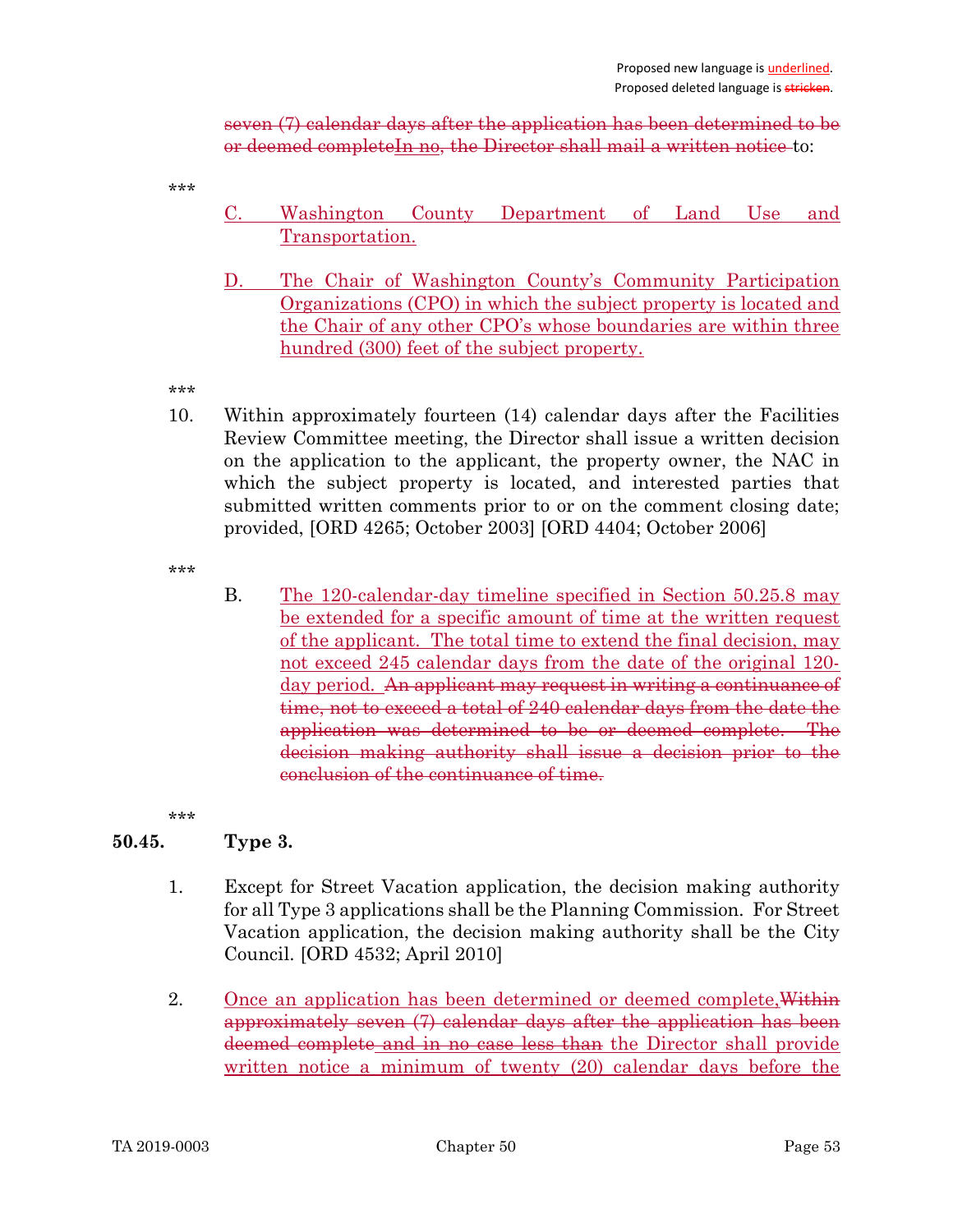decision making authority's decision, the Director shall mail a written notice to:

\*\*\*

C. The Chair of Washington County's Community Participation Organizations (CPO) in which the subject property is located and the Chair of any other CPOs whose boundaries are within five hundred (500) feet of the subject property.

\*\*\*

5. In addition to the provisions of Sections 50.45.2, 50.45.4, and 50.45.8, the following noticing timelines shall apply for the following applications:

\*\*\*

C. For any Zoning Map Amendment application, notice shall be provided to the Department of Land Conservation and Development (DLCD), Metro, and Washington County, using the required inter-agency notice, at least thirty-five (35) calendar days prior to the initial hearing.

\*\*\*

15. The 120 calendar day timeline specified in Section 50.25.8. may be extended for a specific amount of time at the written request of the applicant. The total time to extend the final decision may not exceed 245 calendar days from the date of the original 120-day period.

\*\*\*

# 50.50. Type 4.

\*\*\*

2. [ORD 4462; January 2008] No less than thirty-five (35) calendar days before the date of the initial hearing of the decision making authority on an ordinance that proposes to legislatively change the zoning map or to amend the text of the Development Code, the Director shall mail notice of the hearing to: [ORD 4584; June 2012]

\*\*\*

B. The Chair of Washington County's Community Participation Organizations (CPO) in which the subject property is located and the Chair of any other CPOs whose boundaries are within five hundred (500) feet of the subject property.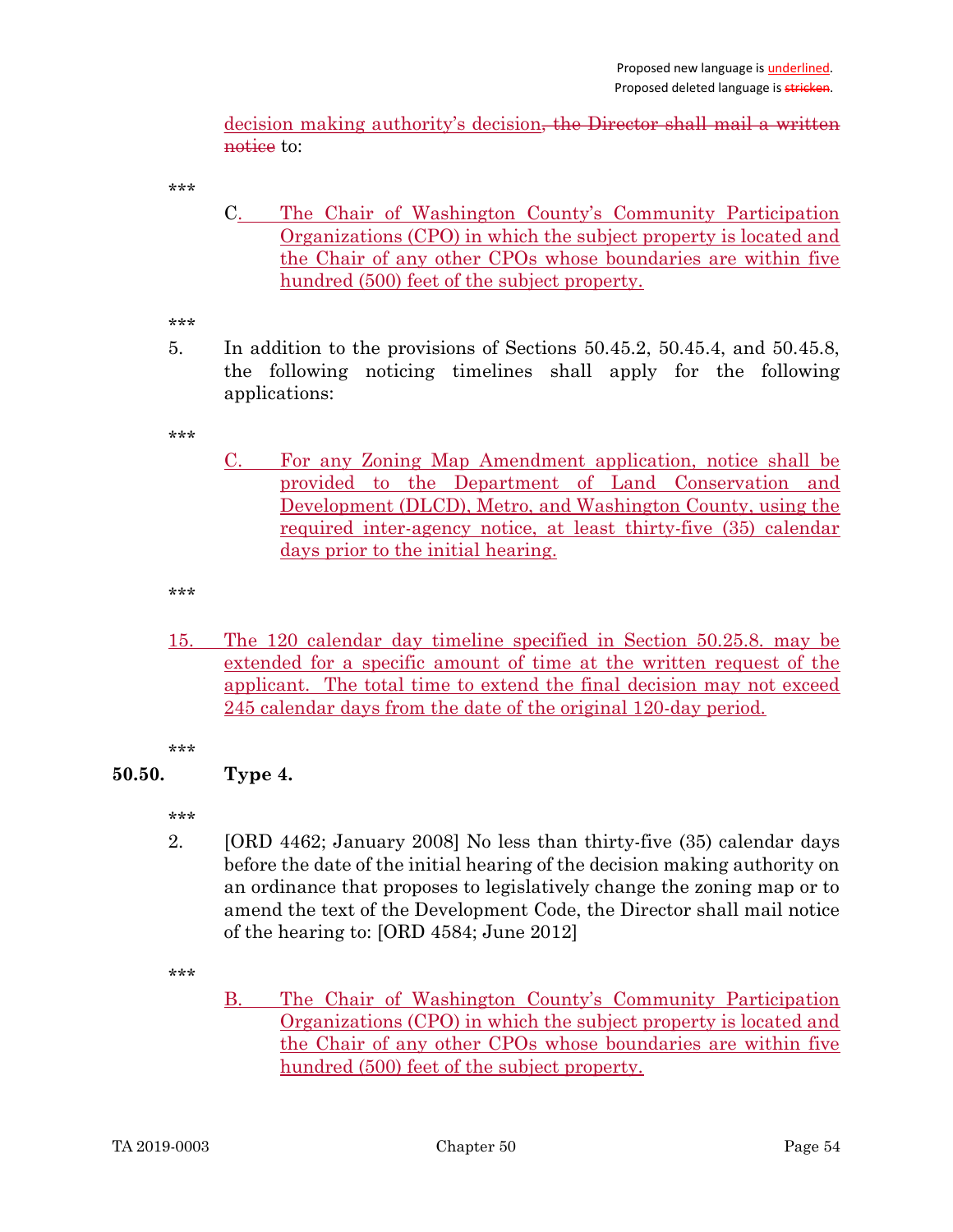BC. The Chair of the Beaverton Committee for Citizen Community Involvement.

CD. Department of Land Conservation and Development (DLCD), Metro, and Washington County Department of Land Use and Transportation.

\*\*\*

### 50.65. Appeal of a Type 2 Decision.

\*\*\*

2. For a project that contains multiple applications approved concurrently, a separate appeal application is required to address each decision being appealed.

\*\*\*

### 50.70. Appeal of a Type 3 Decision.

\*\*\*

2. For a project that contains multiple applications approved concurrently, a separate appeal application is required to address each decision being appealed.

\*\*\*

### 50.90. Expiration of a Decision.

\*\*\*

3. For a project that contains multiple applications approved concurrently, the expiration date for all these applications shall be on the same date using the latest expiration date.

\*\*\*

# 50.99. Re-Application or Supplemental Application after Denial.

\*\*\*

2. Only a person whose application is denied following completion of all local procedures, including local appeals allowed by right, may submit to the City a supplemental application to allow any or all other uses allowed under the existing comprehensive plan map designation for the property, pursuant to ORS 227.184.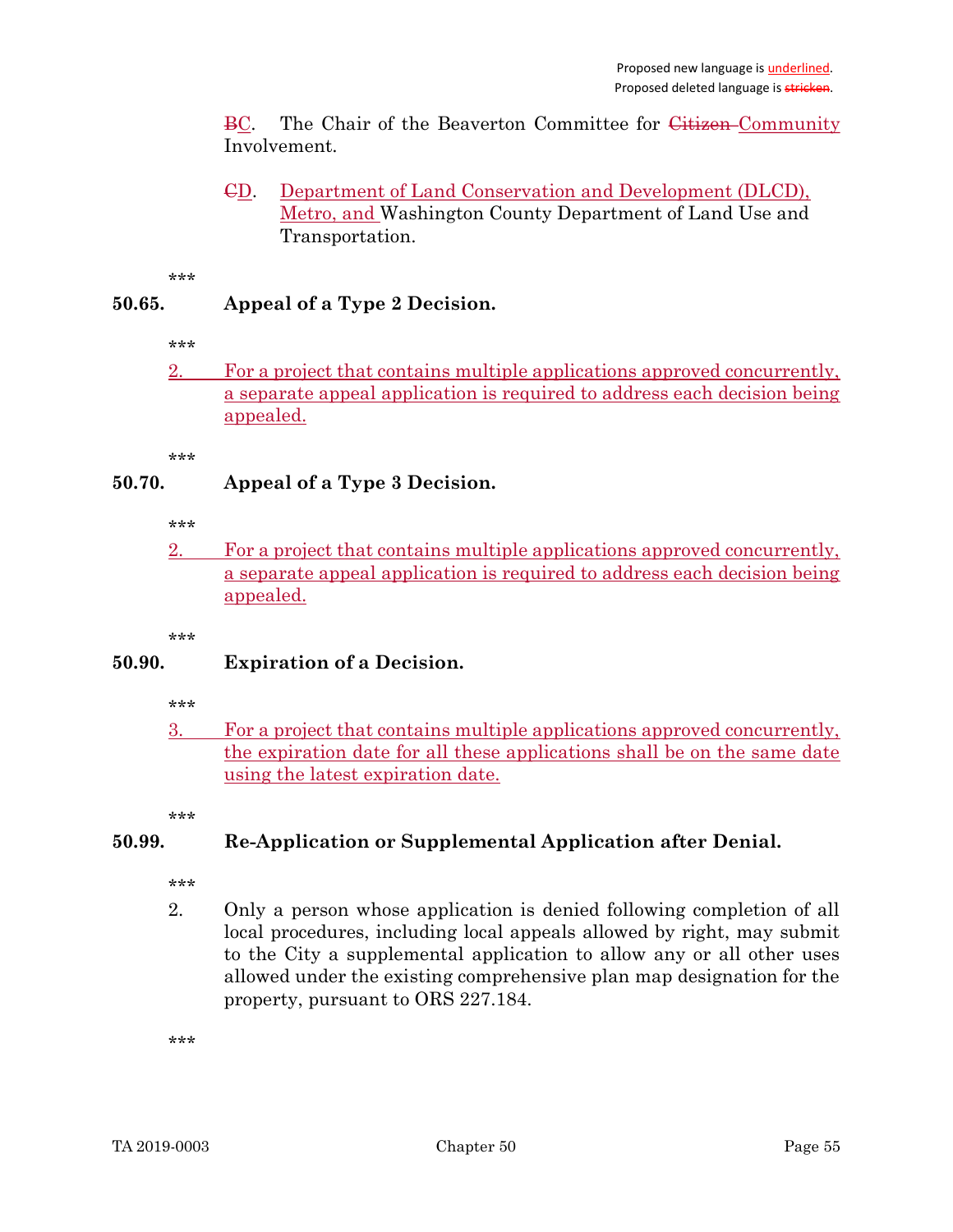- B. Such an application shall be subject to a pre-application conference, a neighborhood review meeting, completeness review, and a Type 3 procedure, provided:
	- 1. The City shall issue a final decision regarding such an application, including all local appeals, not more than 240 120 days after the City finds or deems the application to be complete. This 120-calendar-day timeline specified in Section 50.25.8 may be extended for a specific amount of time at the written request of the applicant. The total time to extend the final decision may not exceed 245 calendar days from the date of the original 120-day period.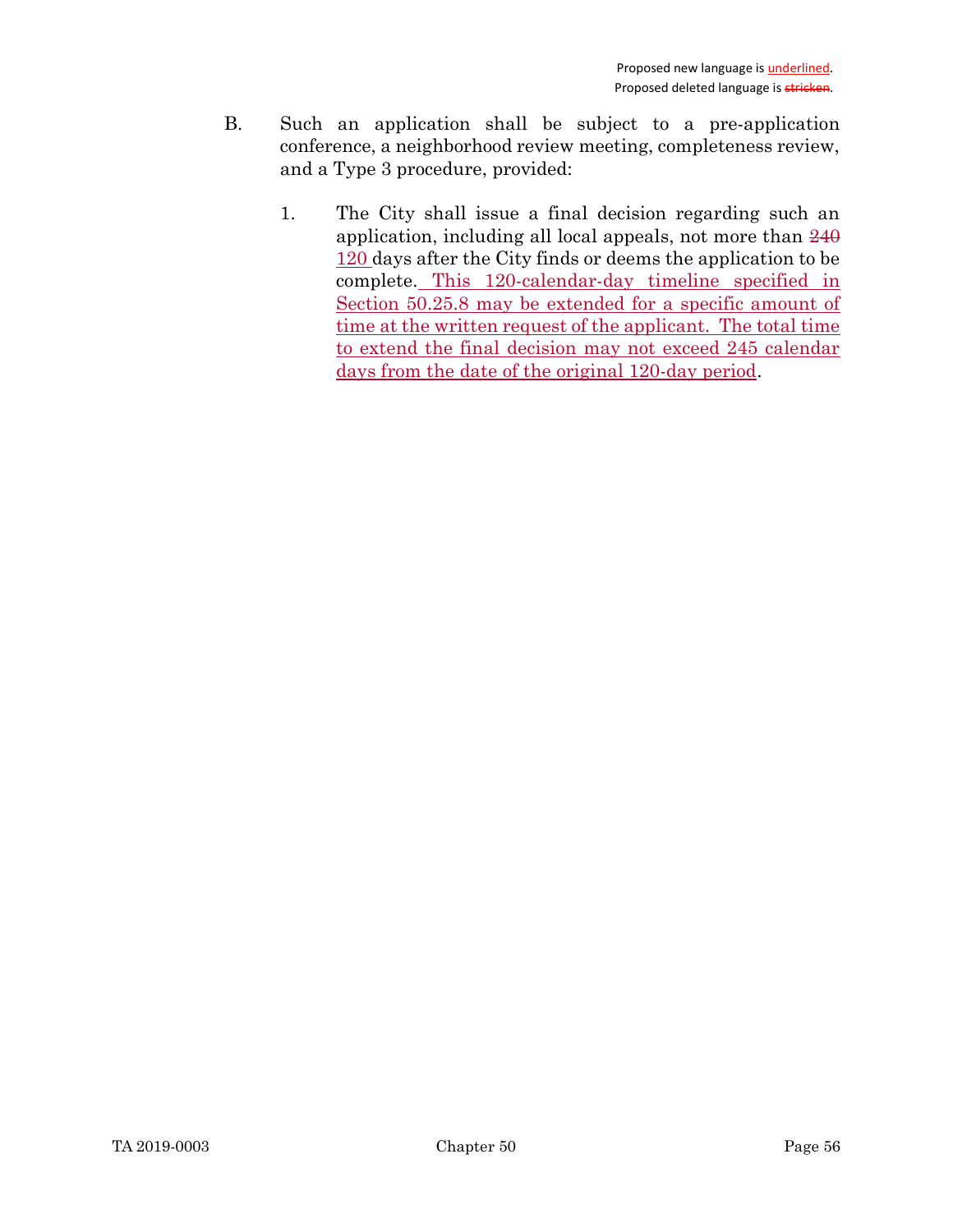# CHAPTER 60 - SPECIAL REQUIREMENTS

### 60.05. DESIGN REVIEW DESIGN PRINCIPLES, STANDARDS AND GUIDELINES [ORD 4332; January 2005]

\*\*\*

60.05.15. Building Design and Orientation Standards. Unless otherwise noted, all standards apply in all zoning districts.

# 1. Building articulation and variety.

\*\*\*

- C. The maximum spacing between permanent architectural features, both vertically and horizontally, shall be no more than:
	- 1. Forty (40) feet in Residential zones, and all uses in Commercial and Multiple Use zones. [ORD 4584; June 2012]
	- 2. Sixty (60) feet in Industrial zones.
	- 3. Fifteen (15) feet in detached residential developments in Multiple Use zones for walls facing streets, common greens, and shared courts. [ORD 4542; June 2010]

\*\*\*

# 5. Roof-mounted equipment.

A. All roof-mounted equipment shall be screened from view from adjacent streets or adjacent properties in one of the following ways:

\*\*\*

3. Setback from the street-facing elevation such that it is not visible from the public street(s); or.

4. Screened from view by another building.

B. As shown in the diagram below, t<sub>The vertical measuring</sub> distance for required screening shall be measured at five (5) feet above the finished or existing grade of at the property line or public right-of-way abutting the development site's front yard setback for a distance of one hundred (100) lineal feet measured outward from the development site's front property line. Once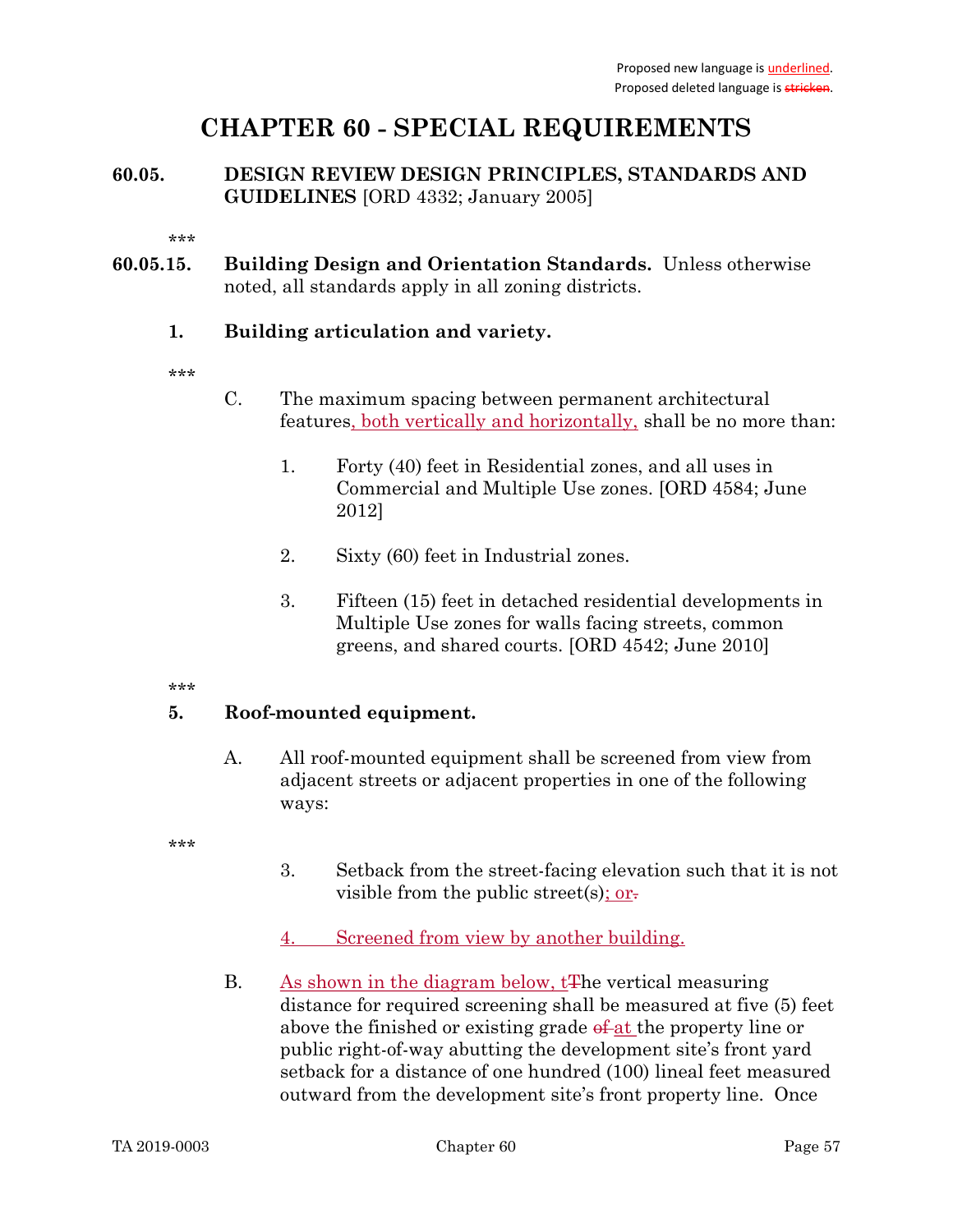the vertical measuring distance is established for the site's front yard, this same vertical measuring distance shall be applied to all sides of the development site's perimeter property lines.



\*\*\*

I [ORD 4576; January 2012] Building elevations shall not be repeated across a street, shared court or common green from each other or on adjacent parcels. In these instances, elevations shall have at least 5 different design details as described in Section GH. above.

.<br>ماه ماه ماه

### 10. Ground floor elevations on eligible residential-only buildings. [ORD 4758; March 2019]

- A. Eligible residential-only buildings are buildings which are located within the portions of the RC-OT zoning district where the maximum standard height is 40 feet, as described in footnote 11 of Section 20.20.15 and illustrated in Figure A. Residential-only buildings in these areas are not subject to the density limit if at least 50 percent of each elevation visible from and within 200 feet of a public street, Major Pedestrian Route, public park, public plaza or public open space contains one or both of the following methods of providing ground-floor pedestrian interest:
	- 1. Locate ancillary residential uses, such as a leasing office, fitness room, lobby, community room or combination of those ancillary spaces, on the ground level that meet the following standards:

\*\*\*

d. Building facades located on a shared property line are exempt from these standards.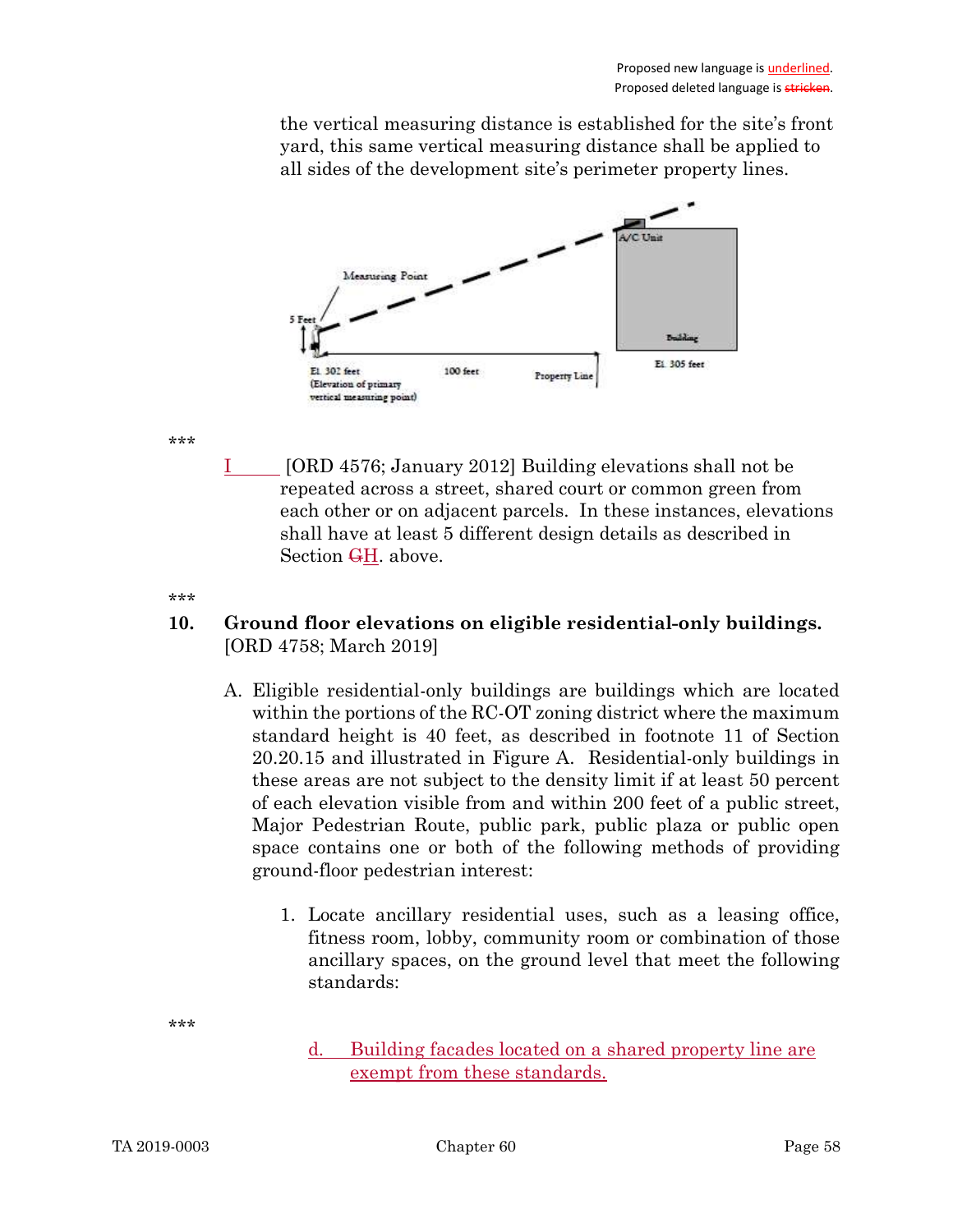- 60.05.25. Landscape, Open Space, and Natural Areas Design Standards. Unless otherwise noted, all standards apply in all zoning districts.
	- \*\*\*
	- 4. Additional minimum landscape requirements for Attached Housing and Compact Detached Housing. [ORD 4584; June 2012]
	- \*\*\*
- D. All street-facing building elevations shall have landscaping along their foundation, excluding buildings that are placed at the property line or setback less than 12-inches from the property line. When a porch obstructs a foundation, landscaping shall be installed along the outer edge of the porch. This landscaping requirement shall not apply to portions of the building facade that provide access for pedestrians or vehicles to the building, or for plazas adjacent to the building. The foundation landscaping shall meet the following minimum standards:
- 6. Common Greens. The purpose of the following standards, for compact detached housing is to allow tracts designed to provide access for only pedestrians and bicycles to abutting properties. Common greens are also intended to serve as a common open space amenity for residents. The following standards apply to common greens for compact detached housing: [ORD 4584; June 2012]
	- A. General.
		- 1. The common green shall be placed in a tract and shall provide access for pedestrians and bicycles.
- \*\*\*
- 7. Shared Courts for Compact Detached Housing. The purpose of the shared court standards is to allow streets that accommodateShared courts are intended to serve pedestrians and vehicles within the same circulation area, while ensuring that all can use the area safely. See Figure 3. Special paving and other street elements should be designed to encourage slow vehicle speeds and to signify the shared court's intended use by pedestrians as well as vehicles. See Figure 4. Access from a shared court is limited to ensure low traffic volumes that can allow a safe mixing of pedestrians and vehicles. Shared courts are limited to zones intended for more intense development to facilitate efficient use of land while preserving the landscape-intensive character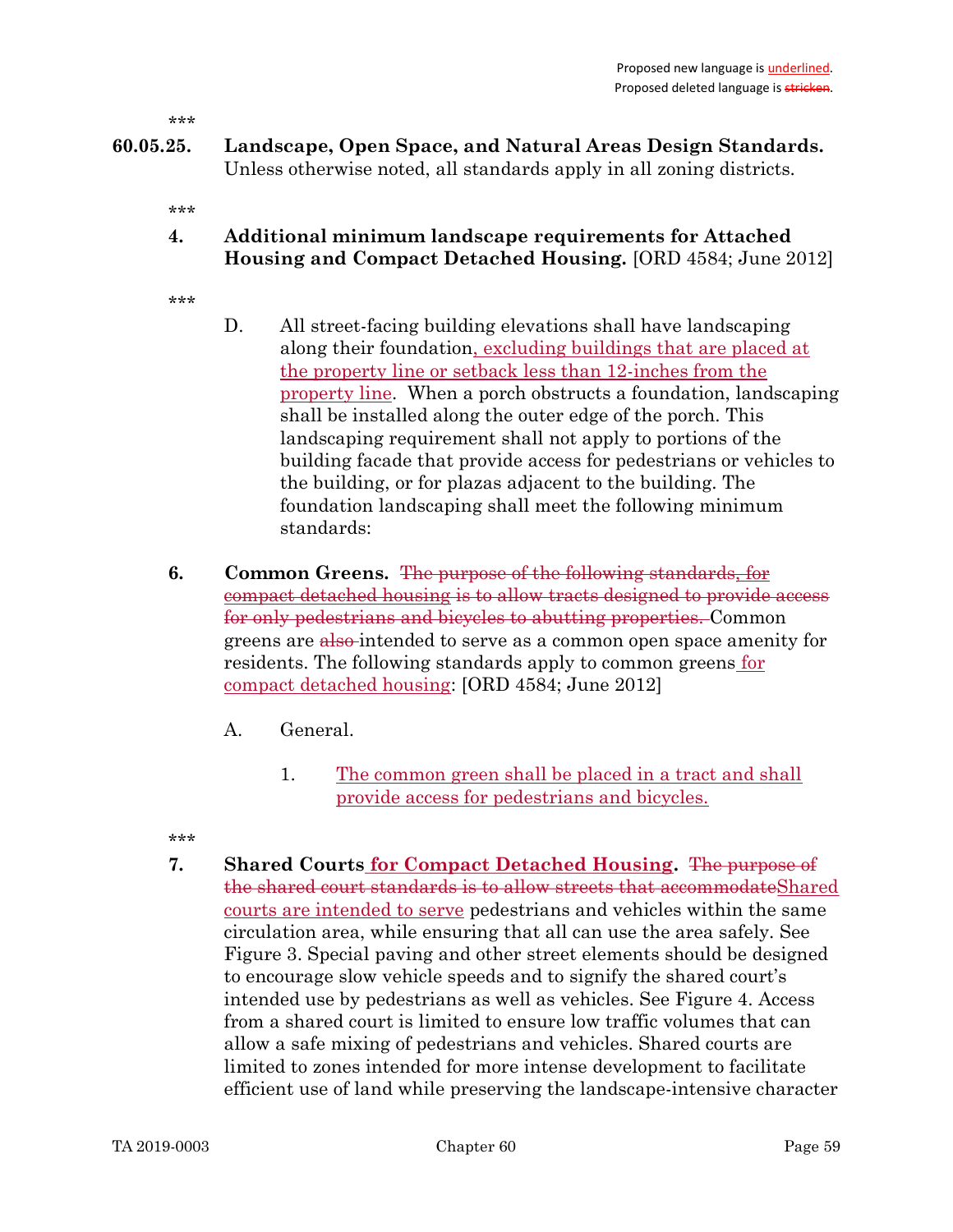of lower-density zones. The following standards apply to shared courts: [ORD 4584; June 2012]

A. General.

\*\*\*

4. Up to No more than 16 lots may have a front lot line on a shared court.;

\*\*\*

### 10. Minimize significant changes to existing on-site surface contours at residential property lines.

- A. Where grading is proposed, the requirements listed in Exempting the circumstances listed in Section 60.15.10.2, the following standards shall apply. to design review proposals where grading is proposed: [ORD 4487; August 2008]
- A. When grading a site within twenty-five (25) feet of a property line within or abutting any residentially zoned property, the onsite surface contours shall observe the following:
	- 1. 0 to 5 feet from property line. Maximum of two (2) foot slope differential from the existing or finished slope of the abutting property, whichever is applicable.
	- 2. More than 5 feet and up to and including 10 feet from property line. Maximum of four (4) foot slope differential from the existing or finished slope of the abutting property, whichever is applicable.
	- 3. More than 10 feet and up to and including 15 feet from property line. Maximum of six (6) foot slope differential from the existing or finished slope of the abutting property, whichever is applicable.
	- 4. More than 15 feet and up to and including 20 feet from property line. Maximum of eight (8) foot slope differential from the existing or finished slope of the abutting property, whichever is applicable.
	- 5. More than 20 feet and up to and including 25 feet from property line. Maximum of ten (10) foot slope differential from the existing or finished slope of the abutting property, whichever is applicable.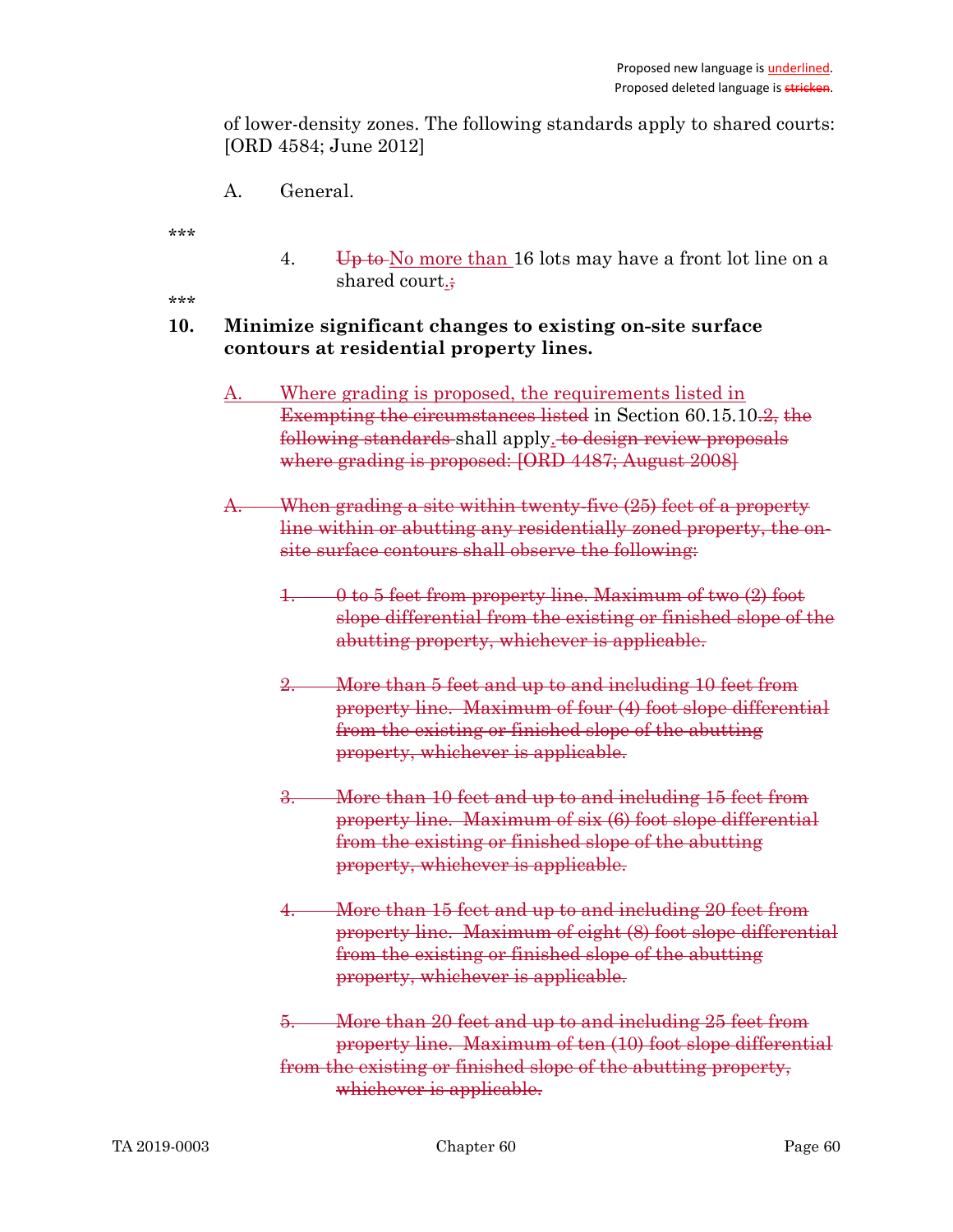- B. Notwithstanding the requirements of subsection A. above, grading within 25 feet of a property line shall not change the existing slopes by more than ten percent within a tree root zone of an identified Significant Individual Tree, identified Historic Tree, or a tree within an identified Significant Grove or Significant Natural Resource Area significant grove or tree, or an identified historic tree located on an abutting property unless evidence provided by a certified arborist supports additional grading that will not harm the subject grove or tree.
- C. The grading standards listed in subsection A. above shall not apply to the following:
	- Public right-of-way road improvements such as new streets, street widening, sidewalks, and similar or related improvements.
	- 2. Storm water detention facilities subject to review and approval of the City Engineer.
	- 3. On-Site grading where the grading will take place adjacent to an existing public street right-of-way, and will result in a finished grade that is below the elevation of the subject public street right-of-way; provided such grading is subject to the approval of the City Engineer, who may require appropriate erosion and sediment control mitigation measures.
- \*\*\*
- 13. Landscape buffering and screening. All new development and redevelopment in the City subject to Design Review shall comply with the landscape buffering requirements of Table 60.05-2. and the following standards. For purposes of this Section, a landscape buffer is required along the side and rear of properties property lines between different zoning district designations. A landscape buffer is required for non-residential land uses and parks in Residential zoning districts. Both buffering standards and side and rear building setback requirements shall be met. Only landscaping shall be allowed in the landscape buffer areas. Buffer areas and building setback standards are measured from the property line, they are not additive. Where a yard setback width is less than a landscape buffer width, the yard setback width applies to the specified buffer designation (B1, B2, or B3 as appropriate). A landscape buffer width cannot exceed a minimum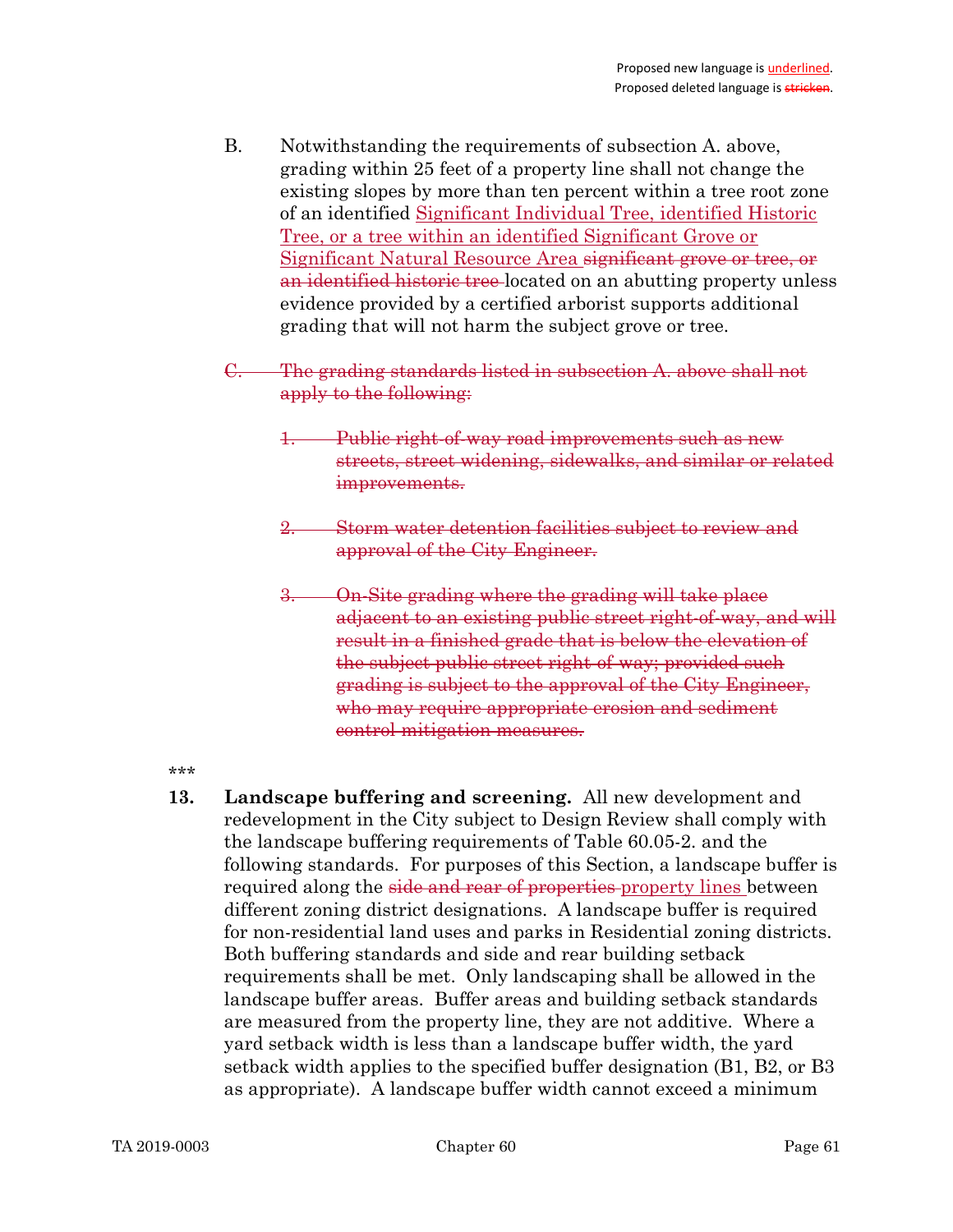yard setback dimension. In addition, the buffer area and landscape standard are intended to be continuously applied along the property line, except as authorized under Section 60.05.45.10. [ORD 4584; June 2012]

- **B.** B1-Low screen buffer: This buffer is intended to provide a minimal amount of transitional screening between zones. This buffer consists of: 1) one (1) tree having a minimum planting height of six  $(6)$  feet for every thirty  $(30)$  lineal linear feet of buffer width; and 2) live ground cover consisting of low-height plants, or shrubs, or grass proportionately spaced between the trees with actual spacing for low height plants or shrubs dependent upon the mature spread of the vegetation. Bare gravel, rock, bark or other similar materials may be used, but are not a substitute for ground cover plantings, and shall be limited to no more than twenty-five (25) percent of the required buffer area. Deciduous trees having a minimum two-inch caliper at time of planting may be planted in the B1 buffer required for across the street.
- C. B2-Medium screen buffer: This buffer is intended to provide a moderate degree of transitional screening between zones. This buffer consists of live ground cover consisting of low-height plants, or shrubs, or grass, and 1) one (1) tree having a minimum planting height of six (6) feet for every thirty (30) lineal linear feet of buffer width; 2) evergreen shrubs which reach a minimum height of four (4) to six (6) feet within two (2) years of planting planted proportionately between the required evergreen trees. Live ground cover consisting of low-height plants, or shrubs, or grass shall be planted in the portion of the landscaped area not occupied by trees or evergreen shrubs. Actual spacing for low height plants or shrubs or evergreen shrubs shall be dependent upon the mature spread of the selected vegetation. Bare gravel, rock, bark or other similar materials may be used, but are not a substitute for ground cover plantings, and shall be limited to no more than twenty-five (25) percent of the required landscape area. Deciduous trees having a minimum two-inch caliper at time of planting may be planted in the B2 buffer required for across the street.
- D. B3-High screen buffer: This buffer is intended to provide a high degree of visual screening between zones. This buffer consists of minimum six (6)-foot high fully sight obscuring fences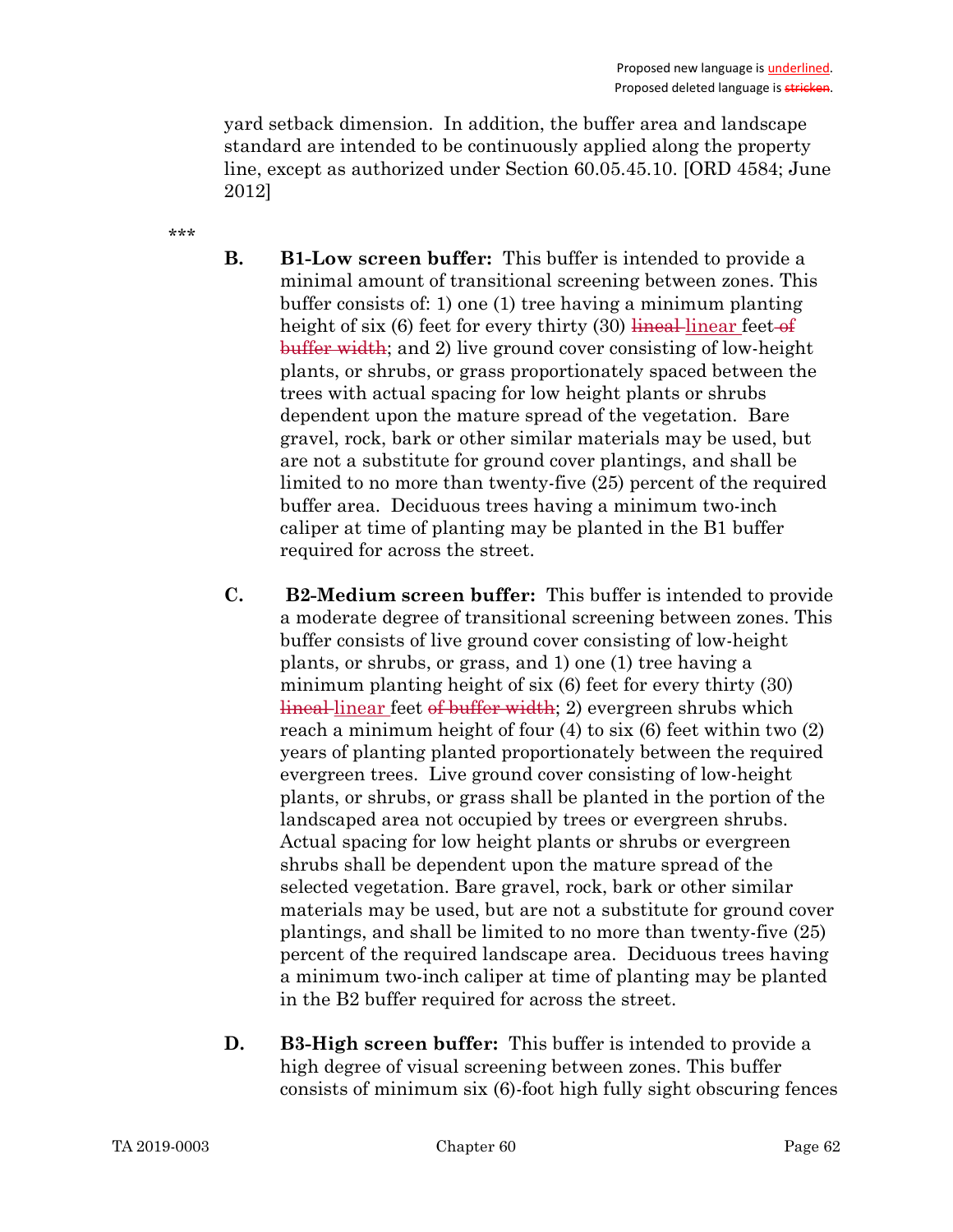or walls with an adjoining landscape area on the interior of the fence when the fence is proposed within three (3) feet of the property line. If the fence is proposed to be setback from the property line more than three feet, the landscaping shall be on the exterior of the fence within a landscape area a minimum of five (5) feet in width, with adequate provision of access and maintenance of the landscaped area. The height of the fence shall be measured from the property on which the fence is to be located, and, if located on a wall, shall be in addition to the height of the wall. The landscape area shall be planted with one (1) tree having a minimum planting height of six (6) feet for every thirty (30) lineal linear feet of buffer width, filled between with evergreen shrubs which reach a minimum height of four  $(4)$ to six (6) feet within two (2) years of planting. Live ground cover consisting of low-height plants, or shrubs, or grass shall be planted in the portion of the landscaped area not occupied by trees or evergreen shrubs. Actual spacing for low height plants or shrubs or evergreen shrubs shall be dependent upon the mature spread of the selected vegetation. Bare gravel, rock, bark or other similar materials may be used, but are not a substitute for ground cover plantings, and shall be limited to no more than twenty-five (25) percent of the required landscape area.

60.05.35. Building Design and Orientation Guidelines. Unless otherwise noted, all guidelines apply in all zoning districts.

\*\*\*

- 2. Roof forms. [ORD 4584; June 2012]
	- A. Roof forms should be distinctive and include variety and detail when viewed from the street. Sloped roofs should have a significant pitch and building focal points should be emphasized. (Standards 60.05.15.2.A and B)
	- B. Flat roofs should include a roofline that provides visual interest distinctive such as cornice treatments. (Standard 60.05.15.2.C)

\*\*\*

### 10. Ground floor elevations on eligible residential-only buildings. [ORD 4758; March 2019]

A. Eligible residential-only buildings are buildings which are located within the portions of the RC-OT zoning district where the maximum standard height is 40 feet, as described in footnote 17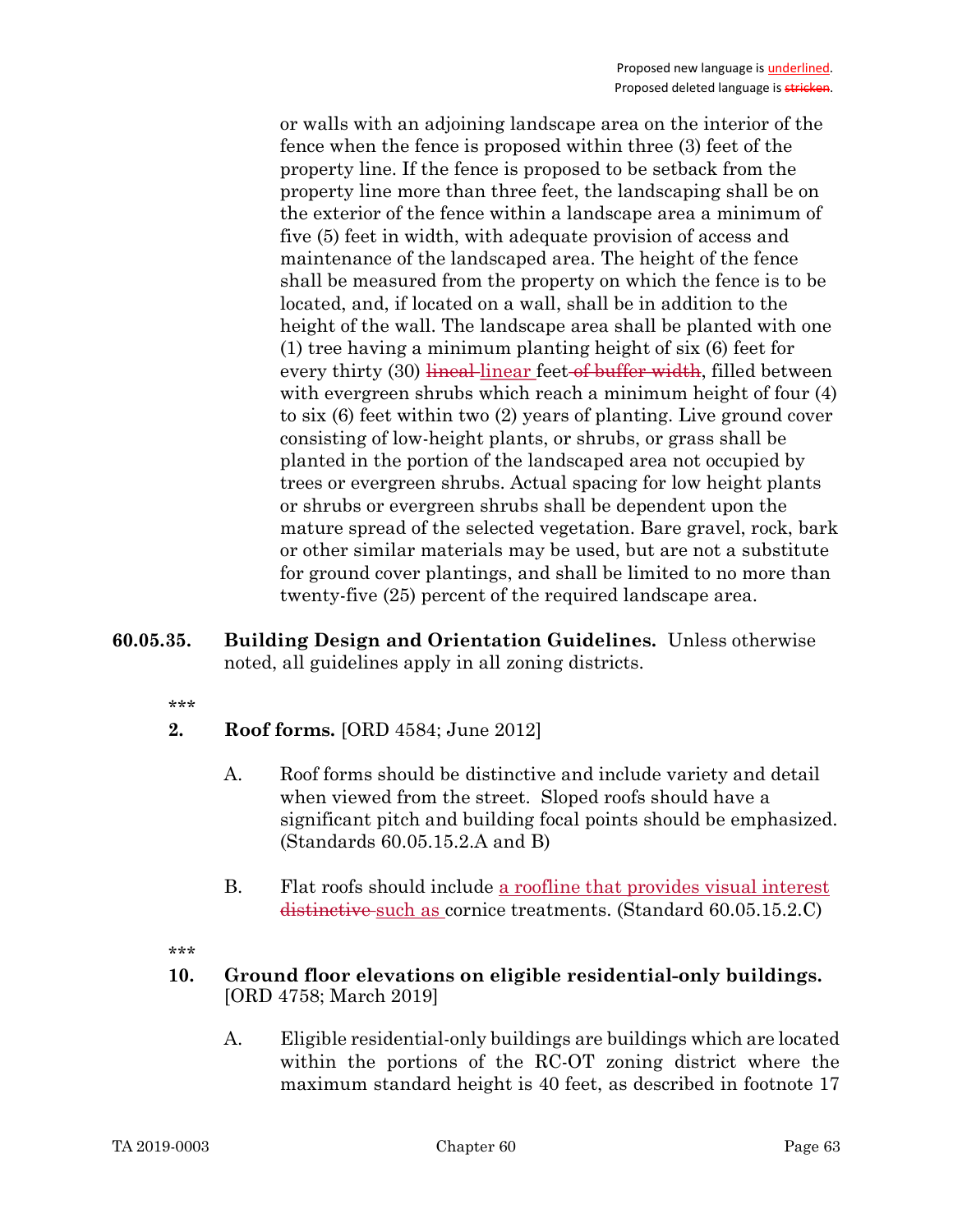of Section 20.20.15…One or more of the following methods shall be used to provide ground-floor pedestrian interest:

1. The primary use(s) on the ground floor should generate frequent human usage and incorporate sufficient glazing to allow high levels of visibility through window glazing into the building.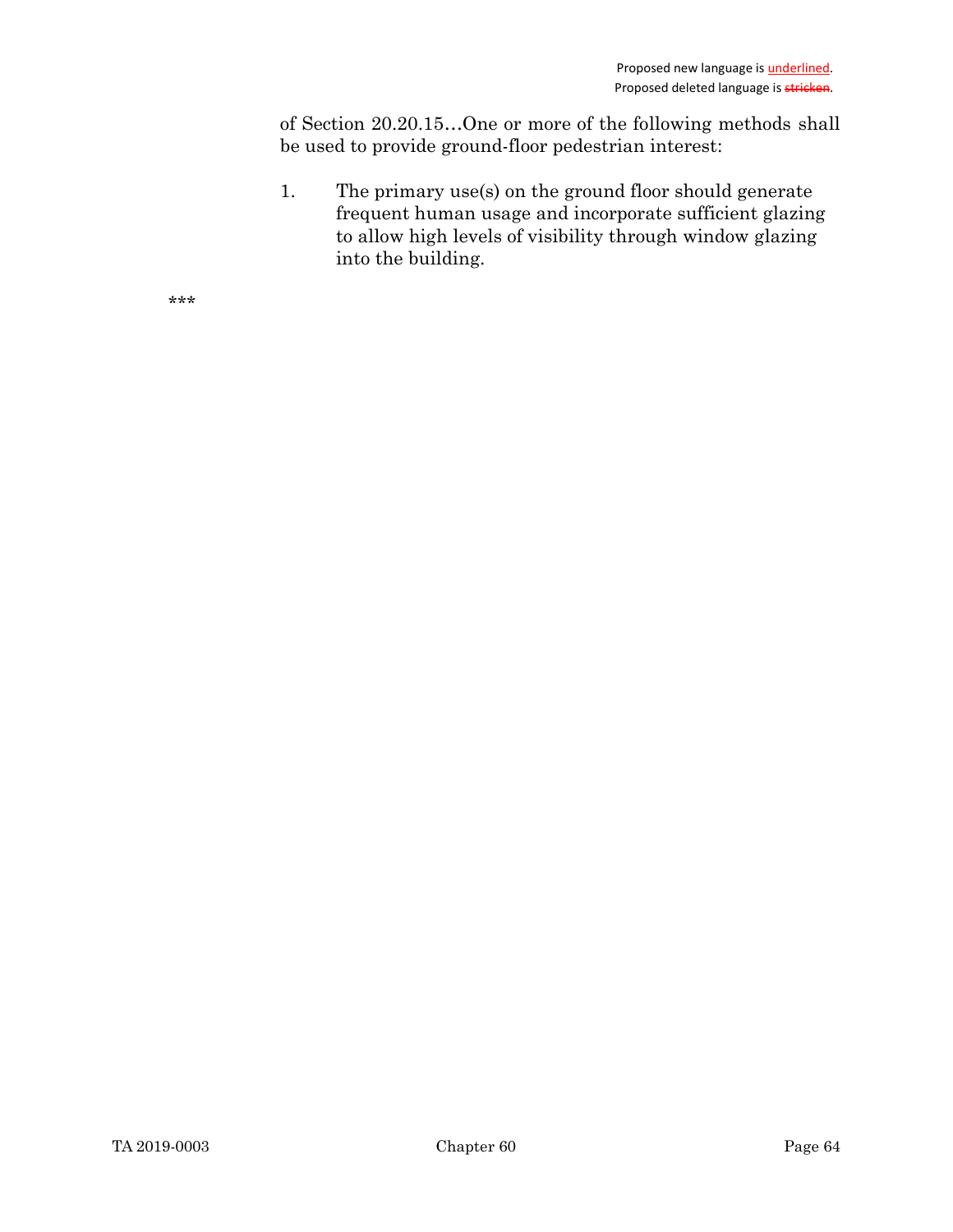# Minimum Landscape Buffer Requirements Between Contrasting Districts Regional Center (RC-OT, RC-TO, RC-E, OI-WS, C-WS) 20'/B3 CU 5'/B2 CU 20'/B3 CU 5'/B2 CU 10'/B2 5'/B2 10'/B1 5'/B1 5'/B2 5'/B1 Town Center (TC-MU, TC-HDR) 20'/B3 CU 5'/B2 CU 20'/B3 CU 5'/B2 CU 10'/B2 5'/B2 10'/B1 5'/B1 5'/B2 5'/B1 Station Community (SC-MU, SC-HDR, SC-E, SC-S) 20'/B3 CU 5'/B2 CU 20'/B3 CU 5'/B2 CU 10'/B2 5'/B2 10'/B1 5'/B1 5'/B2 5'/B1 Employment / Industrial (OI, IND) 20'/B3 CU 10'/B1 CU 20'/B3 CU 10'/B1 CU 20'/B3 10'/B1 20'/B3 10'/B1 10'/B3 5'/B1 Commercial (CS, GC, NS, CC) 20'/B3 CU 10'/B1 CU 20'/B3 CU 10'/B1 CU 20'/B3 10'/B1 20'/B3 10'/B1 N/A N/A Urban High Density (R1) 20'/B3 CU 10'/B1 CU 20'/B3 CU 10'/B1 CU 10'/B2 CU/R4 5'/B1 N/A N/A 10'/B3 5'/B1 Urban Medium Density (R4, R2) 10'/B2 CU 5'/B1 CU 10'/B2 CU 5'/B1 CU N/A N/A 10'/B2 5'/B1 10'/B3 5'/B1 Urban Standard Density (R7, R5) 5'/B1 CU 5'/B1 CU N/A N/A 10'/B2 CU/R4 5'/B1 20'/B3 10'/B1 20'/B3 10'/B1 Urban Low Density (R10) CU N/A 5'/B1 CU 5'/B1 CU 10'/B2 CU/R4 5'/B1 20'/B3 10'/B1 20'/B3 10'/B1 Location Abutting Across Street Abutting Across Street Abutting Across Street Abutting Across Street Abutting Across Street District of Development Urban Low Density (R10) Urban Standard Density (R7, R5) Urban Medium Density (R4, R2) Urban High Density (R1) Commercial (CS, GC, NS, CC)

### Table 60.05-2.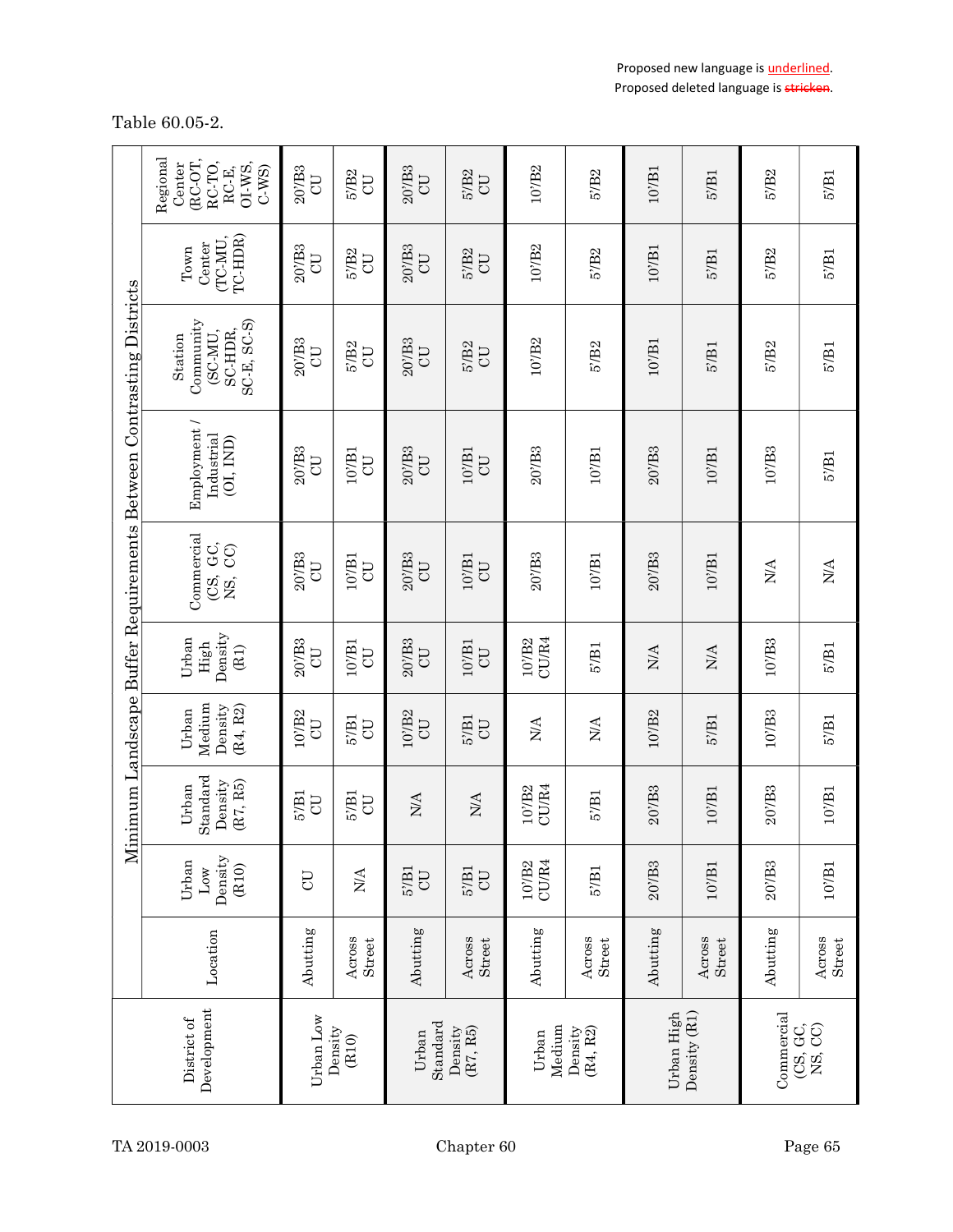| Minimum Landscape Buffer Requirements Between Contrasting Districts | Regional<br>(RC-OT,<br>RC-TO,<br>Center<br>OI-WS,<br>RC-E,<br>$C-WS$             | $20'$ B3              | $10^{\prime}/\text{B}2$                                                                               | 107B2     | $5^{\prime}/B1$                    | 107B2                      | $5'$ B1                                                            | N/A       | N/A               |  |
|---------------------------------------------------------------------|----------------------------------------------------------------------------------|-----------------------|-------------------------------------------------------------------------------------------------------|-----------|------------------------------------|----------------------------|--------------------------------------------------------------------|-----------|-------------------|--|
|                                                                     | Center<br>$_{\rm Town}$<br>HDR)<br>C-<br>MU,<br>$\Gamma$ C-                      | $20'$ B3              | $10'$ B2                                                                                              | 10'/B2    | $5′$ B <sub>1</sub>                | $\mathop{\rm NA}\nolimits$ | $\mathop{\rm NA}\nolimits$                                         | 10'/B2    | 5'/B1             |  |
|                                                                     | Communi<br>HDR, SC-<br>MU, SC-<br>E, SC-S)<br>Station<br>${\rm t} {\rm y}$ (SC-  | $20'$ B3              | $10'$ B2                                                                                              | N/A       | $\rm N/A$                          | $10'$ B2                   | $5'$ B1                                                            | 10'/B2    | 57B1              |  |
|                                                                     | Employment/<br>Industrial<br>(OI, IND)                                           | <b>N/A</b>            | $\rm N\!A$                                                                                            | 20/IB3    | 107B2                              | 20/IB3                     | 107B2                                                              | 207B3     | 107B2             |  |
|                                                                     | Commercial<br>(CS, GC,<br>$\rm CO$<br>$\overline{a}$                             | $10'$ B3              | $5'$ B <sub>2</sub>                                                                                   | $10'$ B3  | 5'/B <sub>2</sub>                  | $10'\overline{B}3$         | 5'/B <sub>2</sub>                                                  | $10'$ B 3 | 5'/B <sub>2</sub> |  |
|                                                                     | Density<br>Urban<br>$\rm{High}$<br>(R1)                                          | $20'$ B3              | $10'\overline{B}2$                                                                                    | $10'$ B3  | 5'/B <sub>2</sub>                  | $10'\overline{B}3$         | 5'/B <sub>2</sub>                                                  | $10'$ B3  | 5'/B <sub>2</sub> |  |
|                                                                     | Medium<br>(R4, R2)<br>Density<br>Urban                                           | $20'$ /B <sub>3</sub> | $10'$ B2                                                                                              | $10'$ /B3 | $5^{\prime}/B2$                    | $10^{\circ}/\mathrm{B}3$   | 5'/B <sub>2</sub>                                                  | $10'$ /B3 | 5'/B <sub>2</sub> |  |
|                                                                     | Standard<br>Density<br>(R7, R5)<br>Urban                                         | $20'$ /B <sub>3</sub> | 107B2                                                                                                 | $20'$ B3  | $10^{\prime}/\mathrm{B2}$          | $20'$ B3                   | 107B2                                                              | $20'$ B3  | 107B2             |  |
|                                                                     | $\begin{array}{c} \rm Density \\ \rm (R10) \end{array}$<br>Urban<br>$_{\rm Low}$ | $20'$ /B3             | 107B2                                                                                                 | 207B3     | 107B2                              | 207B3                      | 107B2                                                              | $20'$ /B3 | 107B2             |  |
|                                                                     | Location                                                                         | Abutting              | Across<br>Street                                                                                      | Abutting  | Across<br>Street                   | Abutting                   | Across<br>Street                                                   | Abutting  | Across<br>Street  |  |
|                                                                     | Development<br>District of                                                       |                       | Employment<br>HDR, SC-E,<br>(SC-MU, SC-<br>Community<br>/Industrial<br>(OI, IND)<br>Station<br>$SC-S$ |           | Town Center<br>(TC-MU, TC-<br>HDR, |                            | RC-TO, RC-<br>E, OI-WS, C-<br>Regional<br>(RC-OT,<br>Center<br>WS) |           |                   |  |

Table 60.05-2. (continued)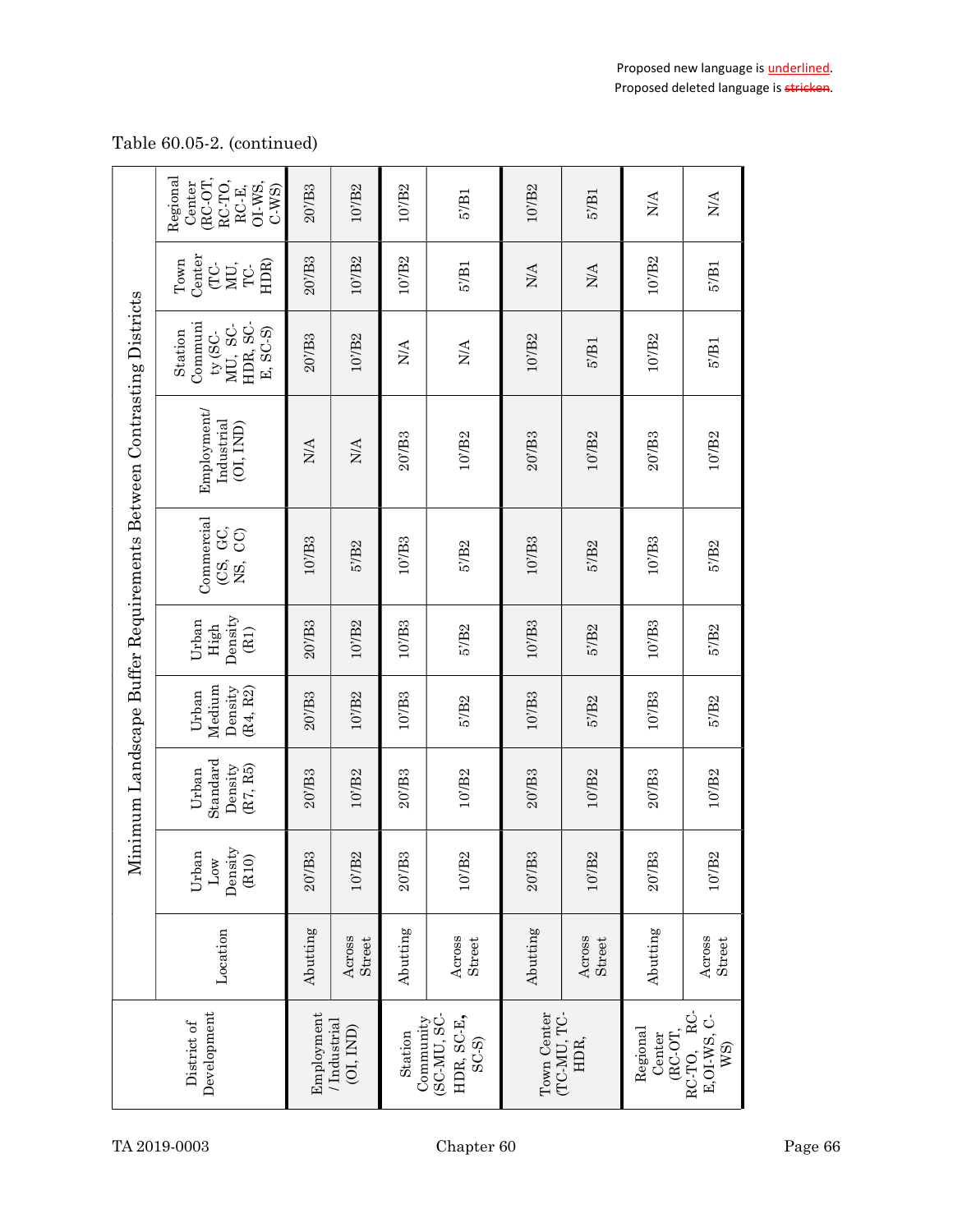NOTES FOR TABLE 60.05-2.:

- 1.  $5'/10'/20'$  = Buffer Width
- 2. B1 / B2 / B3 = Buffer Standard
- 3.  $N/A = Not Applicable$
- 4. CU = Conditional Use
- 5. Except for non-residential uses and parks in Residential districts, buffering requirements are not in addition to building setback requirements as described in Chapter 20 of the Development Code. Where a setback width is less than a landscape buffer width described in Table 60.05-2., the minimum setback width of the zone shall apply to the specified buffer designation (B1, B2, or B3 as appropriate). A landscape buffer width cannot exceed a minimum yard setback dimension. [ORD 4531; April 2010]
- 6. Buffering requirements for Urban Low and Urban Standard and the R4 zoning district in Urban Medium shall only be applied when a Conditional Use (CU) is proposed.
- 7. A minimum 20 foot buffer developed to a B3 standard is required for nonresidential land uses and parks in Residential zoning districts abutting a residential use in a residential zoning district. This standard shall apply only to side and rear property lines that abut residentially zoned properties. The Director is authorized to approve exceptions as described under Section 60.05.25.13.A, Applicability of Buffer Standards, otherwise all proposals to modify the 20-foot buffer width or B-3 standard are subject to public hearing consideration in review of applicable guidelines (Section 60.05.45.11.). [ORD 4531; April 2010]
- 8. Where a site proposed for development abuts property located outside City limits, the buffering requirement for the equivalent zone shall be applied to the property as described in Table 1, Section 1.5.2. of the Comprehensive Plan adopted pursuant to the Washington County – Beaverton Urban Planning Area Agreement (UPAA) or similar a zone as determined by the Director. [ORD 4531; April 2010] [ORD 4759; March 2019]
	- \*\*\*

### 60.12. HABITAT FRIENDLY DEVELOPMENT PRACTICES

\*\*\*

60.12.15. Engineered Techniques. In some instances, proposed implementation of a HFDP will require an Engineering Design Manual Design Modification Standard Exception approved by the City Engineer. The Design Modification Standard Exception process is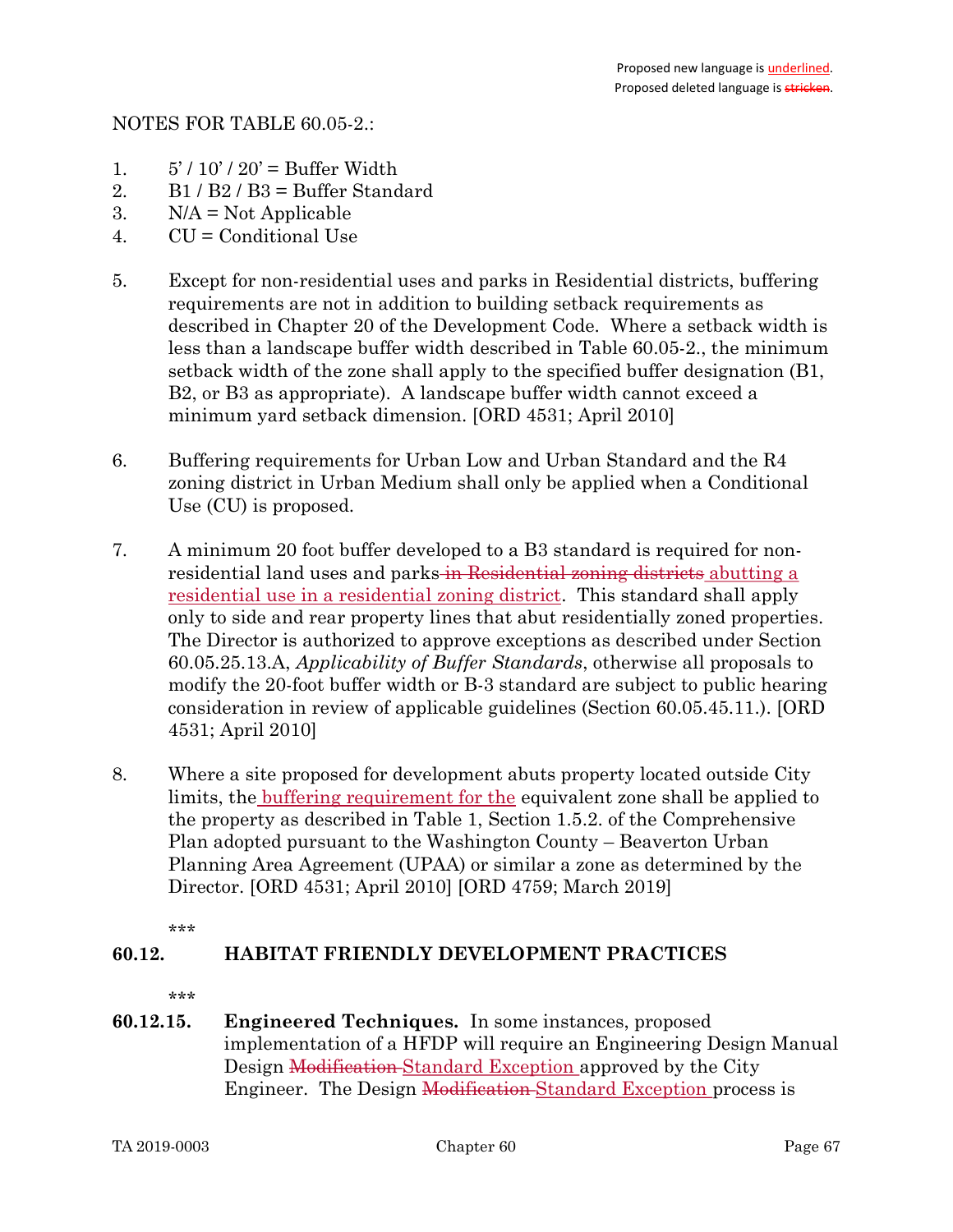outlined in Section 145 160 of the Engineering Design Manual and Standard Drawings (EDM). An applicant may choose to receive approval from the City Engineer prior to, or concurrent with, review of a land use application.

In order for the decision making body to approve a requested credit for proposed implementation of a technique that requires a review of the technique's technical feasibility, engineered drawings and calculations need to be completed and submitted with the land use application for development review.

\*\*\*

60.12.40. Low Impact Development (LID) Techniques. Use of LID techniques is allowed throughout the City unless otherwise stated.

\*\*\*

- 4. Eco-Roof.
- \*\*\*

Building Height Increase Example with additional setback. (elevation view)





.<br>ماه ماه ماه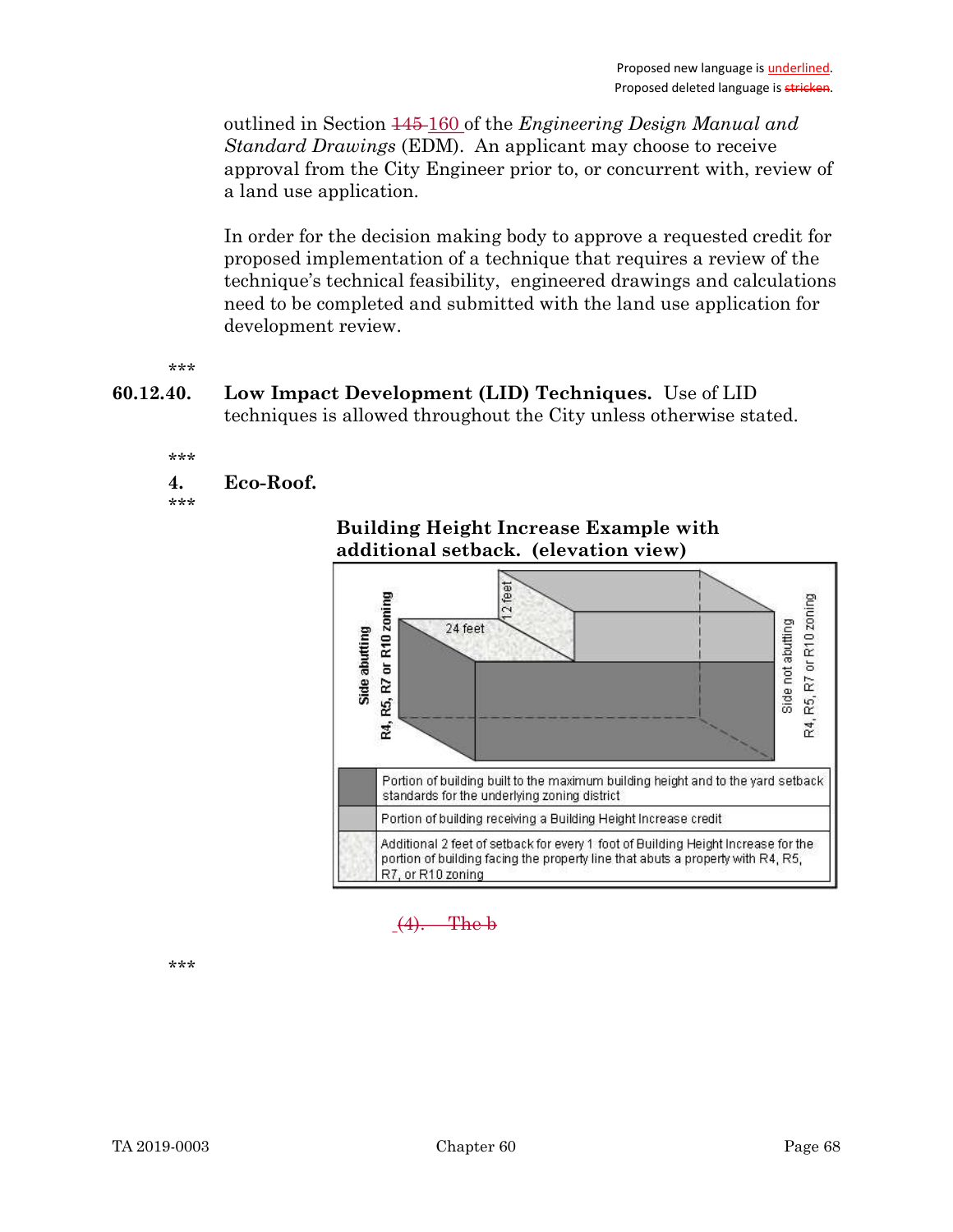### 60.15. LAND DIVISION STANDARDS. [ORD 4224; August 2002] [ORD 4487; August 2008]

\*\*\*

### 60.15.15. Final Plat Standards.

1. Easements and rights-of-way. Refer to Chapter 9.05 of the Beaverton Municipal Code and Chapter 1, Section  $\frac{120-130}{20}$  of the Beaverton Engineering Design Manual. [ORD 4584; June 2012]

\*\*\*

6. Street trees. Prior to City approval of the Final Plat, street trees shall be planted along street frontages in accordance with the following:

\*\*\*

B. For all other land divisions, trees shall be planted at a maximum linear spacing of 30 feet along street frontages or in accordance with an approved street tree plan approved by the City Arborist or City Engineer.

\*\*\*

### 60.30. OFF-STREET PARKING.

\*\*\*

60.30.10. Number of Required Parking Spaces. Except as otherwise provided under Section 60.30.10.11., off-street vehicle, bicycle, or both parking spaces shall be provided as follows:

\*\*\*

5. Parking Tables. The following tables list the required minimum and maximum vehicle (Table 60.30.10.5.A) and bicycle parking requirements (Table 60.30.10.5.B) for listed land use types. The vehicle parking table excludes uses located in Regional Center zoning districts (See Table 60.30.10.6).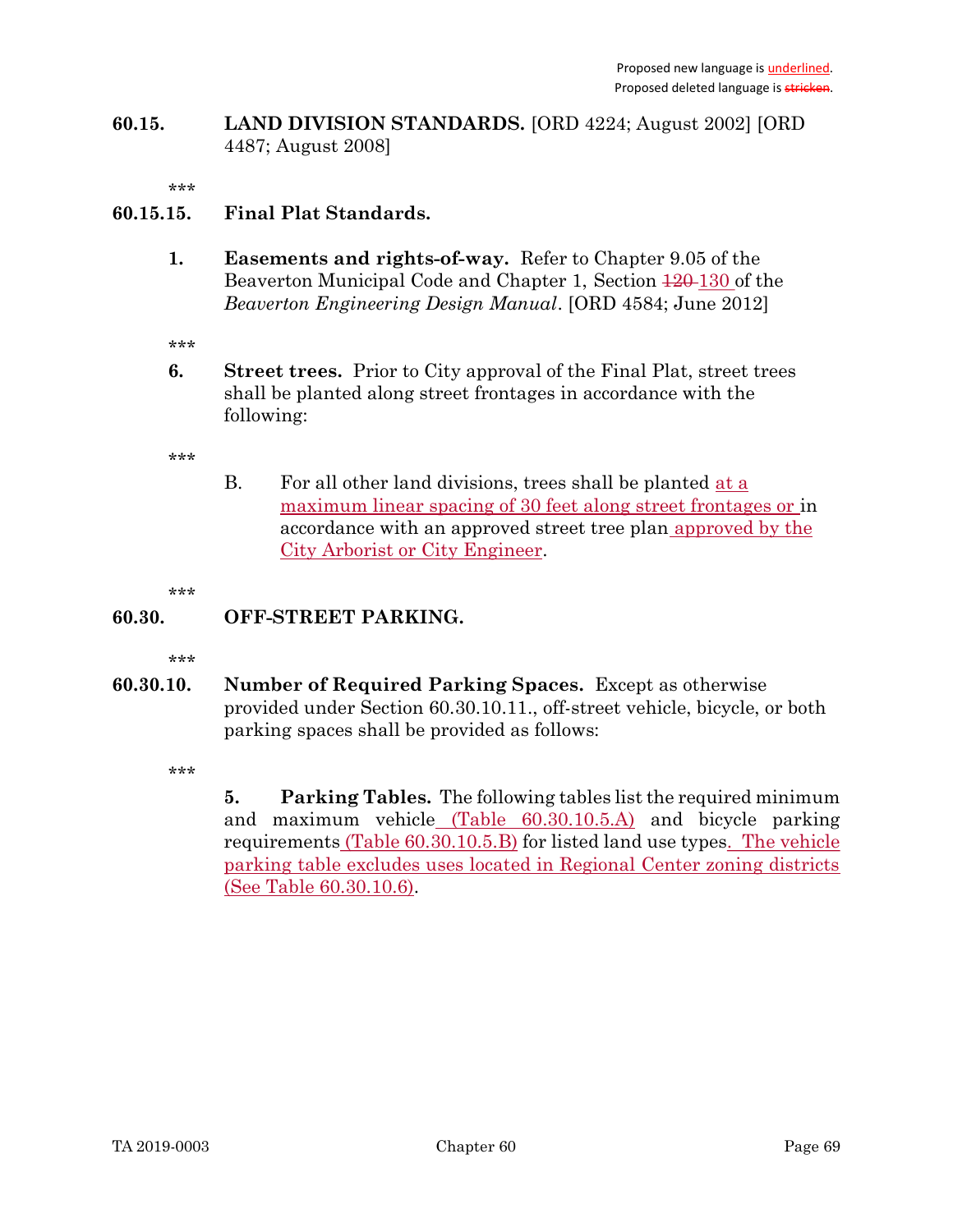| excludes uses in regional center zoning districts - See Table 60.00.10.0        |              |                                   |                                        |         |  |  |  |
|---------------------------------------------------------------------------------|--------------|-----------------------------------|----------------------------------------|---------|--|--|--|
|                                                                                 |              | Required<br><b>Parking Spaces</b> | Maximum<br>Permitted<br>Parking Spaces |         |  |  |  |
| Land Use Category                                                               | Multiple     | All                               |                                        |         |  |  |  |
|                                                                                 | Use<br>Zones | Other<br>Zones                    | Zone A                                 | Zone B  |  |  |  |
| <b>Residential Uses</b>                                                         |              |                                   |                                        |         |  |  |  |
| Detached dwellings (per unit)                                                   | 1.0          | 1.0                               | n/a                                    | n/a     |  |  |  |
| Attached dwellings                                                              |              |                                   |                                        |         |  |  |  |
| One bedroom (per unit)                                                          | 1.0          | 1.25                              | 1.8                                    | 1.8     |  |  |  |
| Two bedroom (per unit)                                                          | 1.0          | 1.50                              | 2.0                                    | 2.0     |  |  |  |
| Three or more bedrooms (per unit)                                               | 1.0          | 1.75                              | 2.0                                    | 2.0     |  |  |  |
| Dwellings, Live/Work (per unit)                                                 | 1.25         | 1.25                              | 1.8                                    | 1.8     |  |  |  |
| Dwelling, Accessory Unit                                                        | N/A4.0       | N/A4.0                            | 1.8                                    | 1.8     |  |  |  |
| Mobile Homes (per unit)                                                         | 1.0          | 1.0                               | 2.0                                    | $2.0\,$ |  |  |  |
| Residential Care Facilities (per bed,<br>maximum capacity)                      | 0.25         | 0.5                               | 0.5                                    | 0.5     |  |  |  |
| Rooming, Boarding, or Lodging Houses (per<br>guest room)                        | 1.0          | 1.0                               | 1.25                                   | 1.5     |  |  |  |
| <b>Commercial Uses</b>                                                          |              |                                   |                                        |         |  |  |  |
| Fast Food with drive-through service in<br>the RC-TO, SC-MU, and SC-HDR zones.  | 5.0          | n/a                               | 12.4                                   | 14.9    |  |  |  |
| Fast Food with drive-through service in all<br>other zones.                     | 10.0         | 10.0                              | 12.4                                   | 14.9    |  |  |  |
| Other eating, drinking establishments in<br>the RC-TO, SC-MU, and SC-HDR zones. | 5.0          | n/a                               | 19.1                                   | 23.0    |  |  |  |

### Table 60.30.10.5.A - PARKING RATIO REQUIREMENTS FOR MOTOR VEHICLES (Excludes uses in Regional Center zoning districts - See Table 60.30.10.6)

### \*\*\*

# Table 60.30.10.5.B - PARKING RATIO REQUIREMENTS FOR BICYCLES

| Land Use Category                | Minimum Required Bicycle<br>Parking Spaces |              |  |  |  |  |  |
|----------------------------------|--------------------------------------------|--------------|--|--|--|--|--|
|                                  | Short Term                                 | Long Term    |  |  |  |  |  |
| <b>Residential Uses</b>          |                                            |              |  |  |  |  |  |
| Detached dwellings               | Not required                               | Not required |  |  |  |  |  |
| Single family attached dwellings | Not required                               | Not required |  |  |  |  |  |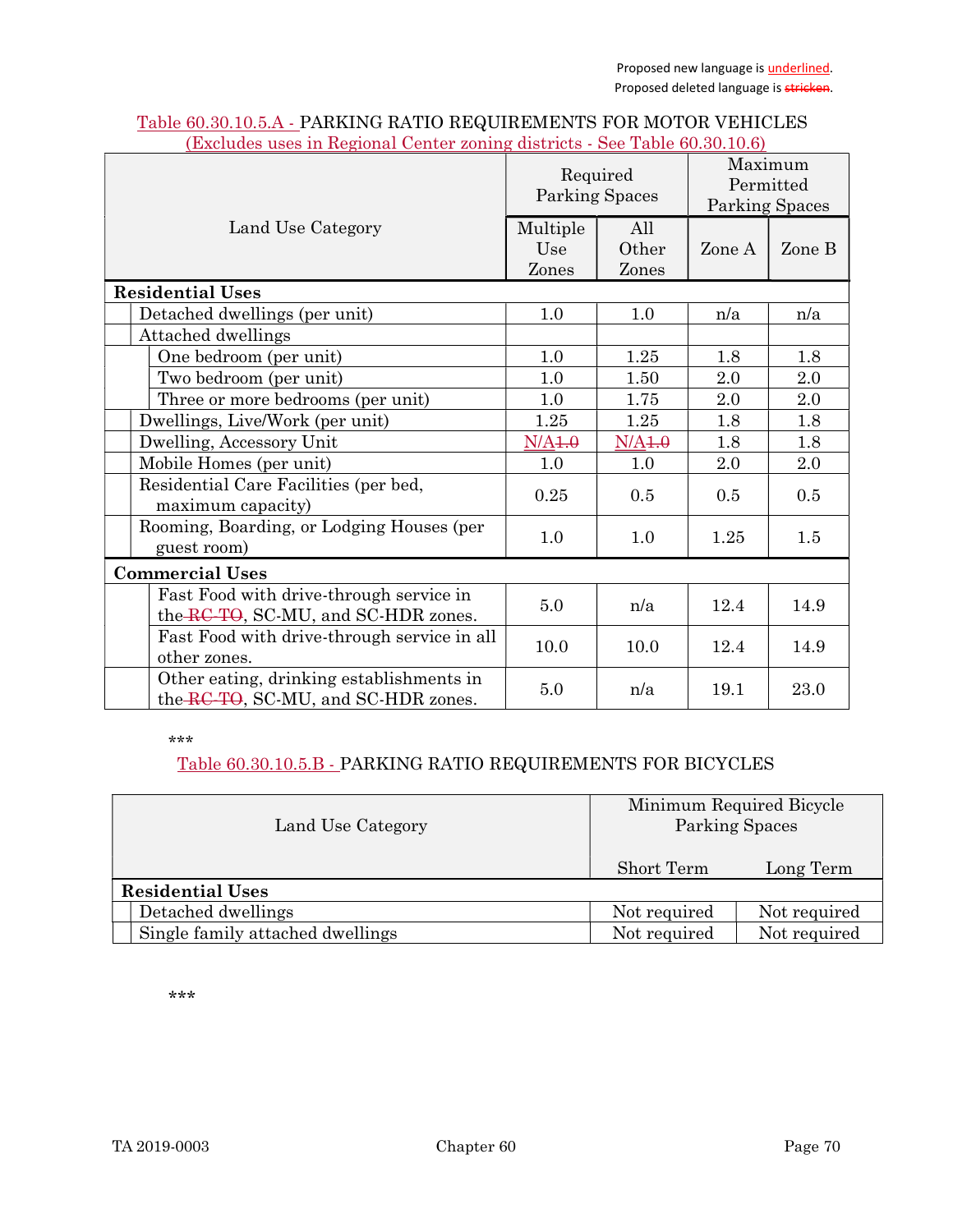6. Regional Center Parking Tables. The following tables list the required minimum and maximum vehicle parking requirements for land use types in the Regional Center. Within the boundary of the Regional Center— Old Town (RC-OT), Regional Center—Transit-Oriented (RC-TO), and Regional Center—East (RC-E) are five (5) parking districts. [ORD 4584; June 2012] [ORD 4686; July 2016]

| Land Use Category       |                                 |                                      |                                     | Required<br>Parking Spaces | Maximum<br>Permitted<br><b>Parking Spaces</b> |        |        |
|-------------------------|---------------------------------|--------------------------------------|-------------------------------------|----------------------------|-----------------------------------------------|--------|--------|
|                         |                                 |                                      | Parking<br>Districts<br>1, 2, and 3 | Parking<br>District 4      | Parking<br>District<br>5                      | Zone A | Zone B |
| <b>Residential Uses</b> |                                 |                                      |                                     |                            |                                               |        |        |
|                         |                                 | Detached dwellings (per unit)        | .75                                 | $1.0\,$                    | 1.0                                           | n/a    | n/a    |
|                         | Attached dwellings              |                                      |                                     |                            |                                               |        |        |
|                         |                                 | One bedroom (per unit)               | .75                                 | 1.0                        | 1.0                                           | 1.8    | 1.8    |
|                         | Two bedroom (per unit)          |                                      | .75                                 | $1.0\,$                    | 1.0                                           | 2.0    | 2.0    |
|                         |                                 | Three or more bedrooms (per<br>unit) | .75                                 | 1.0                        | 1.0                                           | 2.0    | 2.0    |
|                         | Dwellings, Live/Work (per unit) |                                      | .75                                 | 1.25                       | 1.25                                          | 1.8    | 1.8    |
|                         | Dwelling, Accessory Unit        |                                      | N/A.75                              | $N/A$ $\overline{4.0}$     | $N/A$ $\overline{4.0}$                        | 1.8    | 1.8    |
|                         | Attached dwellings              |                                      |                                     |                            |                                               |        |        |

### Table 60.30.10.6 - PARKING RATIO REQUIREMENTS FOR MOTOR VEHICLES IN THE REGIONAL CENTER

\*\*\*

# 60.40. SIGN REGULATIONS.

\*\*\*

60.40.15. Signs not Subject to Permit but Subject to Regulation for Size, Dimensions, Location, Duration and Aesthetics. No permit is necessary before placing, constructing or erecting the following signs so long as any such signs conform to the following regulations:

\*\*\*

4. Signs Located in Parking Lots for Traffic Safety, Parking Restrictions and Compliance with State and Federal Standards. For the purpose of this section, signs for controlling traffic and parking, including but not limited to ADA posting and towing notification, are allowed in any zone. Signs for this purpose shall be placed outside the required  $\overline{\text{vision}}$ sight clearance areas specified in Chapter 2 Section 210 of the City Engineering Design Manual and shall be limited to six (6) square feet in area and eight (8) feet in height as measured from the nearest parking lot surface where placed. [ORD 4708; May 2017]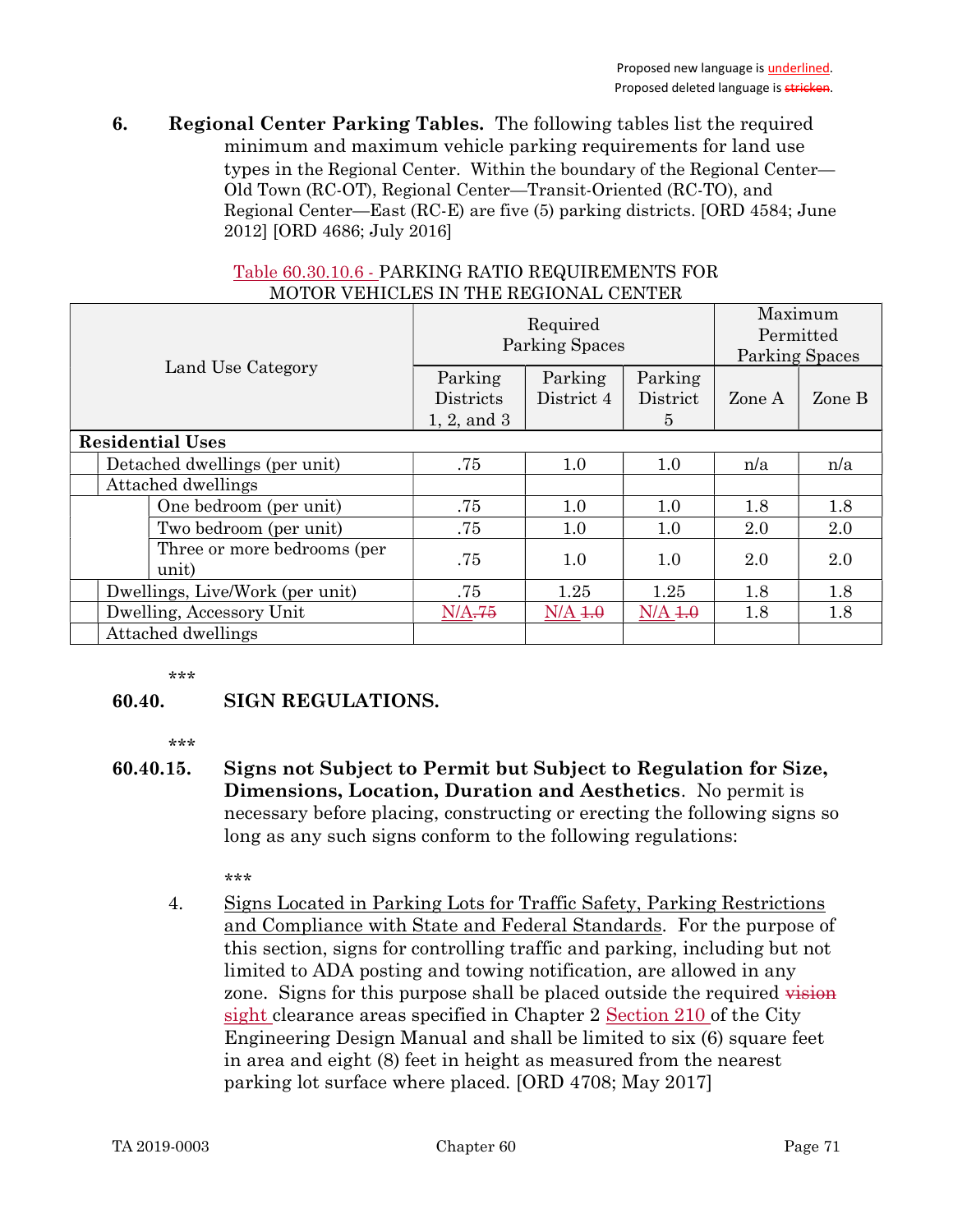# 60.50. SPECIAL USE REGULATIONS.

### 60.50.03. Accessory Dwelling Unit. [ORD 4048; July 1999]

- 2. Design standardsRequirements. The following design standardsrequirements are specific to the construction of an accessory dwelling unit. The standards and are intended to ensure that the accessory dwelling units are compatible in scale, architectural design, and accessoryancillary to the primary residence. Where development standards are absent in this section, the dDevelopment standards of the underlying zone and the requirements in Section 40.05 Accessory Dwelling Unit apply.
	- A. An accessory dwelling unit may be created in the following manner:
		- 1. Conversion of existing living area, attic, basement or required parkinggarage;

\*\*\*

- B. Size
	- 1. The proposed accessory dwelling unit is no more than fifty percent (50%) of the gross floor area of the primary detached dwelling or 800 square feet, whichever is greater. However, accessory dwelling units that result from the conversion of a level or floor (e.g. basement, attic, or second story) of the primary dwelling may occupy the entire level or floor.
	- 2. The floor area measurements are based on what the square footage of the primary dwelling and accessory dwelling unit will be after the accessory dwelling unit is created.
- BC. Parking.
	- 1. Where the accessory dwelling unit is built on parking areas required for the primary dwelling, the required parking for the primary dwelling shall be replaced on site.

2. One additional parking space is required on site.

CD. Location.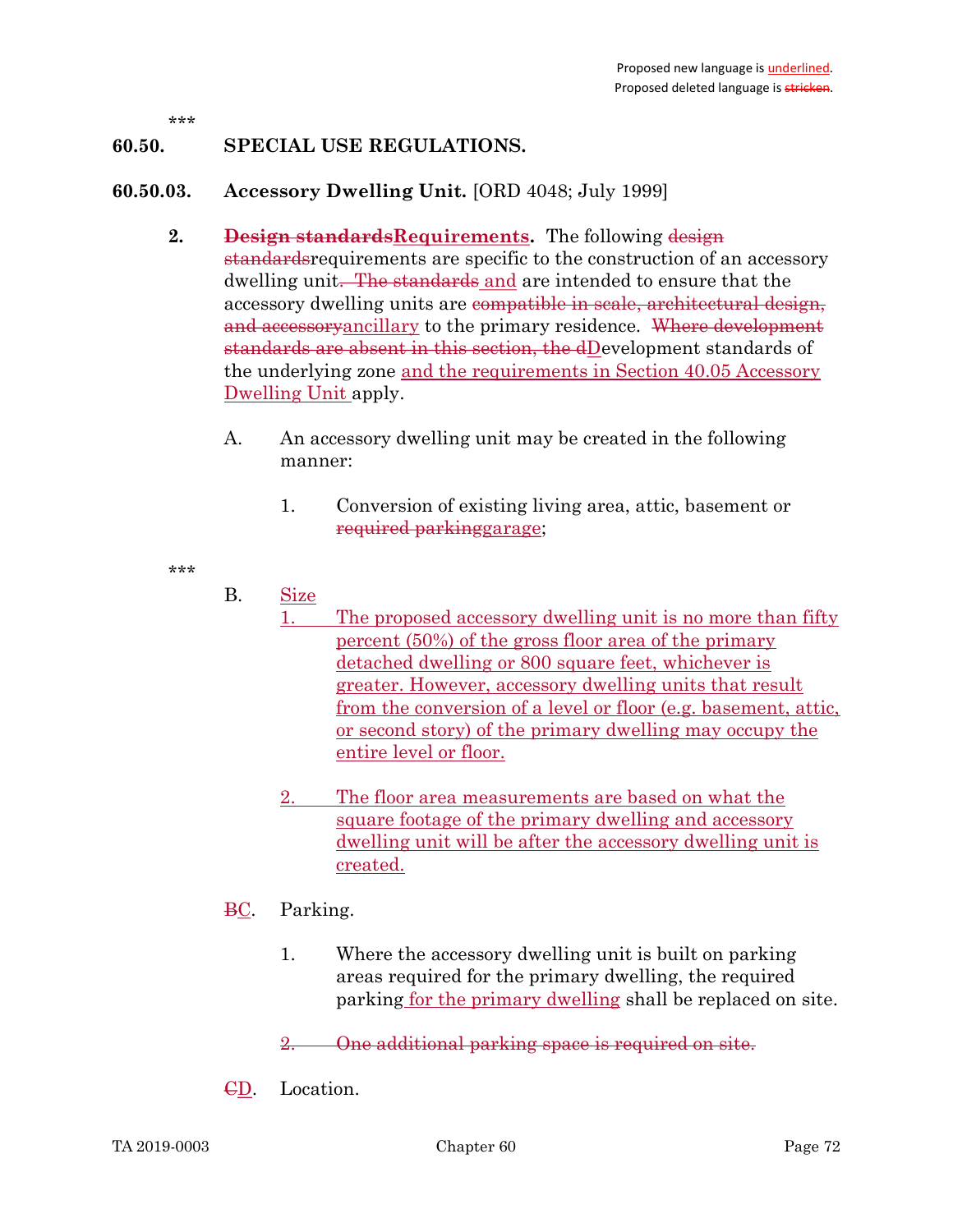- 1. Accessory dwelling unit must be attached by the floor, ceiling, wall, or portion thereof to the primary unit or must be separated by 8-feet from the primary unit.
- 2. Accessory dwelling is not located over any easement.

\*\*\*

- 60.50.20. Fences. Fences in any district may be constructed at the lot line; provided, however, that fences shall comply with all applicable vision clearance standards established in the Engineering Design Manual. for setback and height limitsand meet the following standards:. [ORD 3162; April 1980] [ORD 3287; October 1982] [ORD 4365; October 2005]
	- 1. Fences and walls shall be constructed of materials such as wood, stone, rock, or brick.
	- 2. Fences and walls shall not exceed the following height:
		- A. Six (6) feet in a required front yard along designated Collector and Arterial streets.
		- B. Three (3) feet in height in a required front yard along all other street classifications.
		- C. Four (4) feet in height in a required front yard for required above ground stormwater facilities.
		- D. Eight (8) feet in height for all other yards.

\*\*\*

60.50.25. Uses Requiring Special Regulation. In addition to other standards and requirements by this ordinance, all uses included in this section shall comply with the provisions stated herein. Should a conflict arise between the requirements of this section and other requirements of this ordinance, the more restrictive provision shall control.

\*\*\*

 7. Child Care or Day Care Facilities. Child care or day care facilities shall provide and thereafter maintain outdoor play areas with a minimum area of 100 square feet per child for one-third (1/3) the total licensed capacity of children. The Director may approve reduction of this requirement if the facility cares only for infants up to 6 months in age. In all districts, a fence of at least five (5) feet but not more than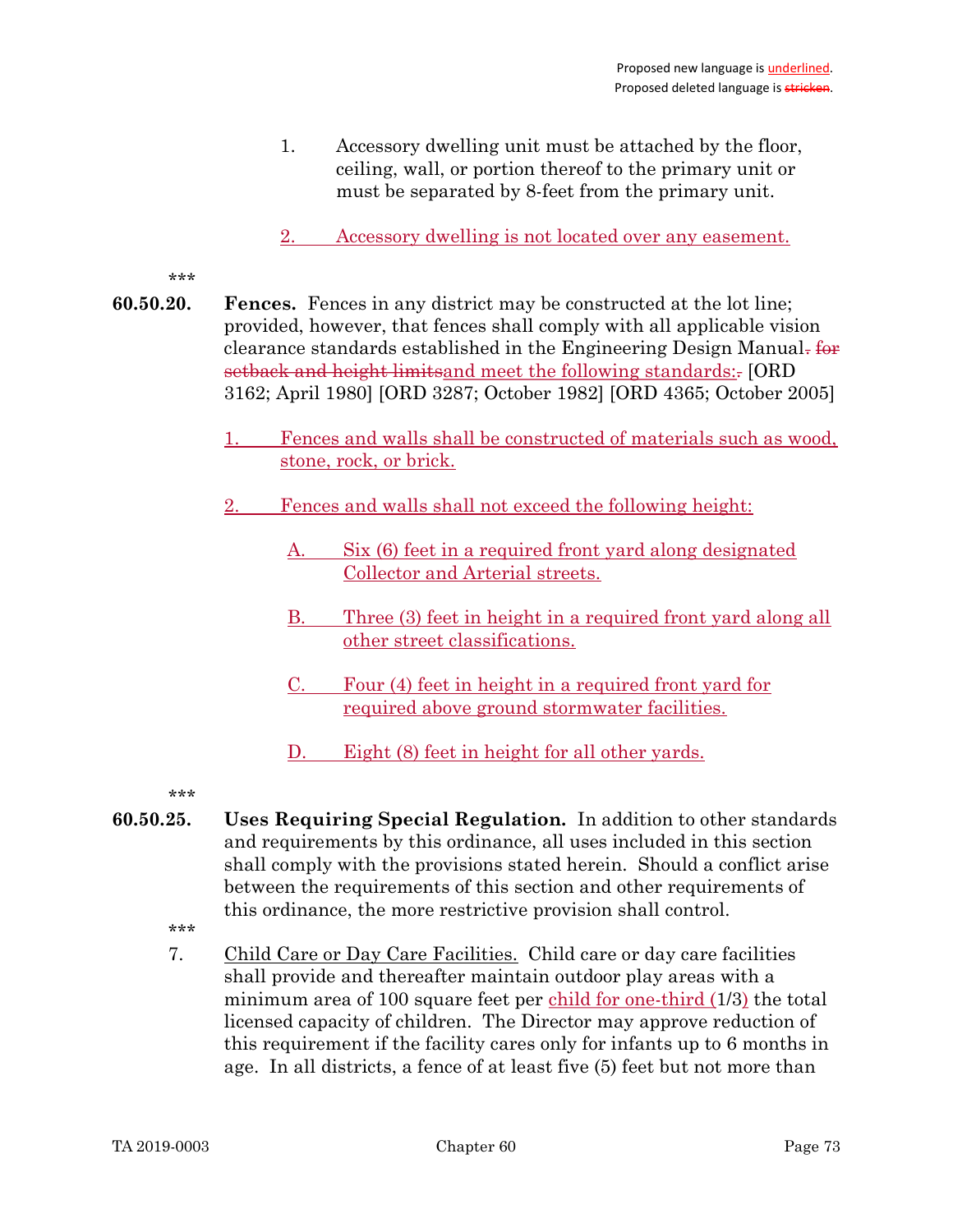six (6) feet in height shall be provided separating the outdoor play area from abutting lots. [ORD 4584; June 2012]

\*\*\*

- 13. Public Art. Public Art as defined in Chapter 90 of the Development Code is permitted in all zoning districts when the following requirements are met, unless separately authorized through an adjustment or variance application, or Engineering Design Exception:
	- A. Does not exceed the maximum building height of the underlying zoning district.
	- B. In the public right-of-way, ADA requirements, and sight clearance requirements.

\*\*\*

## 60.55. TRANSPORTATION FACILITIES.

\*\*\*

## 60.55.10. General Provisions. [ORD 4302; June 2004]

1. All public and private transportation facilities shall be designed and improved in accordance with the standards of this code and the Engineering Design Manual and Standard Drawings. In addition, when development abuts or impacts a transportation facility under the jurisdiction of one or more other governmental agencies, the City shall condition the development to obtain permits required by the other agencies.

.<br>ماه ماه ماه

60.55.25. Street and Bicycle and Pedestrian Connection Requirements. [ORD 4302; June 2004]

\*\*\*

10. Pedestrian Circulation. [ORD 4487; August 2008]

\*\*\*

E. Walkways shall be paved and shall maintain at least four-five (5) feet of unobstructed width. Walkways bordering parking spaces shall be at least seven feet wide unless concrete wheel stops, bollards, curbing, landscaping, or other similar improvements are provided which prevent parked vehicles from obstructing the walkway. Stairs or ramps shall be provided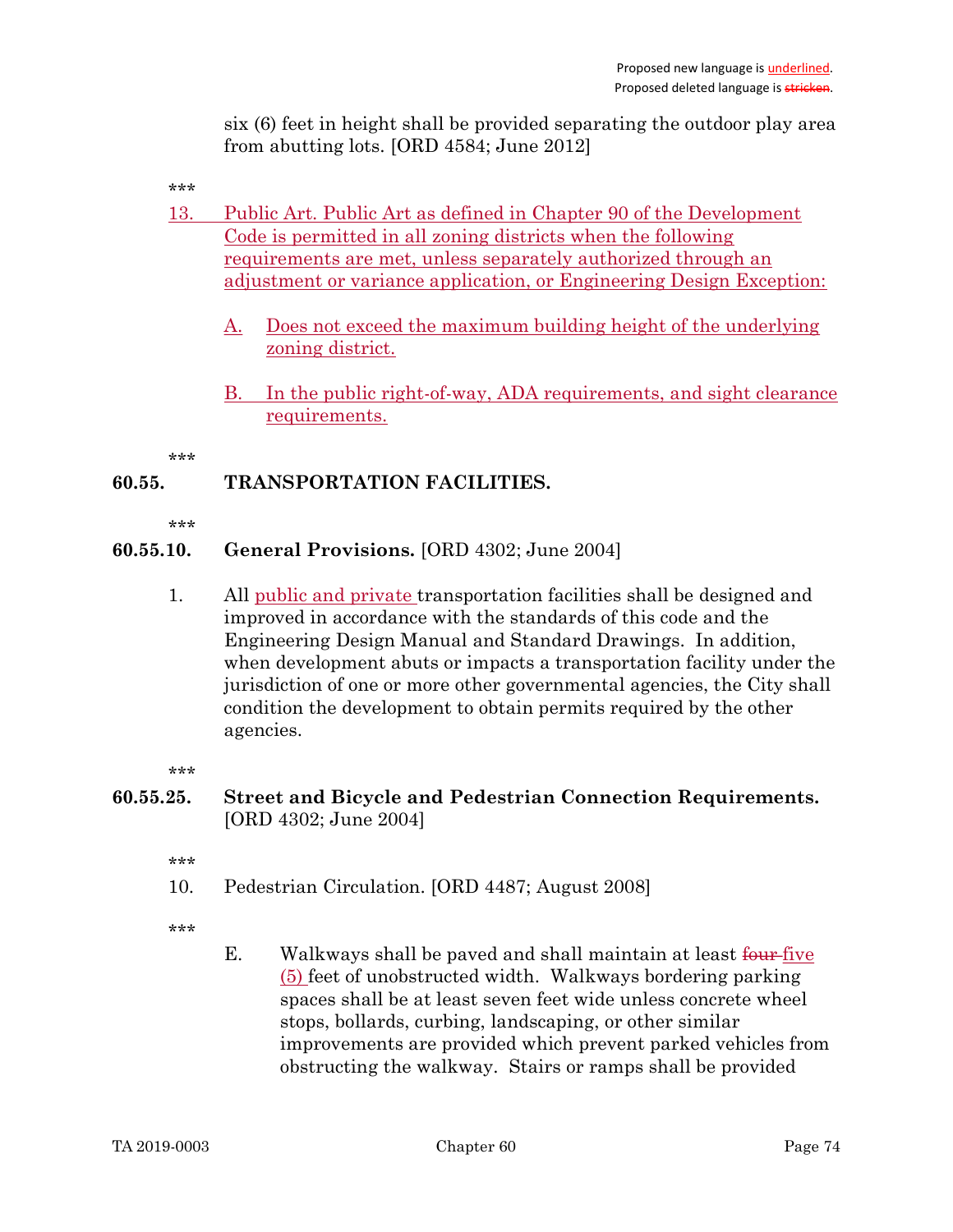where necessary to provide a reasonably direct route. The slope of walkways without stairs shall conform to City standards.

\*\*\*

60.55.30. Minimum Street Widths. [ORD 4302; June 2004] Minimum street widths are depicted in the Engineering Design Manual. [ORD 4418; February 2007]

\*\*\*

3. Street trees shall be planted at a maximum linear spacing of 30 feet along street frontages or in accordance with an approved street tree plan approved by the City Arborist. Proposed tree wells shall be designed to meet standards in the City Engineering Design Manual.

\*\*\*

## 60.55.35. Access Standards. [ORD 4302; June 2004]

\*\*\*

3. Intersection Standards.

\*\*\*

- B. Intersection angles and alignment and intersection spacing along streets shall meet the standards of the Engineering Design Manual and Standard Drawings.
	- 1. Local street connections at intervals of no more than 330 feet should apply in areas planned for the highest density multiple use development. [ORD 4584; June 2012]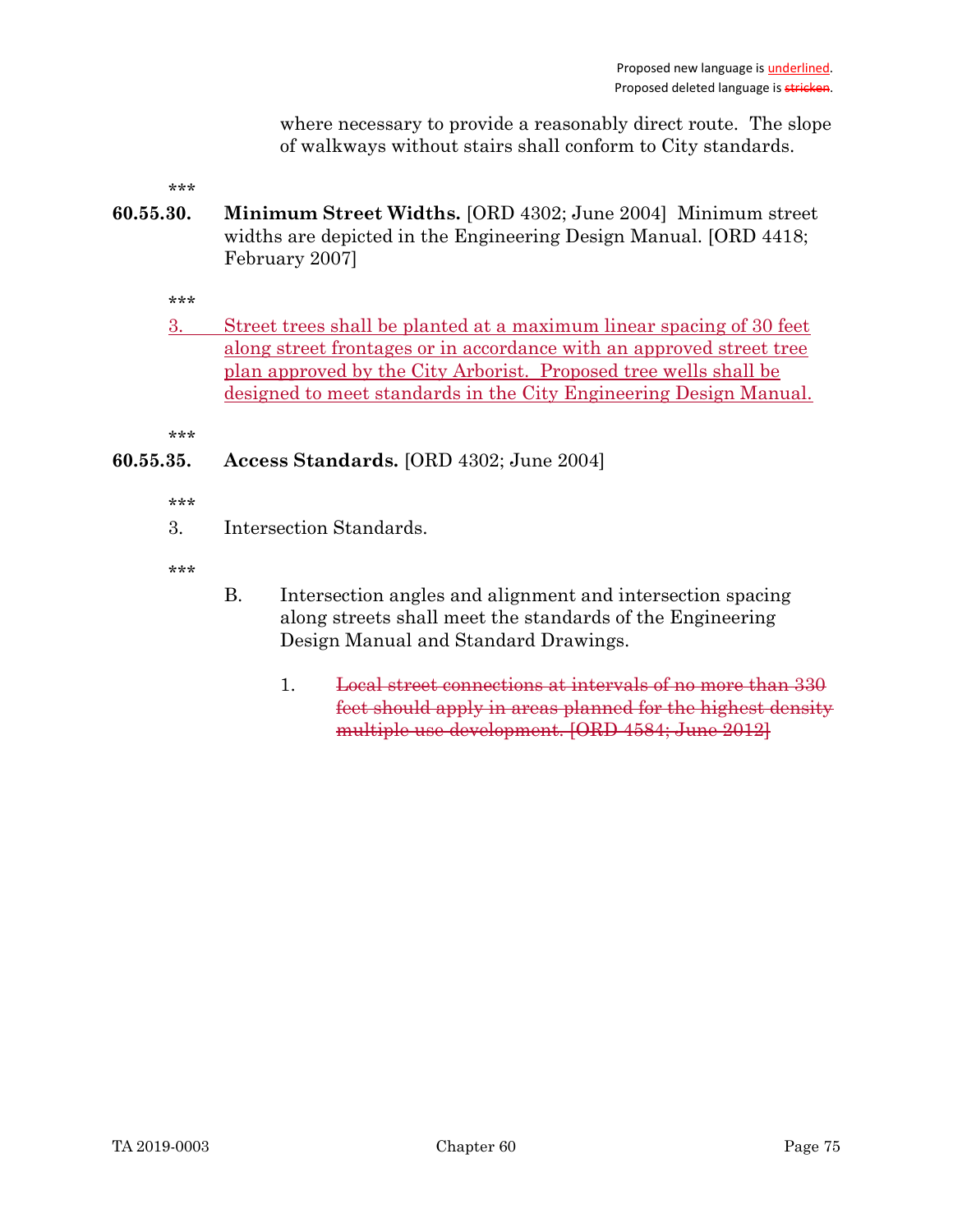## CHAPTER 90 - DEFINITIONS

The following words and phrases shall be construed to have the specific meanings assigned to them by definition.

\*\*\*

Accessory Dwelling Unit. An interior, attached or detached residential structure that is used in connection with or that is accessory to a single-family dwelling. An accessory dwelling unit contains the minimum living facilities required by the current Oregon Structural Code or applicable ordinance to be classified as a dwelling unit.

\*\*\*

Animal Care, Major. [ORD 4542; June 2010] Animal uses that provide outdoor facilities. Uses may include kennelsdog parks, animal day care, and other similar uses.

\*\*\*

Building Height. [ORD 4542; June 2010] The vertical distance from grade plane to the highest point of a sloped roof structure or  $\frac{1}{x}$  in the case of a flat roof, the vertical distance from grade plane to the highest point of the parapet.

\*\*\*

Bulk Retail Use. A retail use that is housed in a warehouse style building, is developed as a warehouse style building both on the interior and exterior, sells primarily institutional sized or multi-pack products in bulk quantities, has limited hours of operation and is not part of a larger shopping center. [ORD 3825; September 1982]

\*\*\*

Care Facilities. [ORD 4542; June 2010] General care located within a dwelling accommodating not more than five nonrelated persons, for children and seniors citizens.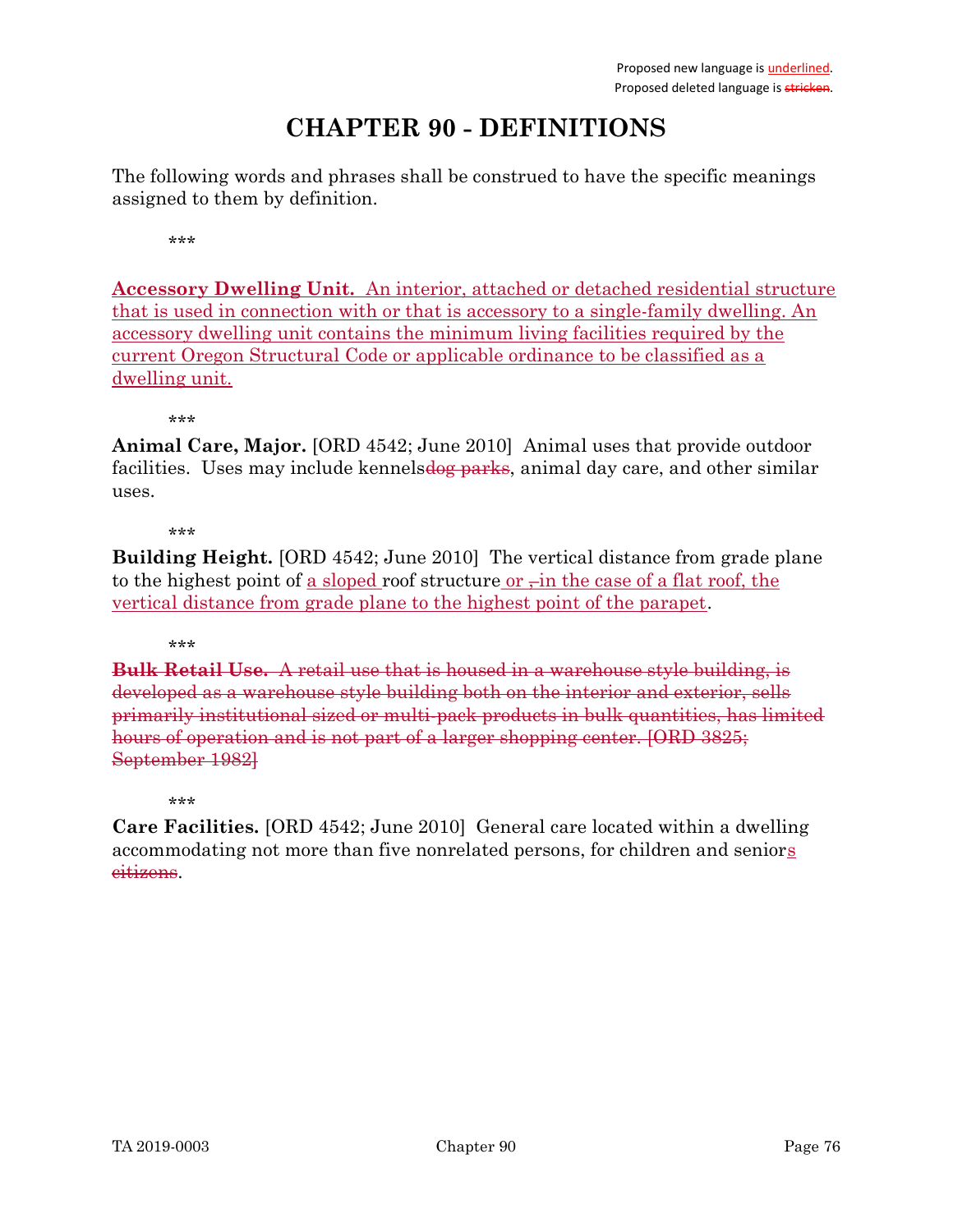\*\*\*

Laboratory. [ORD 4542; June 2010] A facility equipped for scientific research, experimentation or testing; or a facility where chemicals, dental equipment and supplies, medical devices, pharmaceuticals or explosives are prepared or manufactured.

\*\*\*

Manufactured Home. A structure constructed for movement on the public highways that has sleeping, cooking, and plumbing facilities, that is intended for human occupancy, that is being used for residential purposes, and that was constructed in accordance with federal manufactured housing construction and safety standards regulations in effect at the time of construction. [ORD 3846; May 1993]

Manufactured Home. A structure, transportable in one or more sections, which is built on a permanent chassis and is designed for use with or without a permanent foundation when connected to the required utilities. For floodplain regulation purposes the term "manufactured home" also includes recreational vehicles, park trailers, travel trailers, and other similar vehicles placed on a site for greater than 180 consecutive days if permitted to be placed on a permanent foundation, permanently connected to utilities, or anchored to the land. For insurance purposes the term "manufactured home" does not include park trailers, travel trailers, and other similar vehicles. [ORD 3563; May 1987] [ORD 4392; July 2006]

Marijuana Dispensary. Includes the sales of medical marijuana products that are authorized pursuant subject to the provisions of to ORS 475B. 314. [ORD 4674; Feb 2016]

\*\*\*

Mobile Home Park. Any lot which is utilized for the occupancy of more than two mobile homes.

Mobile Home Park. Any place where two four or more mobile homesmanufactured homes are located within 500 feet of one another on a lot, tract, or parcel of land not less than one acre-under the same ownership, the primary purpose of which is to rent space or keep space for rent to any person.

Mobile Home Subdivisions. Developments where mobile homes are placed on individually owned lots approved under the City of Beaverton's subdivision regulations.